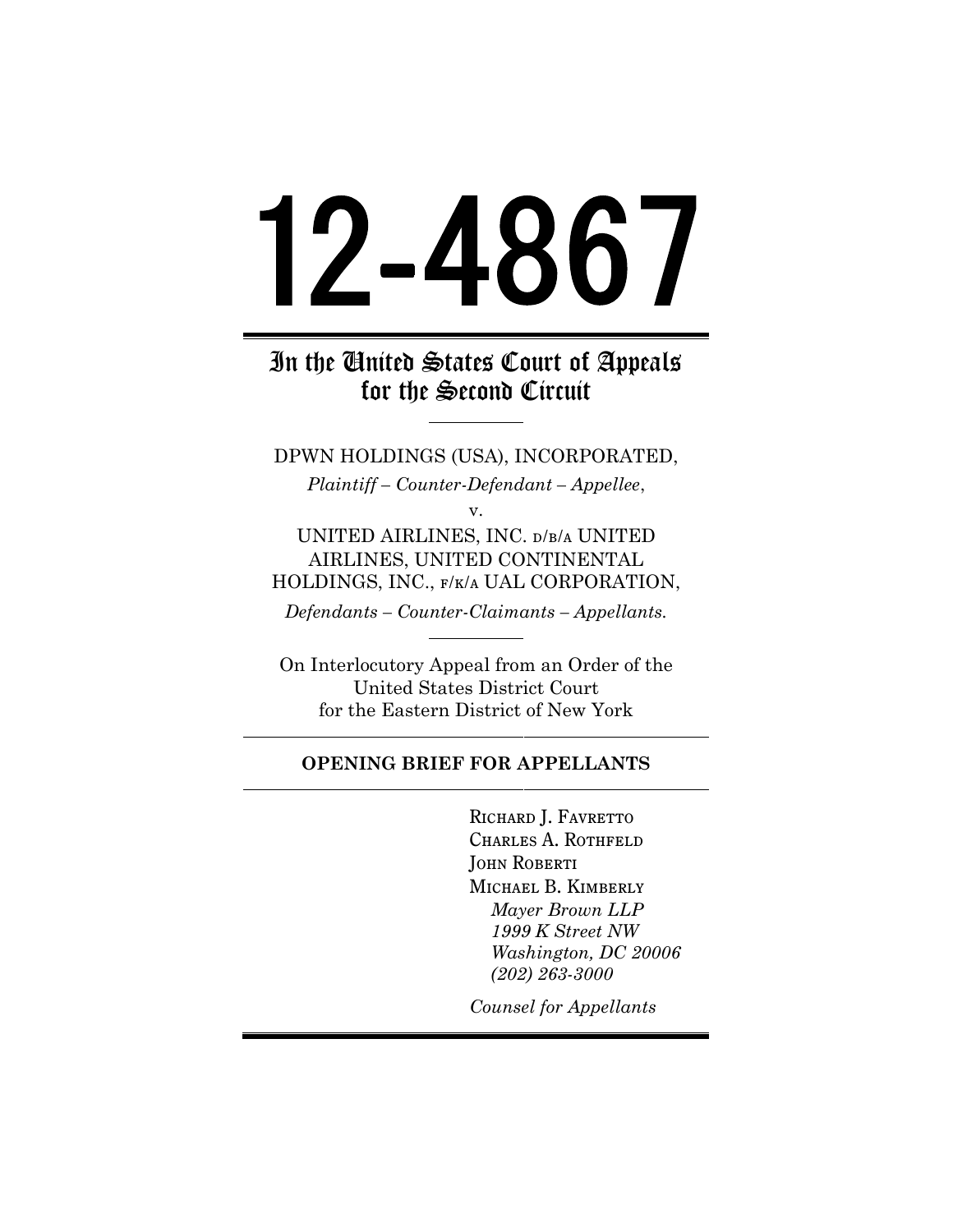## **CORPORATE DISCLOSURE STATEMENT**

Appellant United Air Lines, Inc. is the wholly owned subsidiary of appellant United Continental Holdings, Inc., a publicly held company. No publicly held company owns 10 percent or more of United Continental Holdings, Inc.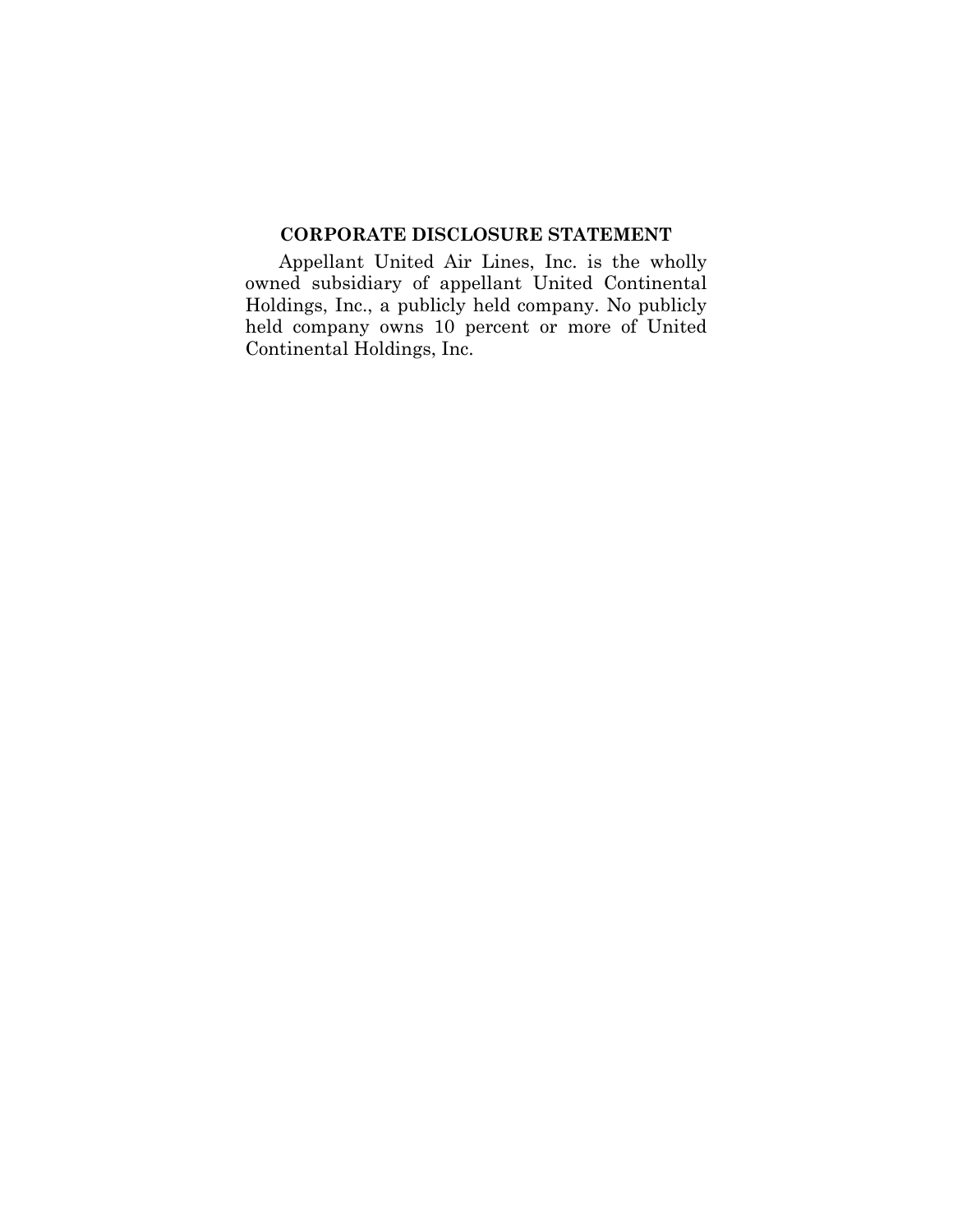# **TABLE OF CONTENTS**

|                                           |       | A. Statutory and legal background 4        |  |
|-------------------------------------------|-------|--------------------------------------------|--|
|                                           |       |                                            |  |
|                                           |       |                                            |  |
|                                           |       |                                            |  |
|                                           |       |                                            |  |
|                                           |       |                                            |  |
| Ι.                                        |       | DHL received sufficient notice of United's |  |
|                                           |       |                                            |  |
|                                           |       | A. The balance of interests weighs         |  |
|                                           |       | decisively against requiring Chapter 11    |  |
| debtors to provide specific notice of po- |       |                                            |  |
|                                           |       | 1. The district court's due process hold-  |  |
|                                           |       | ing will impose unreasonable new           |  |
|                                           |       | burdens on Chapter 11 debtors. 18          |  |
|                                           | $2 -$ | The decision below will make the           |  |
|                                           |       | discharge of many claims impossible,       |  |
|                                           |       | undermining the core purpose of the        |  |
|                                           |       |                                            |  |
|                                           | 3.    | The countervailing interest of poten-      |  |
|                                           |       | tial creditors like DHL is minimal. 26     |  |
|                                           | 4.    | Other courts have rejected the con-        |  |
|                                           |       | clusion reached by the district court      |  |
|                                           |       |                                            |  |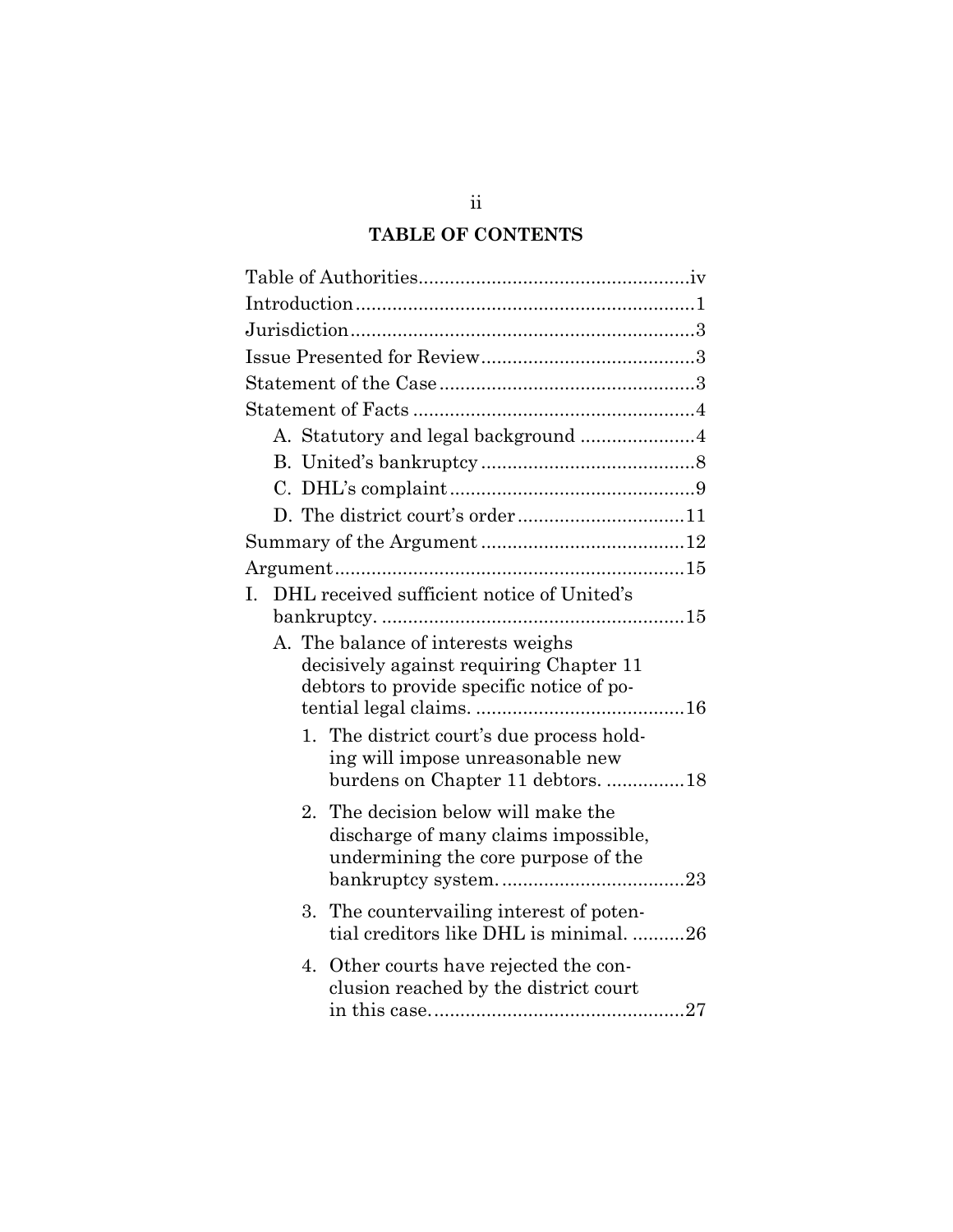# **TABLE OF CONTENTS—continued**

|            | B. With respect to its speculative antitrust<br>claim, DHL was an unknown creditor<br>entitled to mere publication notice32 |  |
|------------|-----------------------------------------------------------------------------------------------------------------------------|--|
|            | II. DHL's right to file a late proof of claim in                                                                            |  |
|            | United's bankruptcy provided DHL with an<br>adequate opportunity to be heard36                                              |  |
|            | A. DHL had an adequate opportunity to<br>assert its claim in United's bankruptcy37                                          |  |
|            | B. Allowing DHL to pursue its antitrust<br>claim outside the bankruptcy process                                             |  |
|            | would be fundamentally unfair42                                                                                             |  |
| Conclusion |                                                                                                                             |  |

## iii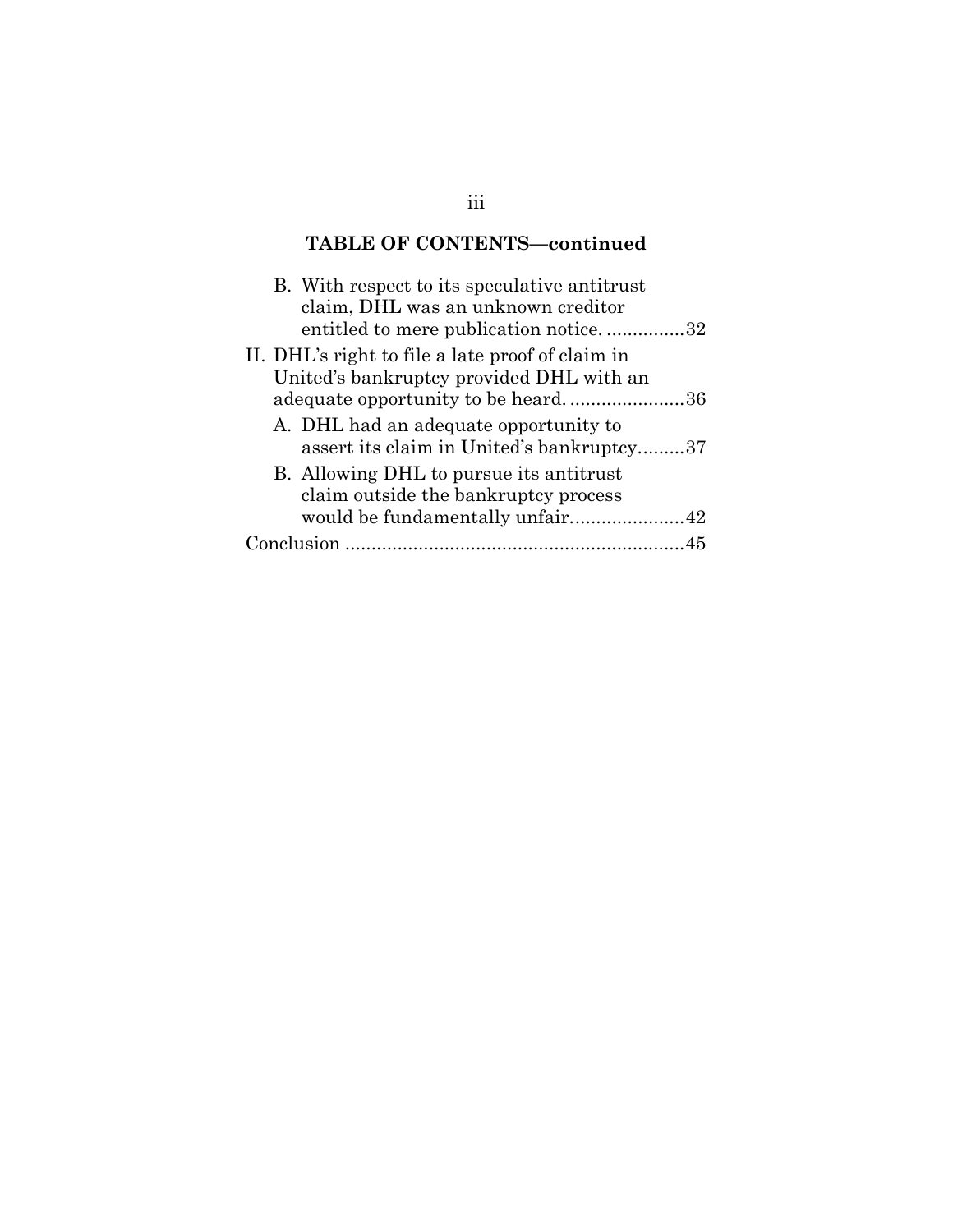# **Cases**

| Acevedo v. Van Dorn Plastic Mach. Co.,     |
|--------------------------------------------|
| 68 B.R. 495 (Bankr. E.D.N.Y. 1986) 31      |
| In re Agent Orange Prod. Liability Litig., |
| 996 F.2d 1425 (2d Cir. 1993)  15, 17, 26   |
| In re Amdura Corp.,                        |
| 170 B.R. 445 (D. Colo. 1994) 22, 31        |
| In re Arch Wireless, Inc.,                 |
| 534 F.3d 76 (1st Cir. 2008)  5, 33, 35     |
| Armstrong v. Manzo,                        |
|                                            |
| Ashcroft v. Iqbal,                         |
|                                            |
| Bell Atlantic Corp. v. Twombly,            |
|                                            |
| Brody v. Vill. of Port Chester,            |
|                                            |
| Bryant v. N.Y. State Educ. Dep't,          |
|                                            |
| Central Soya de Puerto Rico, Inc. v.       |
| Sec'y of Labor,                            |
|                                            |
| Chemetron Corp. v. Jones,                  |
|                                            |
| In re Chateaugay Corp.,                    |
|                                            |
| In re Chateaugay Corp.,                    |
| 2009 WL 367490 (Bankr. S.D.N.Y. 2009)  27  |
| In re Circuit City Stores, Inc.,           |
| 2010 WL 2208014                            |
|                                            |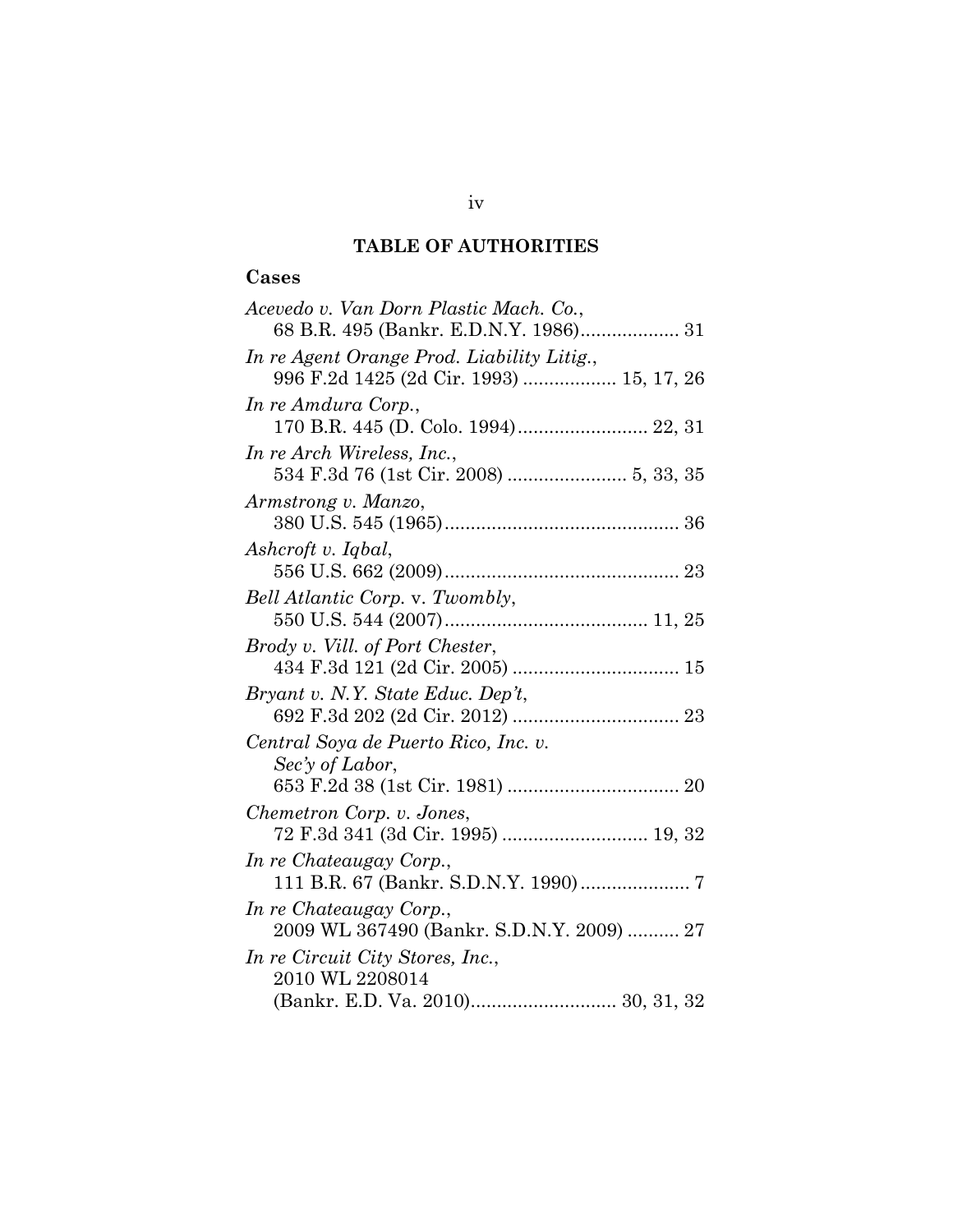## **Cases—continued**

| In re Crystal Oil Co.,                            |
|---------------------------------------------------|
|                                                   |
| Duryee v. Erie R.R.,                              |
|                                                   |
| Elder v. Holloway,                                |
|                                                   |
| In re Emons Indus., Inc.,                         |
| 220 B.R. 182 (Bankr. S.D.N.Y. 1998) <i>passim</i> |
| In re Envirodyne Indus., Inc.,                    |
| 214 B.R. 338 (N.D. Ill. 1997) 19, 26, 34, 42      |
| Gentry v. Siegel,                                 |
|                                                   |
| Green v. Welsh,                                   |
|                                                   |
| Grogan v. Garner,                                 |
|                                                   |
| In re Harbor Tank Storage Co.,                    |
| 385 F.2d 111 (3d Cir. 1967)  7, 37, 38, 39        |
| In re Intaco Puerto Rico, Inc.,                   |
|                                                   |
| In re J.A. Jones, Inc.,                           |
|                                                   |
| In re Kalikow,                                    |
|                                                   |
| In re Lear Corp.,                                 |
| 2012 WL 443951 (Bankr. S.D.N.Y. 2012)  39         |
| In re May's Family Ctrs., Inc.,                   |
| 54 B.R. 256 (Bankr. N.D. Ill. 1985) 39            |
| In re Miracle Mart, Inc.,                         |
|                                                   |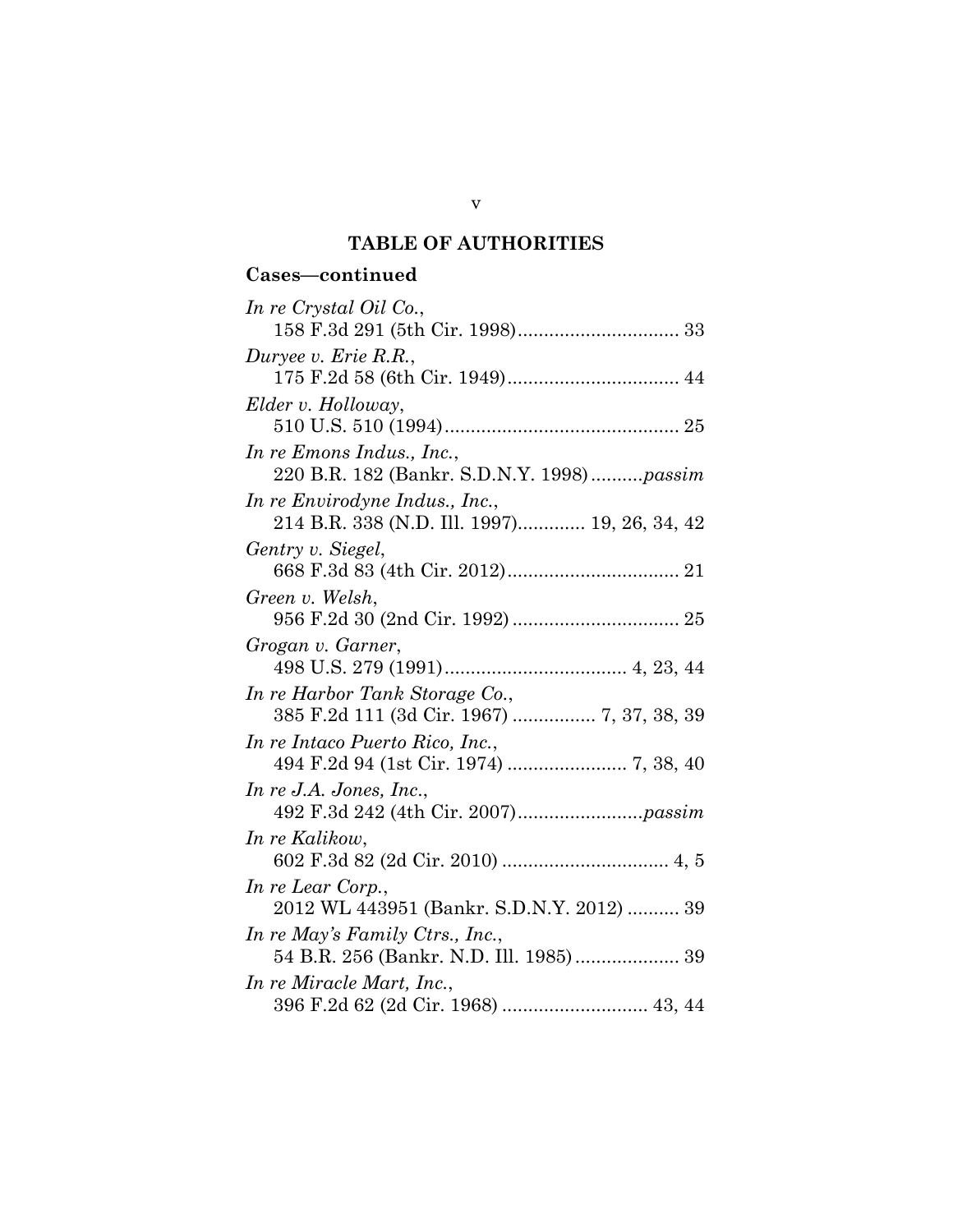## **Cases—continued**

| In re O'Shaughnessy,                           |
|------------------------------------------------|
| 252 B.R. 722 (Bankr. N.D. Ill. 2000)  39       |
| In re Penn Cent. Transp. Co.,                  |
|                                                |
| In re Pettibone Corp.,                         |
| 151 B.R. 166 (Bankr. N.D. Ill. 1993)  7, 39    |
| In re Prod. Plating, Inc.,                     |
| 90 B.R. 277 (Bankr. E.D. Mich. 1988) 19, 31-34 |
| In re Remington Rand Corp.,                    |
|                                                |
| In re Washington,                              |
| 483 B.R. 871 (Bankr. E.D. Wis. 2012) 39        |
| In re Williams,                                |
|                                                |
| In re Young,                                   |
|                                                |
| J. McIntyre Mach., Ltd. v. Nicastro,           |
|                                                |
| Landon v. Plasencia,                           |
|                                                |
| Louisville Joint Stock Land Bank v. Radford,   |
|                                                |
| Mathews v. Eldridge,                           |
|                                                |
| Memphis Light Gas & Water Div. v. Craft,       |
|                                                |
| Mullane v. Cent. Hanover Bank & Trust Co.,     |
|                                                |
| Musso v. Ostashko,                             |
|                                                |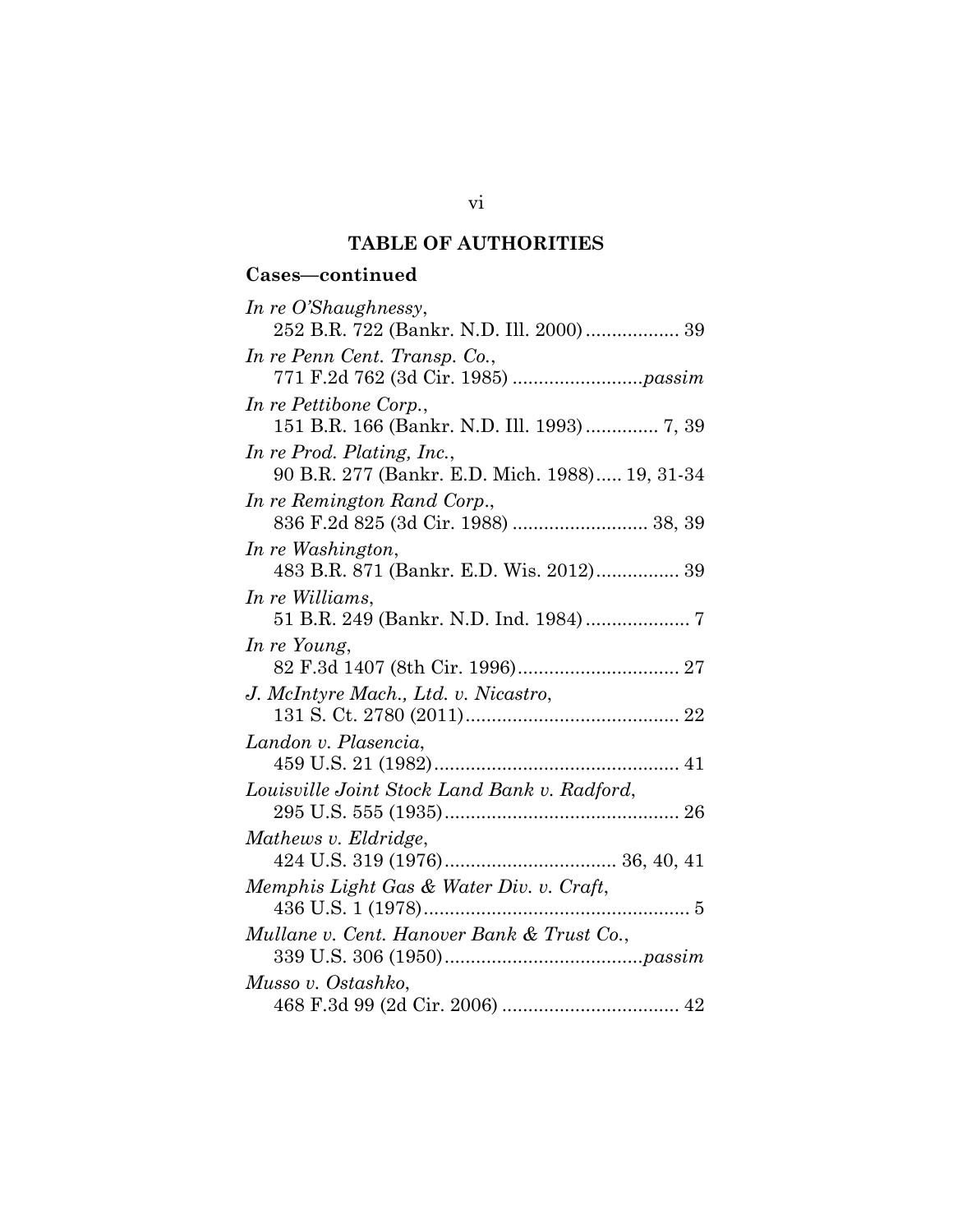# **Cases—continued**

| Oneida Indian Nation of N.Y. v.                       |
|-------------------------------------------------------|
| <i>Madison Cnty.,</i>                                 |
|                                                       |
| Pac. Mut. Life Ins. Co. v. Haslip,                    |
|                                                       |
| Pioneer Inv. Servs. Co. v. Brunswick Assocs.,         |
|                                                       |
| Schad v. Arizona,                                     |
|                                                       |
| Tulsa Prof'l Collection Servs., Inc. v. Pope,         |
|                                                       |
| United Student Aid Funds, Inc. v. Espinosa,           |
|                                                       |
| Vancouver Women's Health Collective                   |
| $Soc'y$ v. A.H. Robins Co.,                           |
|                                                       |
| <i>Walters v. Nat'l Ass'n of Radiation Survivors,</i> |
|                                                       |

# **Statutes and Rules**

| 11 U S C |  |
|----------|--|
|          |  |
|          |  |
|          |  |
|          |  |
|          |  |
|          |  |
|          |  |
|          |  |
|          |  |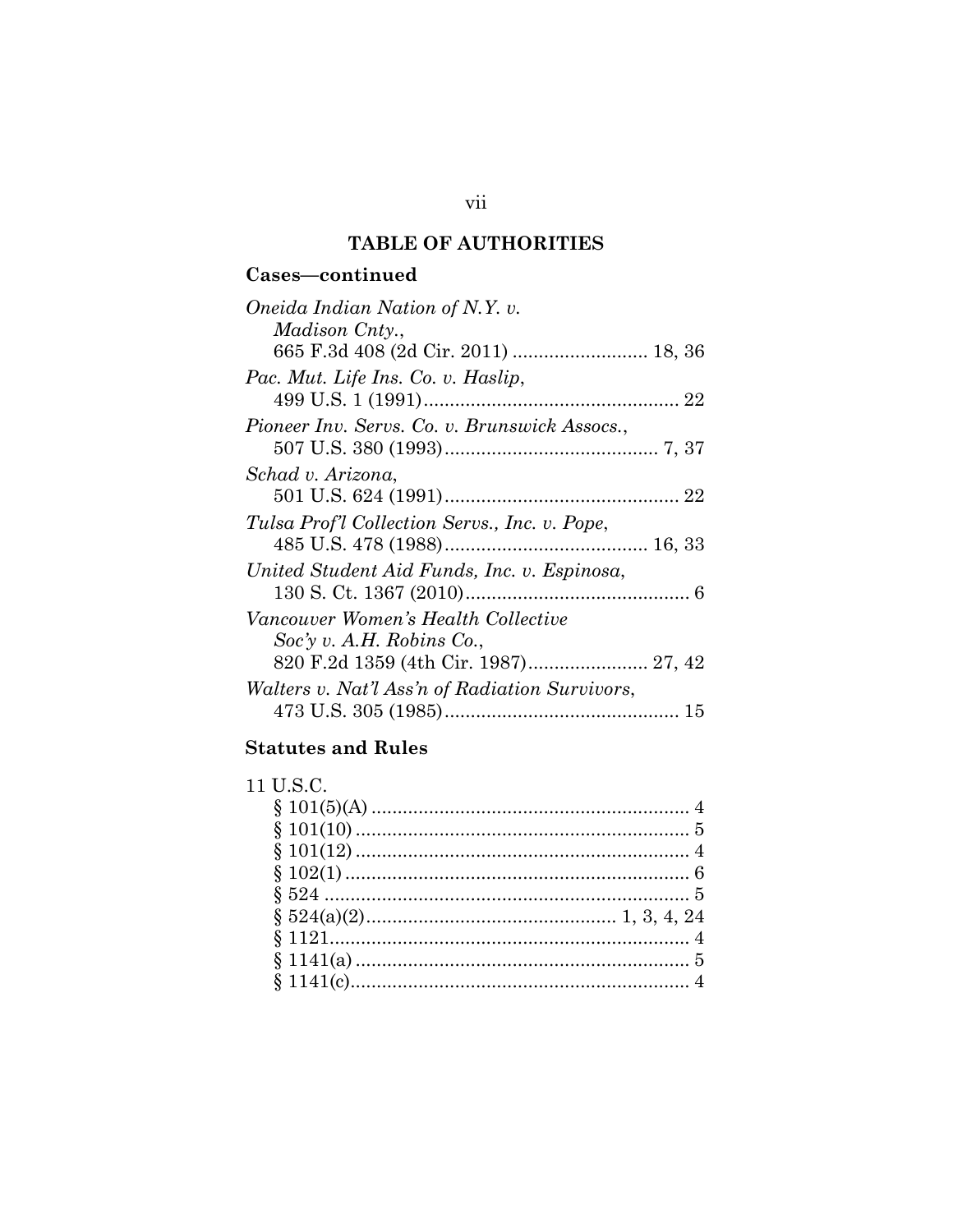## **Statutes and Rules-continued**

| 11 U.S.C.         |  |
|-------------------|--|
|                   |  |
|                   |  |
|                   |  |
| 15 U.S.C.         |  |
|                   |  |
|                   |  |
|                   |  |
| 28 U.S.C.         |  |
|                   |  |
|                   |  |
|                   |  |
| Fed. R. Bankr. P. |  |
|                   |  |
|                   |  |
|                   |  |
|                   |  |
|                   |  |
|                   |  |

# **Miscellaneous**

Collier on Bankruptcy (16th ed. 2012).................... 5, 6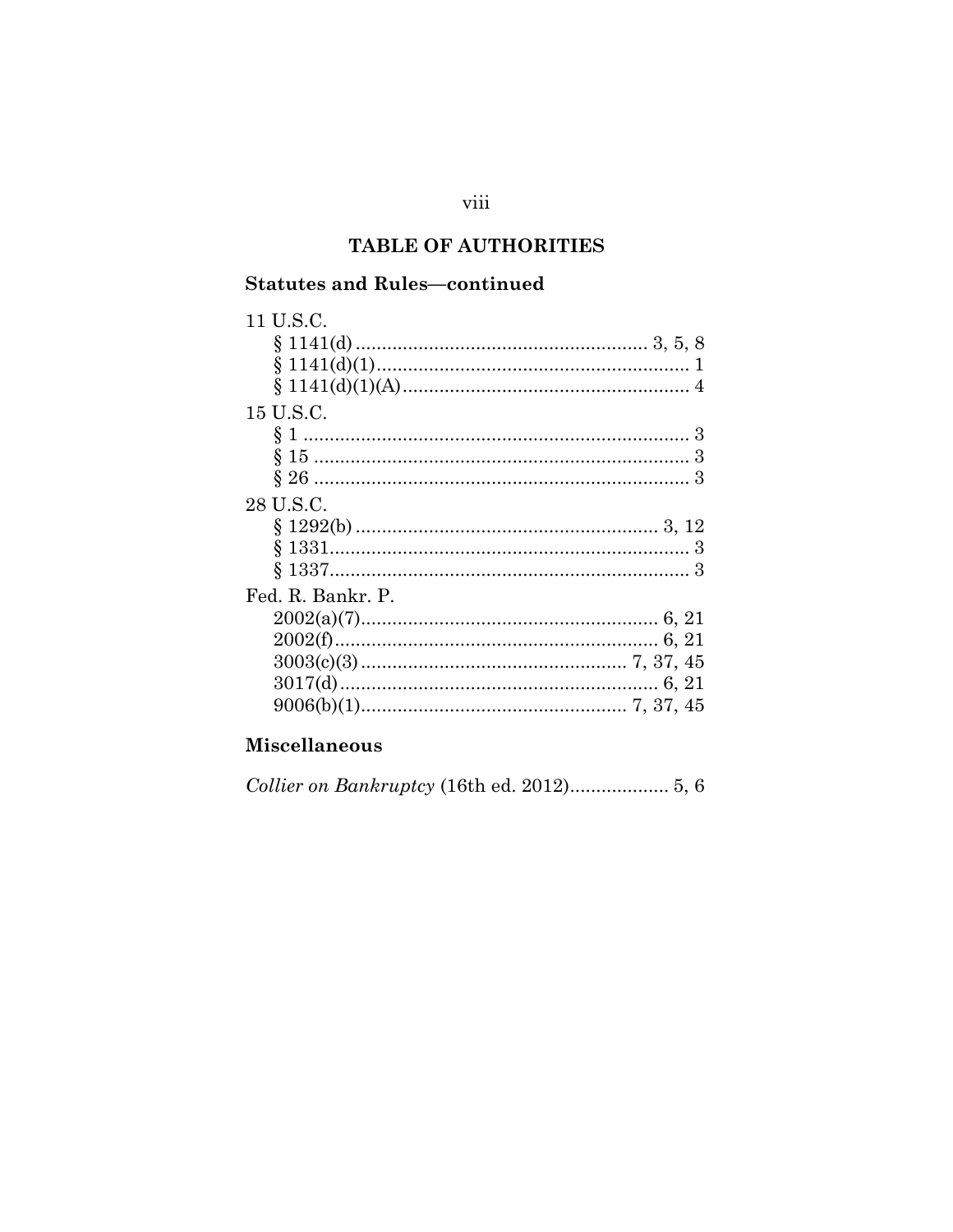#### **OPENING BRIEF FOR APPELLANTS**

#### **INTRODUCTION**

Appellee DPWN Holdings (USA), Inc. ("DHL") alleges that appellants United Air Lines, Inc. and United Continental Holdings, Inc. ("United") participated in a global conspiracy to fix the price of transporting air cargo. But nearly all of DHL's allegations concern conduct occurring before February 1, 2006, when all of United's debts to claimants like DHL were discharged in bankruptcy. DHL had actual notice of United's bankruptcy proceedings and actively participated in them, but asserts that it was unaware of its antitrust claim until after the effective date of United's confirmed plan of reorganization. Insofar as DHL's antitrust claim is based on conduct taking place prior to confirmation, it has been discharged and is now statutorily barred. *See* 11 U.S.C. §§ 524(a)(2), 1141(d)(1).

In nevertheless allowing DHL's pre-confirmation claim to survive dismissal, the district court in this case found that discharging DHL's antitrust claim would violate due process. A107-137.<sup>1</sup> In its view, when a plaintiff alleges that "a debtor is aware of certain claims against it due to information uniquely within its purview, due process requires that it notify claimants" not just of the pendency of its bankruptcy and the relevant deadlines, but also "of the *character* of those claims prior to any discharge." A129 (emphasis added). The district court also concluded that, although "DHL could have sought relief in the bankruptcy proceeding" by filing of a late proof of claim

<sup>1</sup> We cite to the Appendix as "A#."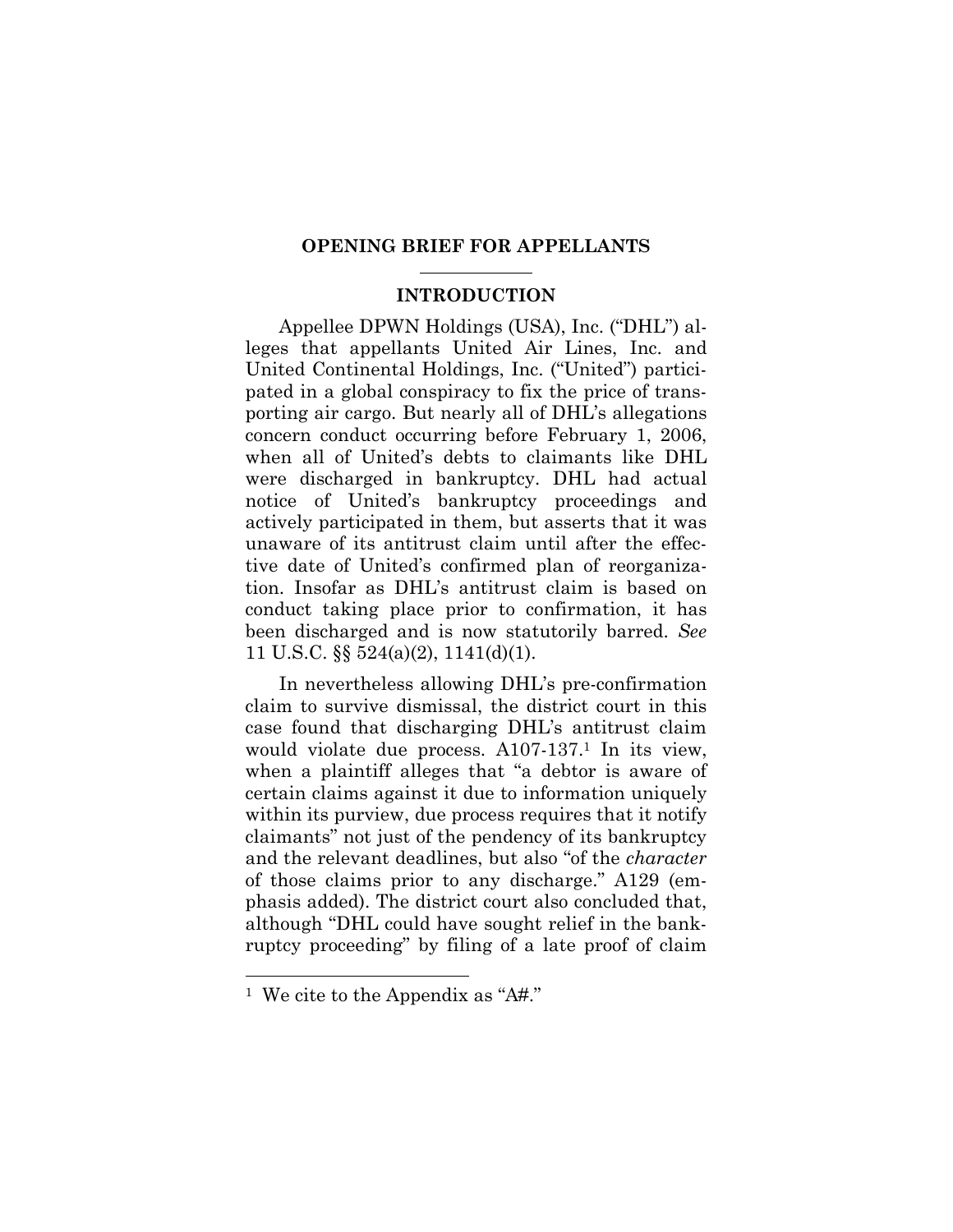against United's bankruptcy estate after assertedly learning of its antitrust claim, DHL was not required to avail itself of that opportunity because "the lack of [notice] here deprived DHL of the opportunity to litigate its antitrust claim in the bankruptcy proceedings." A130-131 & n.14.

That decision is wrong in virtually every respect. Most notably, it focuses myopically on DHL's interests alone, taking no account of the balancing of interests that fundamental fairness and the Supreme Court's due process teachings require. It also runs counter to long-standing and wide-spread bankruptcy practice, imposes impractical new burdens on Chapter 11 debtors, and makes the discharge of many claims essentially impossible. It is therefore unsurprising that the district court's due process holding is at odds with the great weight of authority, which almost universally recognizes that Chapter 11 debtors like United have no obligation to inform potential creditors of conjectural causes of action that the claimant has yet to assert.

Moreover, even assuming that DHL had been entitled to notice of its then-unasserted antitrust claim, the district court further erred in holding that DHL was not required to assert its claim in United's bankruptcy once DHL discovered the claim. The universal rule is that when a creditor does not receive notice in time to assert a timely claim in bankruptcy, that creditor is entitled as of right to file a late notice of claim. That procedure afforded DHL a full and adequate opportunity to assert its antitrust cause of action against United in its bankruptcy case. Thus, regardless of the notice question, DHL received all the process it was due. The district court accordingly was wrong to hold that the Constitution offers DHL an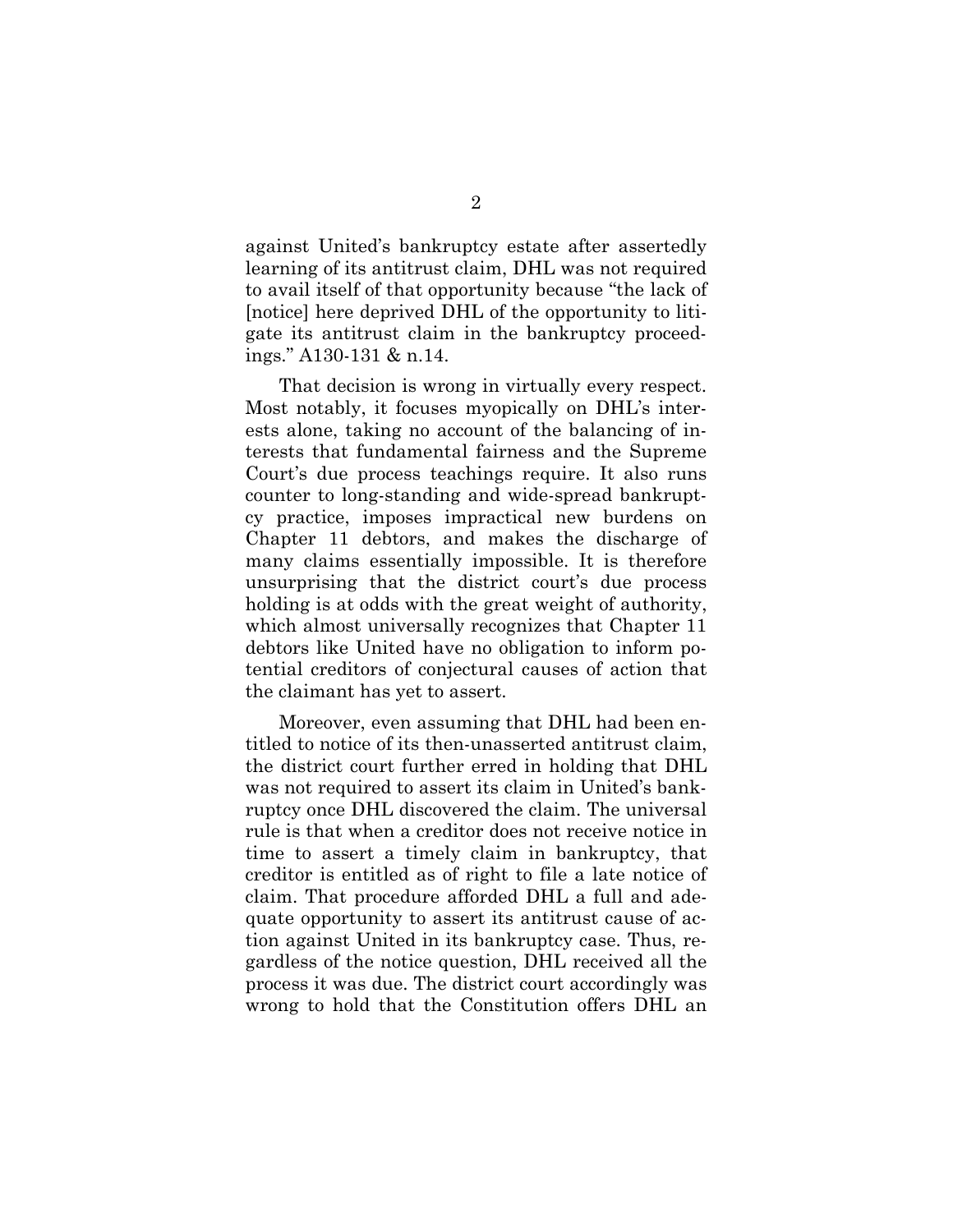opportunity to pursue its claim outside the bankruptcy process, where it―unlike all of United's other creditors, whose claims were administered within the bankruptcy system―may seek 100 cents on the dollar.

#### **JURISDICTION**

DHL invoked the district court's jurisdiction under 28 U.S.C. §§ 1331, 1337 and 15 U.S.C. §§ 15, 26. The district court denied United's motion to dismiss on May 18, 2012 (A107-137) and certified the dismissal order for interlocutory appeal pursuant to 28 U.S.C. § 1292(b) on July 31, 2012 (A138-140). This court granted defendants' petition for interlocutory appeal on December 12, 2012. This Court's jurisdiction rests on 28 U.S.C. § 1292(b).

#### **ISSUE PRESENTED FOR REVIEW**

Whether DHL is enjoined by Sections 1141(d) and 524(a)(2) of the Bankruptcy Code from prosecuting its antitrust claim against United insofar as the claim is based on conduct taking place prior to the effective date of United's plan of reorganization.

#### **STATEMENT OF THE CASE**

DHL alleges that United participated in a conspiracy to fix cargo fuel surcharges in violation of the Sherman Act, 15 U.S.C. § 1. United moved to dismiss the complaint, arguing in relevant part that all debts—including unsecured liabilities for alleged violations of the antitrust laws—based on conduct taking place before February 1, 2006, were discharged in United's bankruptcy. District Judge John Gleeson denied the motion, but certified the order for interlocutory review. This Court granted United's subsequent petition for immediate appeal.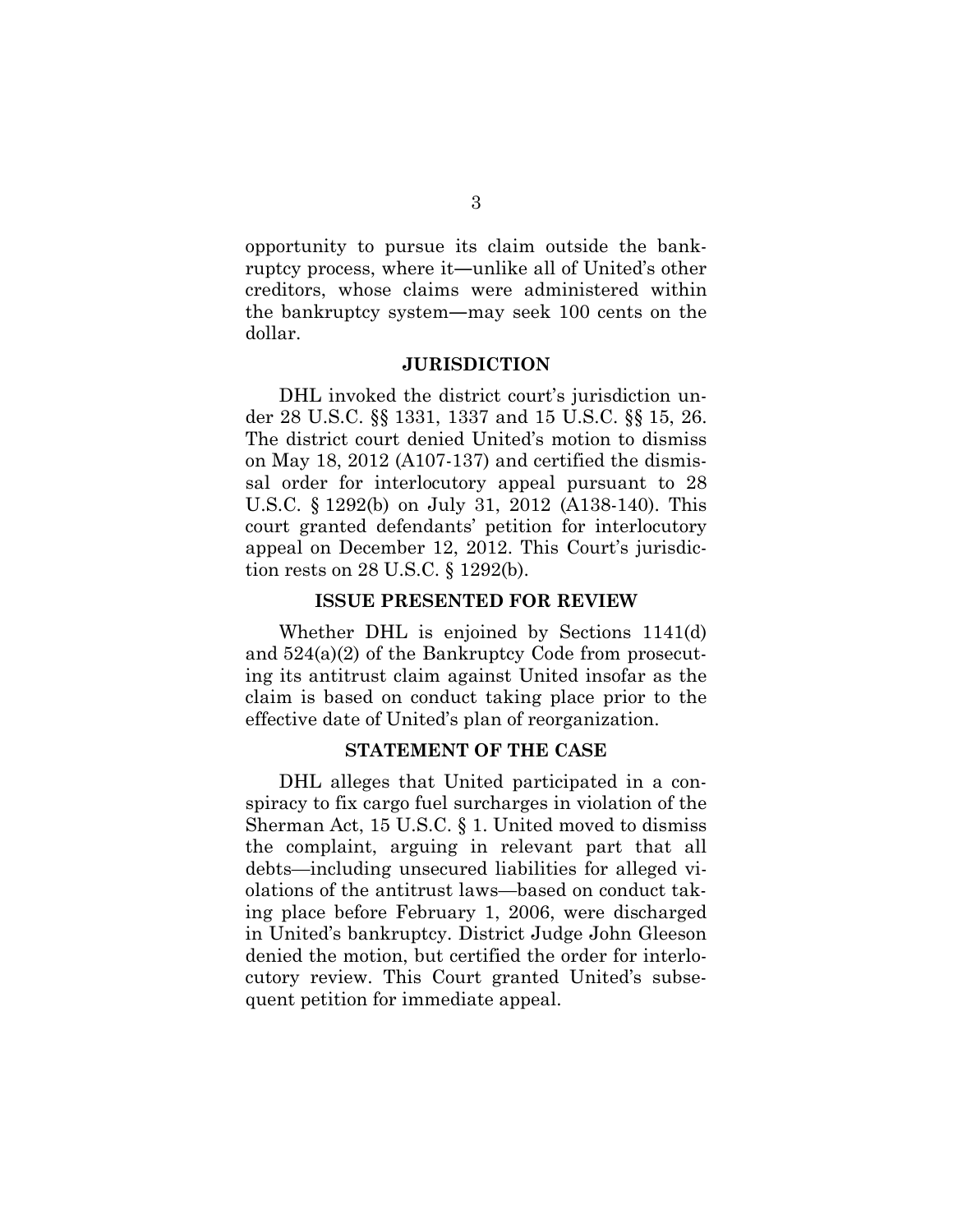#### **STATEMENT OF FACTS**

#### **A. Statutory and legal background**

1. The "central purpose" of the Bankruptcy Code is to allow "insolvent debtors [to] reorder their affairs, make peace with their creditors, and enjoy a new opportunity" for success "unhampered by the pressure and discouragement of preexisting debt." *Grogan v. Garner*, 498 U.S. 279, 286 (1991)). Chapter 11 of the Bankruptcy Code accomplishes that goal by allowing debtors to file a plan of reorganization (11 U.S.C. § 1121) and, upon "confirmation of [the] plan," to emerge "free and clear of all claims and interests of creditors" (11 U.S.C. § 1141(c)).

Thus, "the confirmation of a plan" of reorganization by issuance of a confirmation order "discharges the debtor from any debt that arose before the date of such confirmation." 11 U.S.C. § 1141(d)(1)(A). *See also In re Kalikow*, 602 F.3d 82, 94 (2d Cir. 2010) ("When there is a confirmation order of a reorganization plan in bankruptcy pursuant to Chapter 11, that confirmation order discharges the debtor from all pre-confirmation claims."). A "debt" thus discharged is defined to include any "liability on a claim"; a "claim," in turn, is defined as any "right to payment, whether or not such right is reduced to judgment, liquidated, unliquidated, fixed, contingent, matured, unmatured, disputed, undisputed, legal, equitable, secured, or unsecured." 11 U.S.C. § 101(5)(A), (12).

Discharge of a debt "operates as an injunction against the commencement or continuation of an action, the employment of process, or an act, to collect, recover or offset any such debt as a personal liability of the debtor." 11 U.S.C.  $\S 524(a)(2)$ . Crucially for this appeal, "[t]he discharge injunction provisions in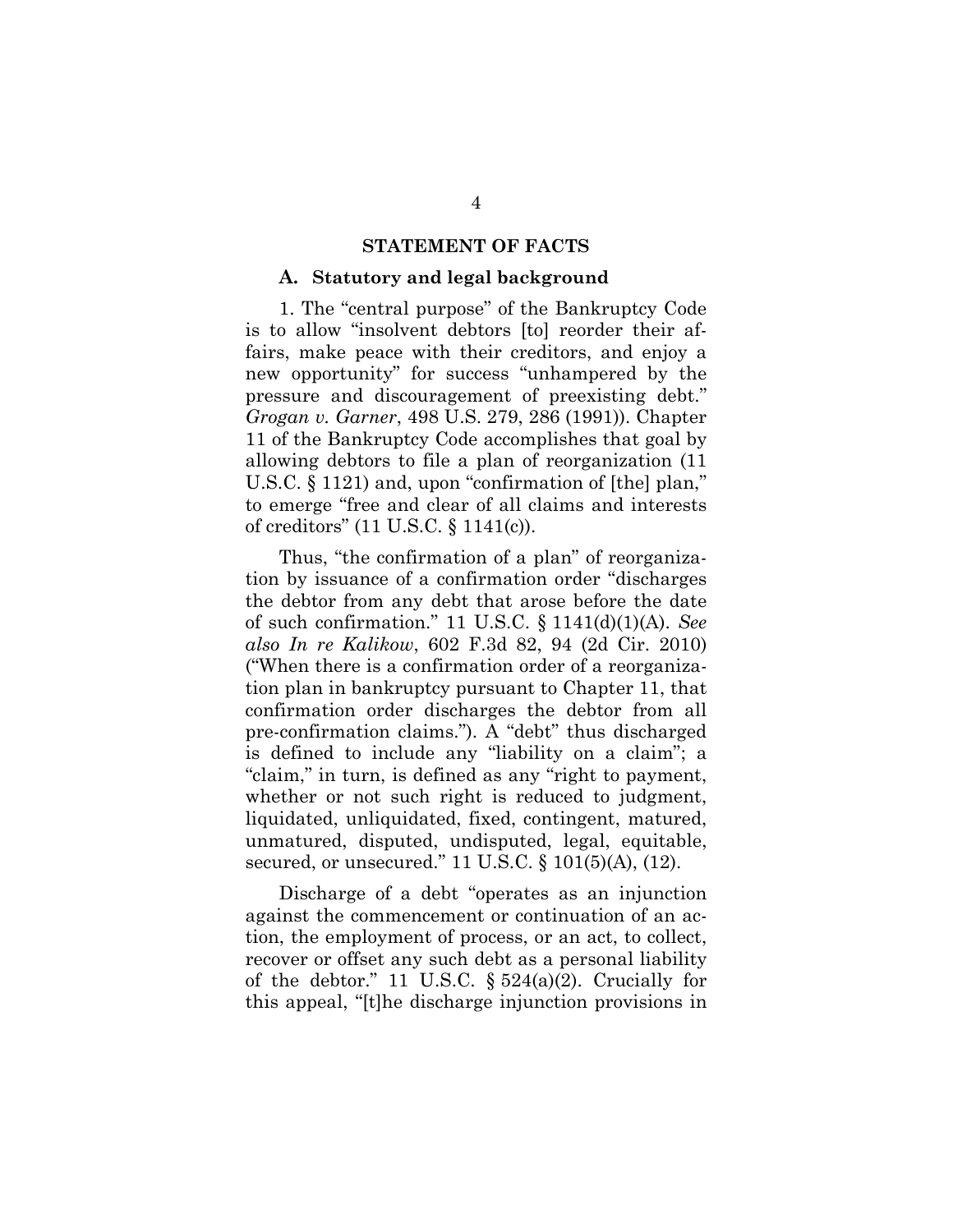the Code are written unequivocally and encompass all pre-confirmation claims, *known or unknown*." *In re Arch Wireless, Inc.*, 534 F.3d 76, 82 (1st Cir. 2008) (emphasis added) (citing 11 U.S.C. §§ 524, 1141(d)). Moreover, a "confirmed plan [of reorganization] binds both 'the debtor . . . and any creditor,'" including all "entities that have 'claim[s] against the debtor that arose at the time of or before the order for relief'" *Kalikow*, 602 F.3d at 94 (quoting 11 U.S.C. §§ 101- (10), 1141(a))), regardless whether the creditor files a proof of claim. 7 *Collier on Bankruptcy* ¶ 1109.02(2) (16th ed. 2012) (hereinafter "Collier").

2. Before pre-confirmation debts can be "discharged under the applicable provisions of the Bankruptcy Code," due process requires that creditors holding the debts "be afforded notice" and "an adequate opportunity to assert any claims they may have against the debtor's estate." *In re J.A. Jones, Inc*., 492 F.3d 242, 249 (4th Cir. 2007). *See also* 7 Collier § 1109.01[4][b] (similar). As in any case, the notice must be "reasonably calculated, under all the circumstances, to apprise interested parties of the pendency of the action and afford them an opportunity to present their objections." *Mullane v. Cent. Hanover Bank & Trust Co.*, 339 U.S. 306, 314 (1950).

As the Third Circuit has explained, "the purpose of the notice requirement is to advise individuals who will be affected by the outcome of [the] proceeding of the impending *hearing* so that they can take steps to safeguard their interests." *In re Penn Cent. Transp. Co.*, 771 F.2d 762, 768 (3d Cir. 1985) (citing *Memphis Light Gas & Water Div. v. Craft*, 436 U.S. 1, 14 (1978)). Thus, it is universally accepted that due process requires notice of the pendency "of the debtor's bankruptcy case, as well as the deadline for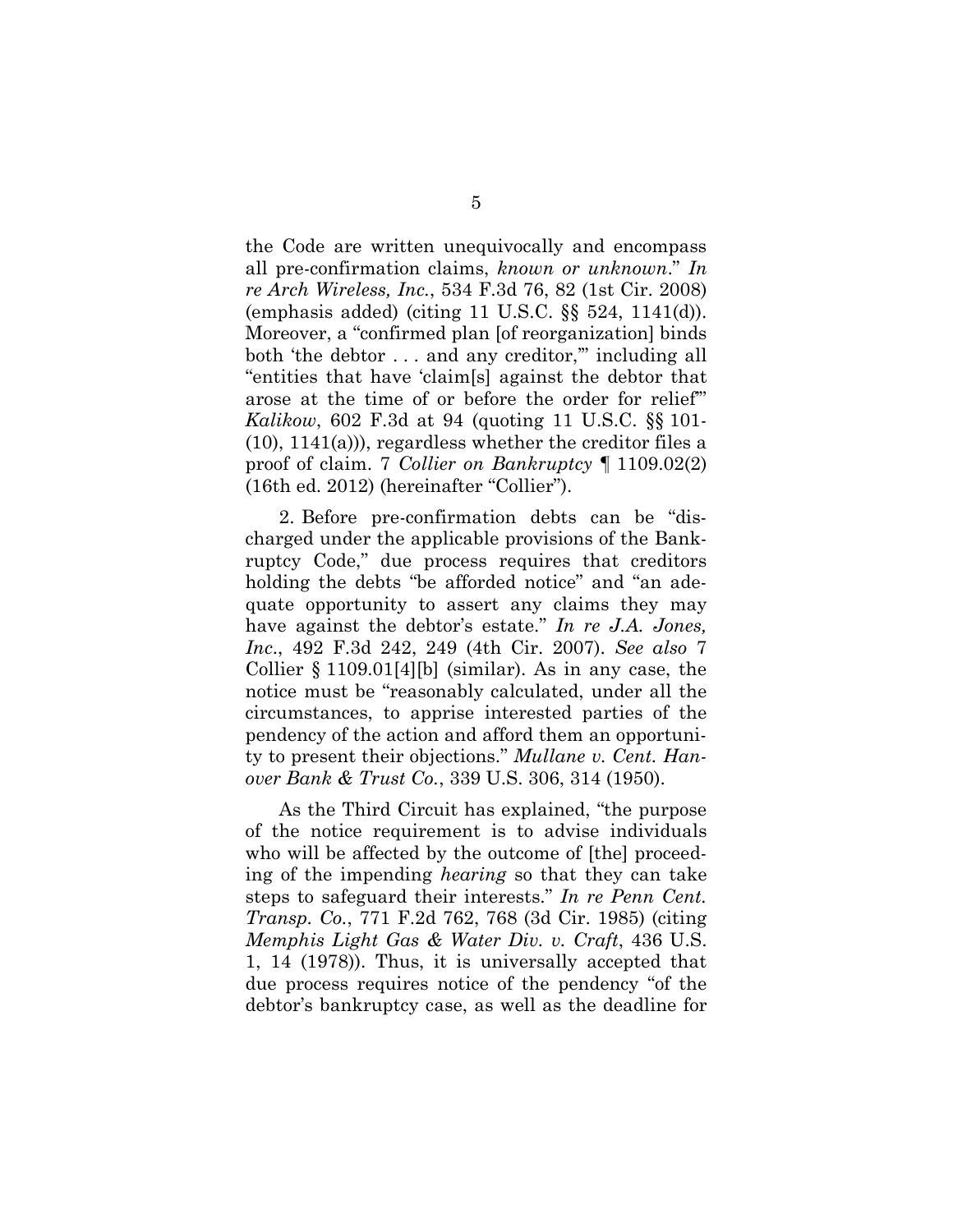asserting any pre-petition claims against the debtor." *J.A. Jones*, 492 F.3d at 249. It "more than satisfie[s] [a creditor's] due process rights" when the creditor receives "actual notice" of a bankruptcy proceeding and of the "contents of [the debtor's] plan" in time to assert any claims it may have. *United Student Aid Funds, Inc. v. Espinosa*, 130 S. Ct. 1367, 1378 (2010) (emphasis omitted).

A debtor's due process notice obligations are reflected in the Bankruptcy Rules themselves. The Rules specify that known creditors must receive (1) notice of the deadlines for filing proofs of claims (the "bar date") (Fed. R. Bankr. P. 2002(a)(7)); (2) a copy of the reorganization plan (Fed. R. Bankr. P. 3017(d)); (3) notice of the confirmation hearing (*id*.); and (4) the confirmation order (Fed. R. Bankr. P. 2002(f)). But beyond that, neither the Code nor the Rules explain what information a notice must contain. Instead, the Code provides—consistent with the general due process standard—that "notice" and an "opportunity for a hearing" must be "appropriate in the particular circumstances." 11 U.S.C. § 102(1).

When a creditor elects to file a proof of claim, the bankruptcy court will either allow or disallow the claim for inclusion in the plan. *See generally* 4 Collier ¶ 502.02. Claims are allowed by default, unless a party-in-interest objects. *Id*. ¶ 502.02(1). One basis for objection is that the claim is not yet ripe, such as when "an injury has not [yet] manifested itself." *Id*. ¶ 502.02(c)(1). Once allowed, claims are categorized and prioritized in a number of ways, including by whether they are secured or unsecured; disputed or undisputed; contingent or non-contingent; and liquidated or unliquidated. *See generally Id*. ¶ 502. The decision whether to allow a claim and in what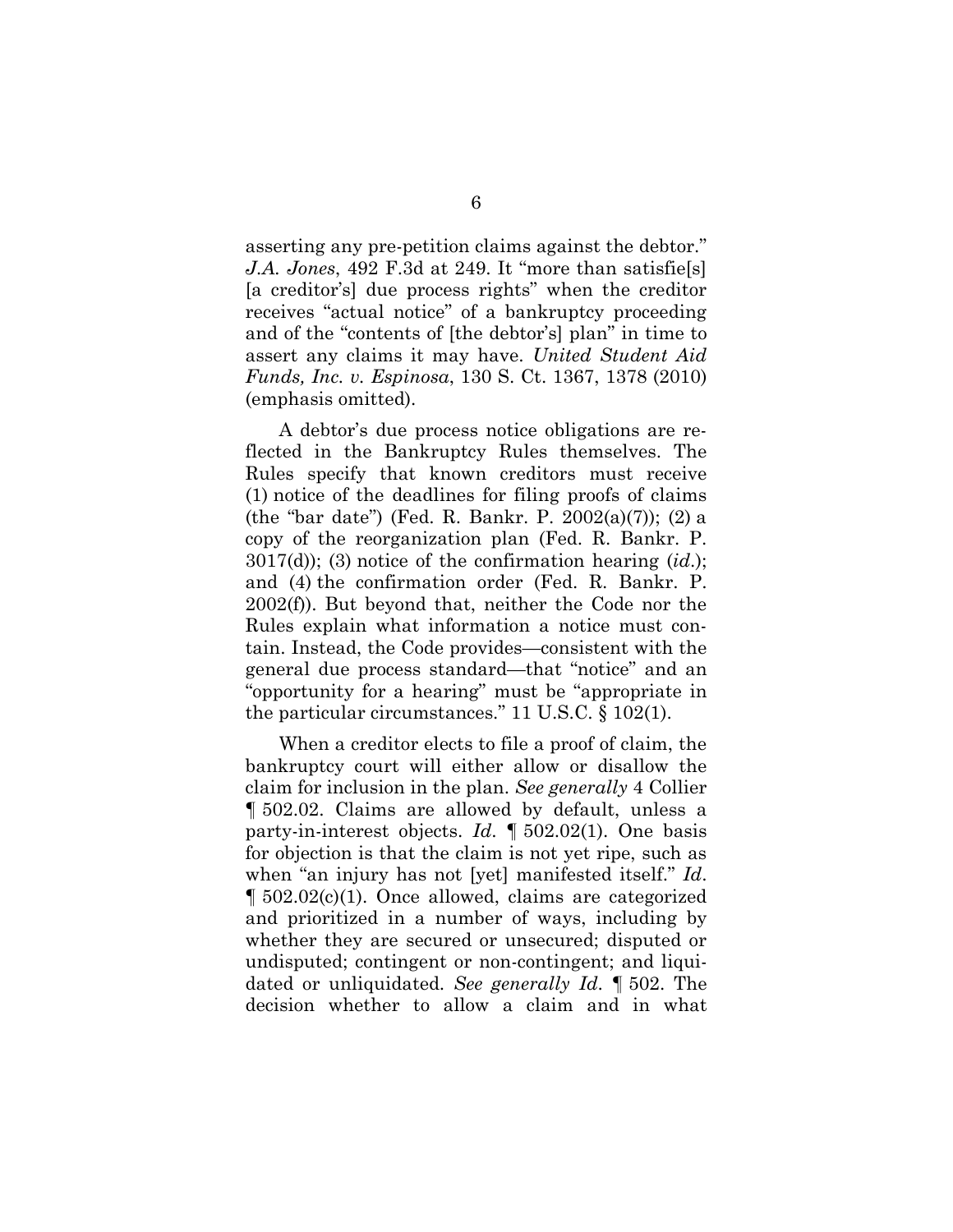amount falls to the bankruptcy court. *See In re Chateaugay Corp.*, 111 B.R. 67, 71 (Bankr. S.D.N.Y. 1990) (bankruptcy courts have authority "to 'allow', 'disallow', 'liquidate' or 'estimate'" cause-of-action claims).<sup>2</sup>

3. Bankruptcy Rules 3003(c)(3) and 9006(b)(1) permit creditors to file late proofs of claim in "situations where the failure to timely file is due to circumstances beyond the control of the filer." *Pioneer Inv. Servs. Co. v. Brunswick Assocs.*, 507 U.S. 380, 391 (1993). Courts have uniformly held that, when a creditor does not receive notice in time to file a claim before the bar date or date of confirmation, the bankruptcy court must permit the creditor to file a late proof of claim under those rules. *In re Intaco Puerto Rico, Inc.*, 494 F.2d 94, 96-99 (1st Cir. 1974); *In re Harbor Tank Storage Co.*, 385 F.2d 111, 114 (3d Cir. 1967); *In re Emons Indus., Inc.*, 220 B.R. 182, 192 (Bankr. S.D.N.Y. 1998); *In re Pettibone Corp.*, 151 B.R. 166, 174 (Bankr. N.D. Ill. 1993). The courts reaching that conclusion have recognized that it would run counter to the due process principles of "equity" and fairness to allow such a late-notified creditor to advance its claim outside the bankruptcy process, where it could "avoid the effects of the Debtor's insolvency and recover 100 cents on the dollar"; unlike all other creditors, who would pursue their claims in the bankruptcy and would receive a greatly diminished recovery, a creditor who avoids the bank-

<sup>2</sup> "A claim is liquidated when the amount due is capable of ascertainment by reference to an agreement or by computation." *In re Williams*, 51 B.R. 249, 250 (Bankr. N.D. Ind. 1984). A claim is undisputed when the debtor and creditor agree on the debtor's liability and the amount of the debt.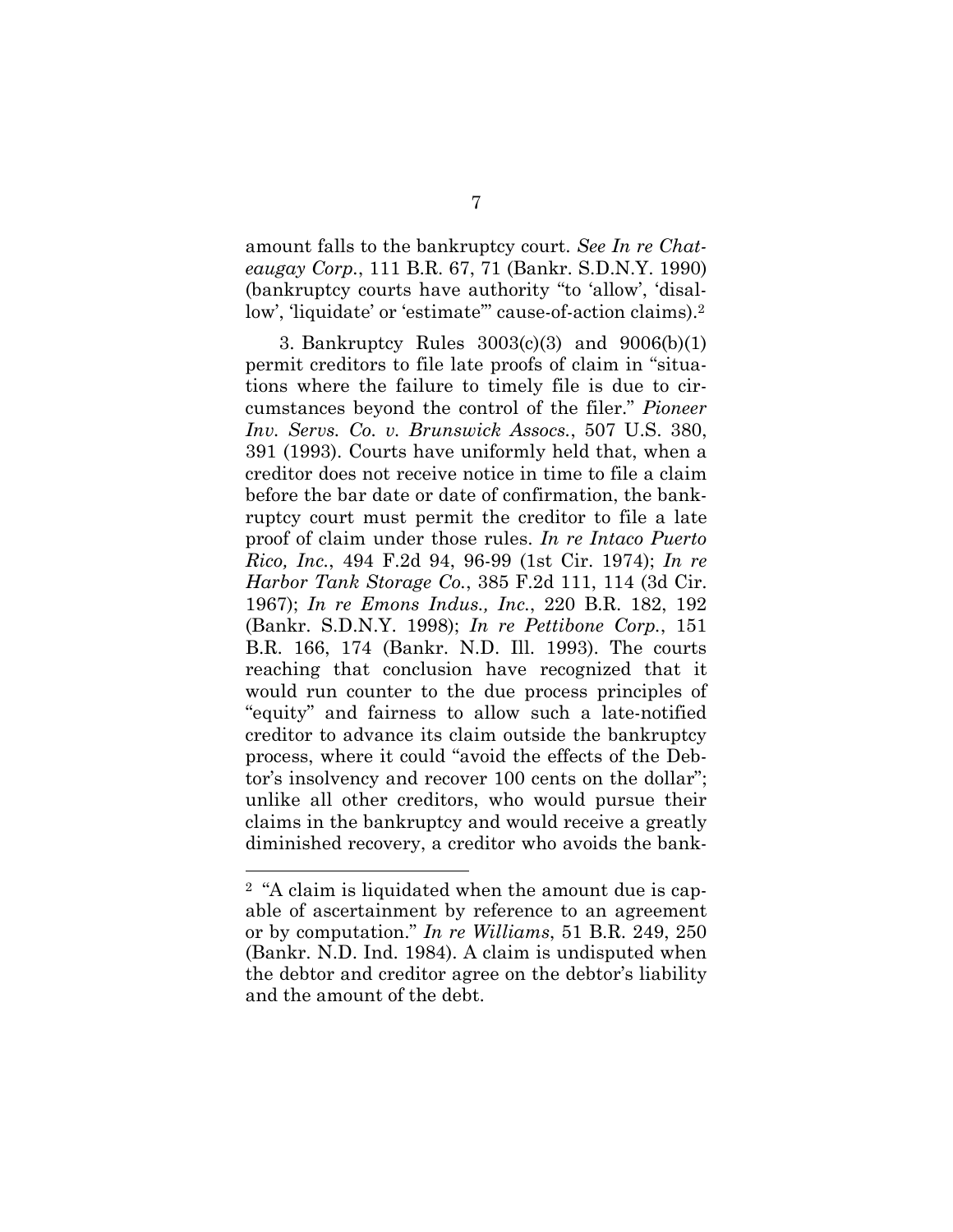ruptcy process would receive a windfall simply because it did not receive adequate notice prior to the bar date. *Emons Indus.*, 220 B.R. at 193.

#### **B. United's bankruptcy**

On December 9, 2002, more than eight years before the commencement of this suit, United filed a petition for relief under Chapter 11 of the bankruptcy code. A68 (¶ 154). United identified and sent notices and claim forms to more than 300,000 potential creditors, provided publication notice in numerous national and local publications, and received more than 44,000 proofs of claim against its estate. DHL was among those identified as a potential creditor, holding more than twenty disputed claims, including claims related to two pending environmental lawsuits. *See* A139-144. There is no dispute in this case that DHL received actual notice of United's bankruptcy and all relevant deadlines (A121-123); at least one DHL entity filed a claim.

On January 20, 2006, the bankruptcy court confirmed United's reorganization plan, which became effective on February 1, 2006. A68 (¶ 154). The plan provided pursuant to Section 1141(d) of the Bankruptcy Code that all "Claims and Causes of Action of any nature whatsoever, . . . whether known or unknown," against United, including all "Causes of Action that arose before the Confirmation Date," were discharged. Dist. Dkt. 20-9, at 119. All holders of general, unsecured claims—including liquidated, undisputed legal claims against United based on prepetition conduct—received stock in the reorganized company (A90-91) that was valued in United's disclosures at between 4 and 8 cents on the dollar (A89). United cancelled all of its prepetition stock, rendering it worthless (A88), and its employees saw their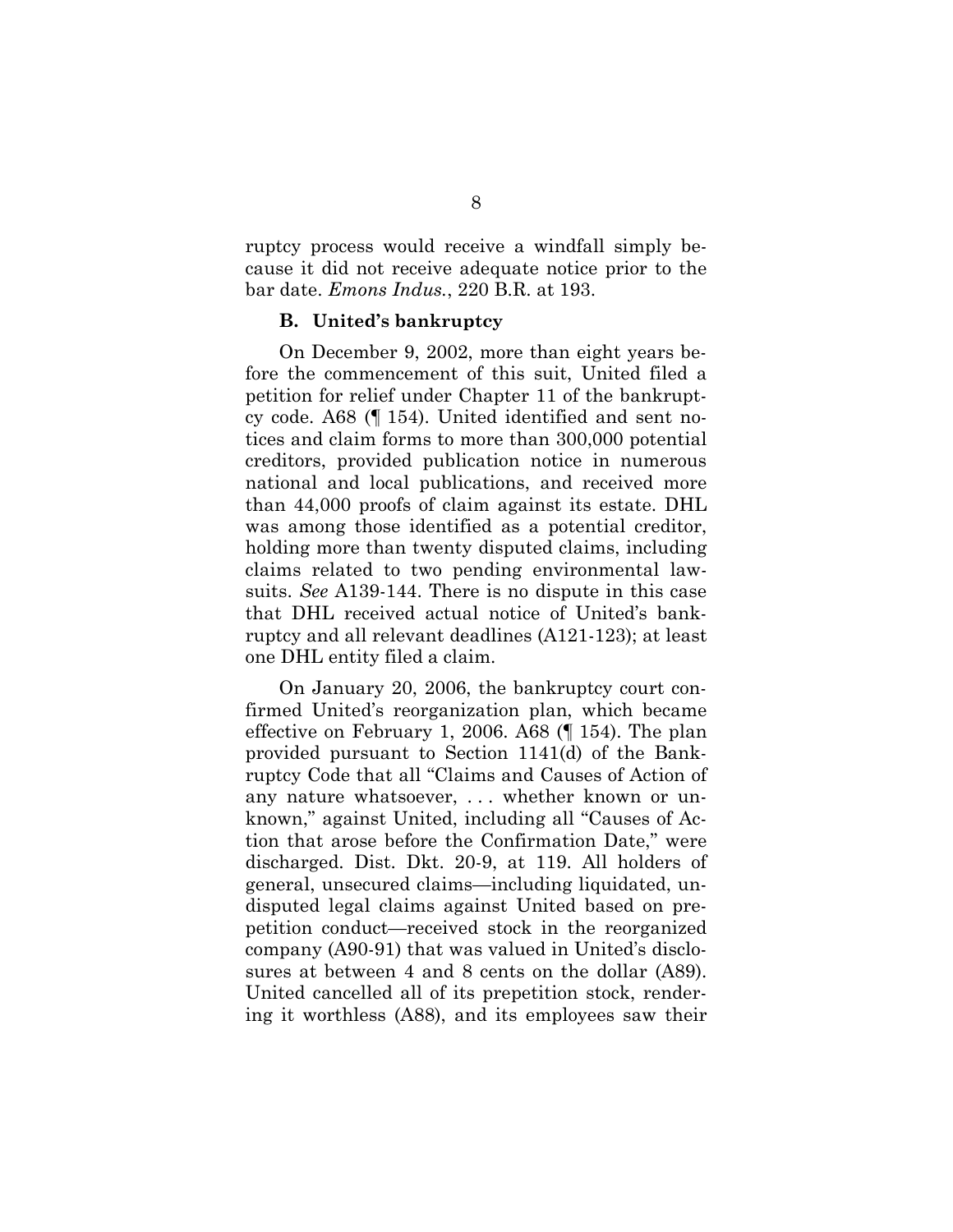pension plans terminated and significant reductions in compensation and benefits.

#### **C. DHL's complaint**

DHL filed suit on February 4, 2011, alleging that various air carriers, including United, engaged in a conspiracy to fix cargo fuel surcharges between 1997 and 2006. A1, 6, 23-43 (¶¶ 2, 51-95). DHL's complaint is based on the same facts underlying a coordinated, multinational government investigation and dozens of other civil class actions commenced in mid-February 2006—none of which resulted in any criminal or civil liability for United.

More specifically, the complaint describes Deutsche Lufthansa AG as the ringleader of the conspiracy and identifies a number of conspiratorial communications from Lufthansa, but not from United. A31- 32, 39-41 (¶¶ 67-69, 83-87). DHL alleges that in January 2002, the conspirators implemented parallel methods for setting fuel surcharges. A30 (¶ 64). United is alleged to have introduced a fuel surcharge method six months later. *Id*. (¶ 66).

DHL's complaint says that, at the same time that it allegedly was leading the conspiracy, Lufthansa engaged in bilateral communications with United about air cargo pricing and strategy. A27-29, 54-56, 66-68 (¶¶ 61-62, 125, 129, 150-153). Since 1996, United and Lufthansa have been parties to a cooperative agreement called the Star Alliance; the agreement allows them to consult on pricing and strategy in all areas, including cargo, and has been immunized from antitrust liability. *See* Order 96-11-1 at 10 (Dep't of Transp. 1996). Nonetheless—although the alleged bilateral communications were immune from antitrust scrutiny—DHL alleges that United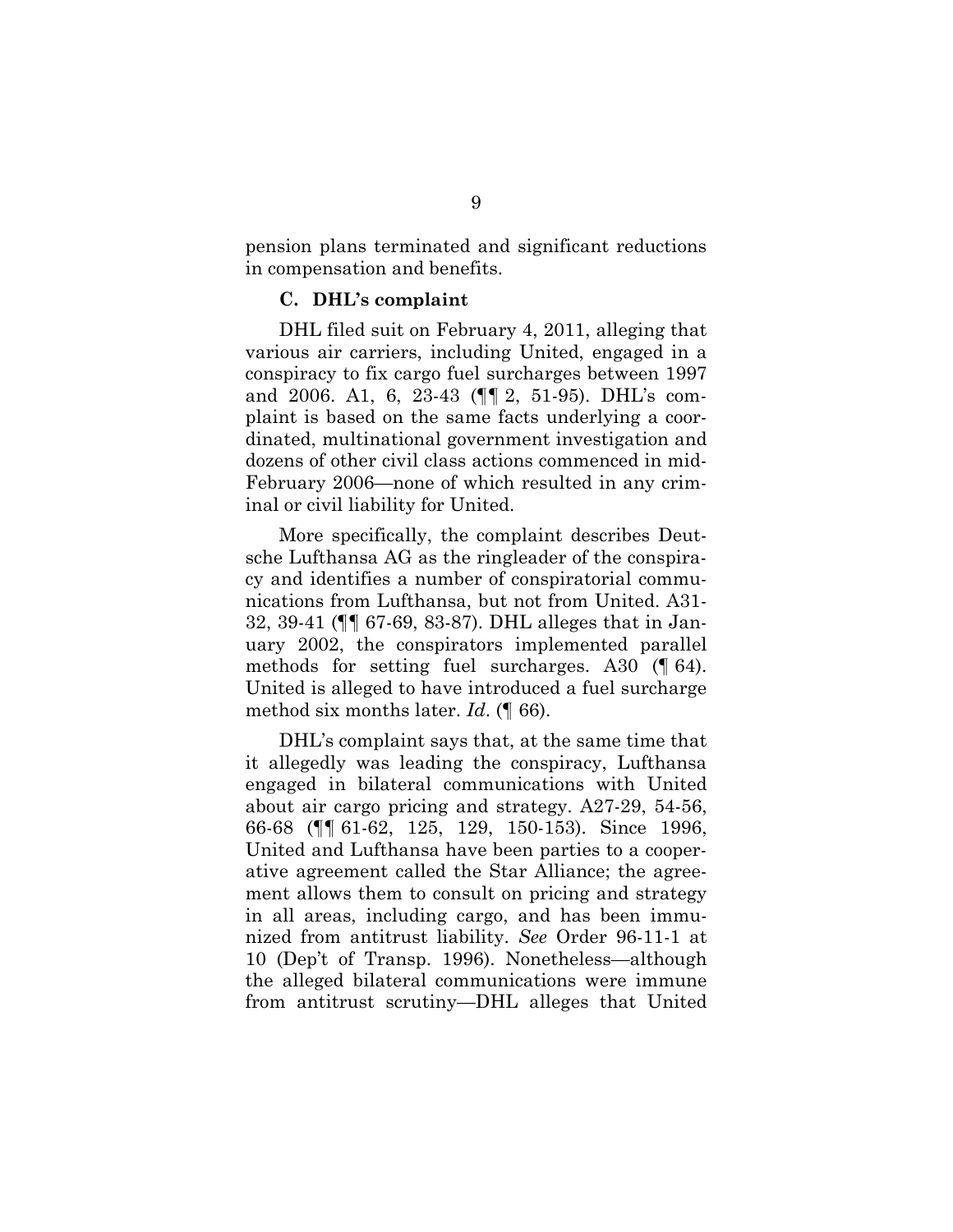knew or should have known that Lufthansa was coordinating a conspiracy and sharing United's information with other carriers. A12-13, 41-42, 52-53 (¶¶ 18-22, 89-90, 121-122). The complaint further alleges that United attended certain industry meetings where sensitive information was discussed (A22-23, 34-37, 49-51 (¶¶ 48-49, 74-79, 115-116)) and received fuel surcharge emails from Lufthansa and another alliance partner that were also sent to carriers outside the Star Alliance (A22, 29, 32-33 (¶¶ 46, 63, 70)). The complaint does not allege that United ever sent information to any carrier other than Lufthansa.

The only conduct the complaint attributes to United after February 1, 2006—the effective date of United's reorganization—is a single meeting between an unidentified United employee and an employee of just one other airline taking place on or around May 1, 2006, months after the alleged conspiracy was uncovered by the U.S. Department of Justice, the European Commission, and numerous other antitrust enforcement agencies. *See* A42 (¶ 91). Beyond that one vaguely described meeting, DHL conclusorily asserts that United "remained a participant in the cartel" and "engaged in affirmative overt acts in furtherance of the conspiracy" even "[a]fter the bankruptcy court approved the plan of reorganization on January 20, 2006" (A69 (¶ 160)), and that United's "post-January 20, 2006, conduct . . . is sufficient standing alone to constitute an independent conspiracy to fix prices" (A80 (¶ 179)). DHL alleges no specific conduct or other factual detail to substantiate those conclusions and offers no explanation as to why United or any other carrier would have continued to participate in a conspiracy months after a highly publicized multinational criminal investigation and several civil class actions had been launched.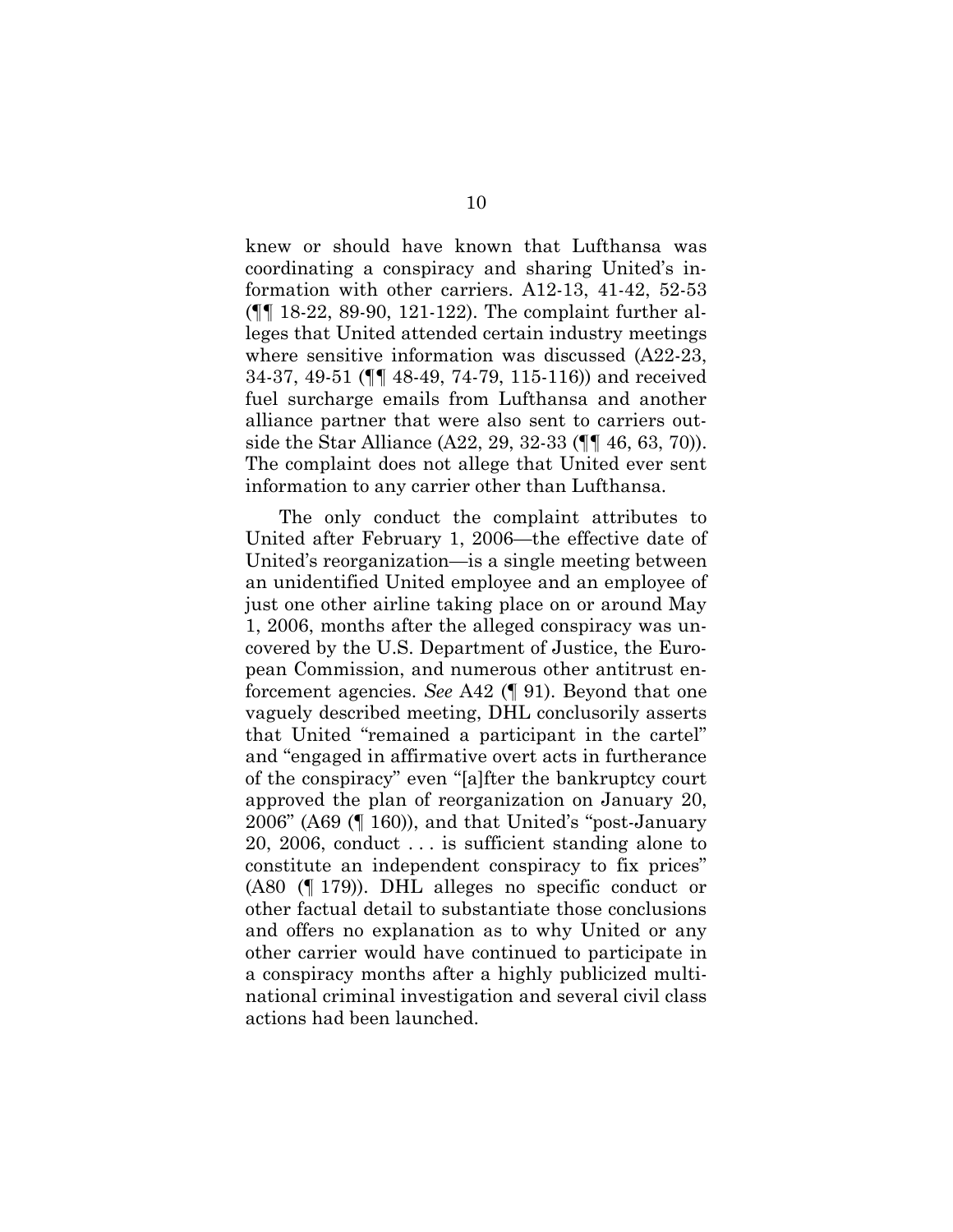#### **D. The district court's order**

United moved to dismiss DHL's antitrust suit, arguing that DHL's antitrust claim, insofar as it is predicated on conduct taking place prior to February 1, 2006, is barred by the confirmation of United's reorganization plan, which discharged the claim.<sup>3</sup>

The district court denied the motion. Although recognizing that "DHL, a United customer, received actual notice of United's bankruptcy proceedings, including the key procedural events leading up to the confirmation of United's reorganization plan and the discharge of all its debts" (A121-122), the court determined that holding DHL's claim discharged by United's bankruptcy would violate DHL's due process rights. In reaching that conclusion, the court reasoned that "a debtor should not be able to obtain the final discharge of all claims against it without giving [the creditor] any indication of *what* those claims might be." A123 (emphasis added). "[A]n unknowing victim of a debtor's secret unlawful conduct," according to the court, is "not protected by ... notice of the debtor's bankruptcy proceedings" where the victim has no "practicable means of identifying what claim he might have." *Id*. "Under [such] circumstances," the court explained, "discharge of the claim satisfies due process only if the debtor notified the claimant not only of the pending bankruptcy proceedings, but also provided sufficient information to

<sup>3</sup> United also argued the complaint should be dismissed on statute of limitations grounds and because the allegations are implausible under the standard of *Bell Atlantic Corp.* v. *Twombly*, 550 U.S. 544 (2007). We do not press those arguments in this appeal.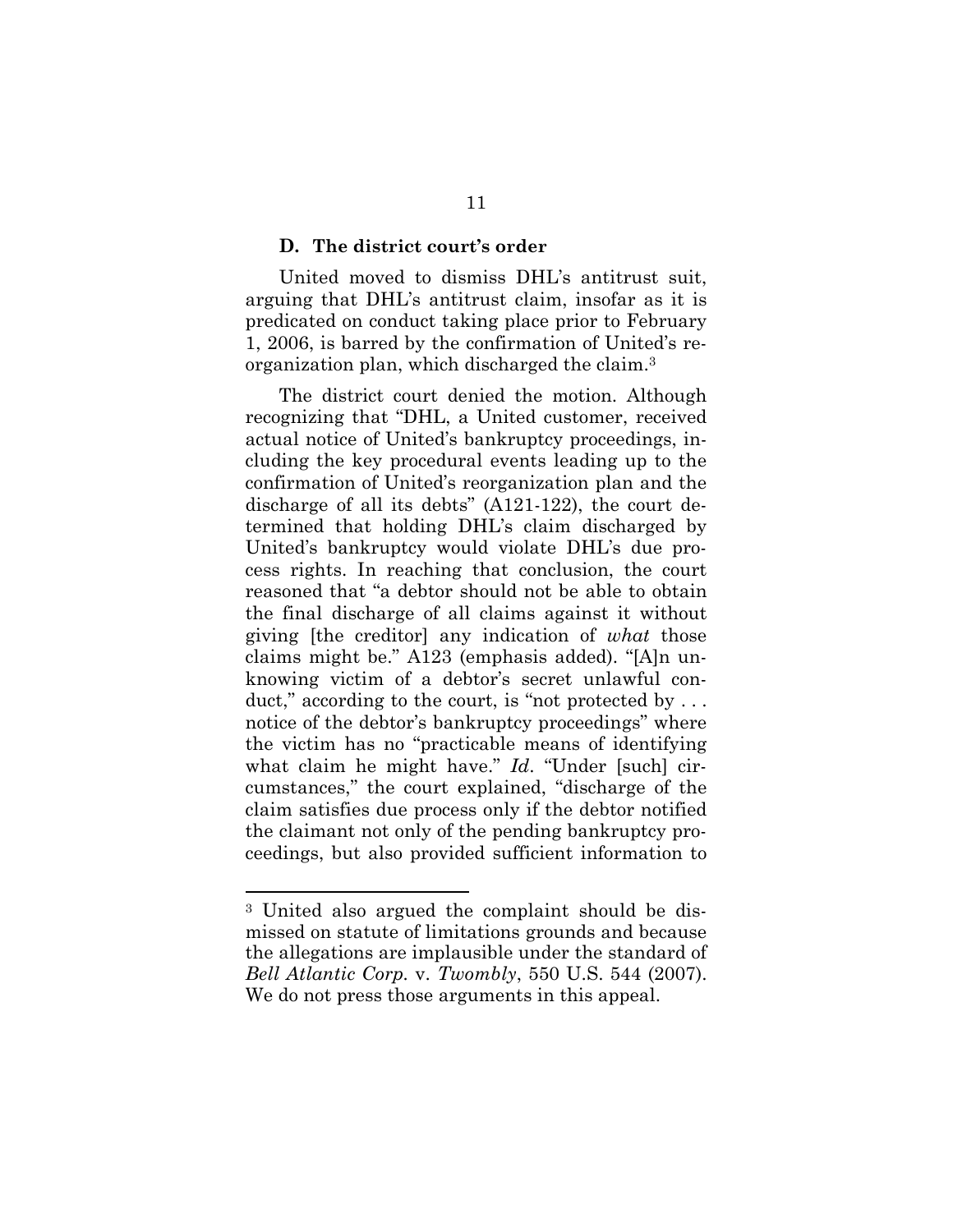apprise the claimant of the *nature* of the claim to be discharged." A126 (emphasis added).

On the assumption that "DHL could not have discovered its antitrust claim against United" prior to "the confirmation of United's reorganization plan," the district court thus concluded that "due process require[d United to] notify [DHL] of the character of [its antitrust] claims prior to any discharge." A128- 129. Because United failed to do so, the court held DHL's pre-confirmation antitrust claim not to have been discharged.

The district court further held that DHL was not required to avail itself of procedures in bankruptcy designed to protect creditors who have not received notice. Although recognizing that "DHL could have sought relief in the bankruptcy proceeding," including by filing of a late proof of claim (A129-130 & n.14), the court held that DHL was not required to avail itself of that opportunity to be heard. Because "the lack of [notice] here deprived DHL of the opportunity to litigate its antitrust claim in the bankruptcy proceedings," the court reasoned, there was "no need for DHL to seek relief from the bankruptcy court because the bankruptcy court's order" of confirmation did not discharge DHL's claim and thus "does not pose an obstacle to its claim." A131.

The district court subsequently certified its order for interlocutory appeal under 28 U.S.C. § 1292(b), describing the bankruptcy issue as "'particularly difficult.'" A204.

#### **SUMMARY OF THE ARGUMENT**

I. The balance of interests here leaves little room for doubt: The district court erred by holding that bankruptcy debtors must notify potential claimants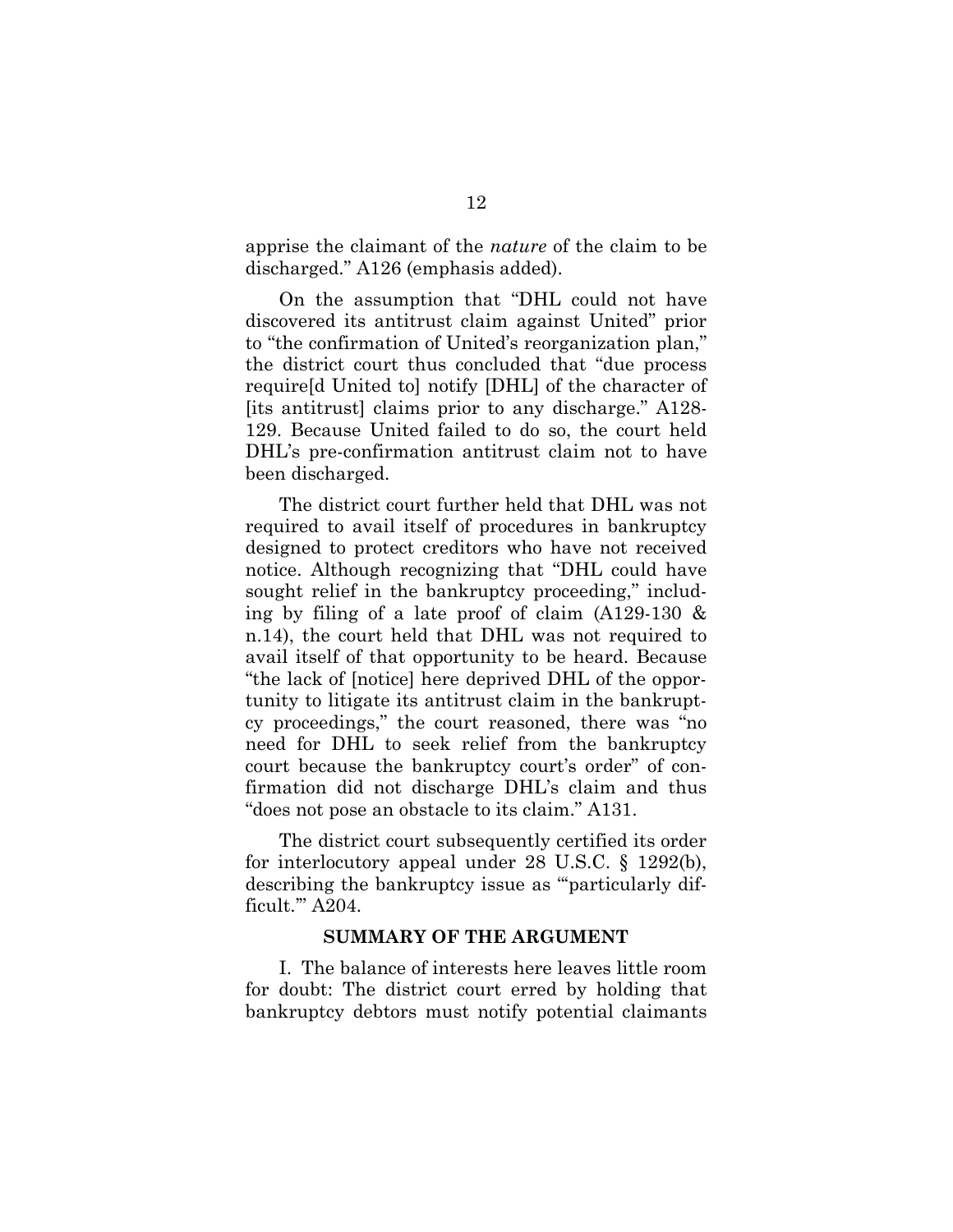of the nature of speculative legal claims. To begin with, the district court's due process holding imposes massive new investigative burdens on debtors like United. That is because corporations are deemed to share the knowledge of the corporation's employees; thus, vast investigations will be necessary simply for corporate debtors to determine what they will be deemed already to know. Making matters worse, because a debtor will be unable to predict when a plaintiff's misapprehension of fact will lead the plaintiff to file a factually unfounded lawsuit after the bankruptcy bar date, the district court's order will make the discharge of many meritless legal claims virtually impossible. The result will undercut the bankruptcy system's goal of providing finality and a fresh start to reorganized debtors, and will be fundamentally unfair to those creditors who play by the rules and see their claims discharged for pennies on the dollar.

In light of the tremendous costs of the district court's due process holding, it is no wonder that courts almost universally have held that Chapter 11 debtors like United have no obligation to inform potential creditors of the facts underlying conjectural causes of action, even when the creditor claims that the debtor wrongfully concealed those facts. Under ordinary circumstances, an unasserted legal claim, like DHL's antitrust claim in this case, entitles its holder to mere publication notice. That DHL had other claims against United, entitling it to actual mailed notice, does not change the calculation. When due process does not require actual notice, actual notice satisfies due process.

It also is unsurprising that the district court's due process holding is out of step with long-standing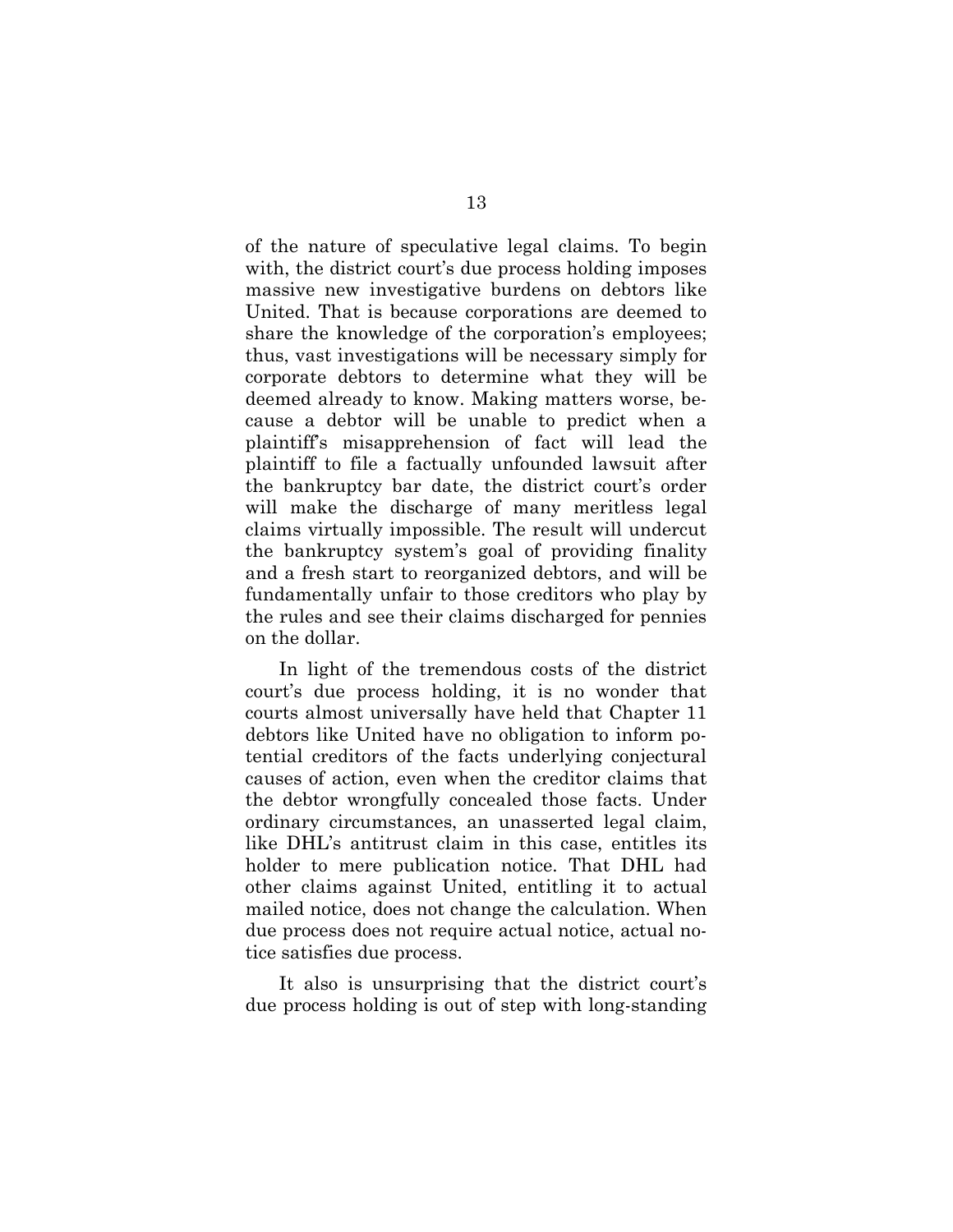bankruptcy practice. The Supreme Court has said time and again that history and widely-shared procedures are persuasive indicators of what fundamental fairness and rationality require; yet the district court's order declares unconstitutional a practice that has been approved by the traditional, longstanding, and continuing approach to notice in bankruptcy cases.

II. Even supposing that DHL had been entitled to notice of the facts underlying its then-speculative antitrust claim, the district court erred for an independent reason when it held that DHL was not required to assert its claim *in United's bankruptcy* after the alleged fraudulent concealment ended.

Due process ensures the opportunity to be heard at a meaningful time and in a meaningful manner. The bankruptcy system offers a creditor that does not receive adequate notice prior to the debtor's bar date exactly that: the system guarantees an opportunity to file a late proof of claim. That procedure places the creditor in the same position that it would have been in had received the required notice at the outset. Due process requires nothing more. A contrary conclusion—one that would allow creditors like DHL to file suit outside the bankruptcy system, seeking 100 cents on the dollar—would be fundamentally unfair both to United's other creditors, whose claims were discharged in bankruptcy (and many of whom are now stockholders in the company), and to United itself, whose efforts to obtain a fresh start would be frustrated. The Due Process Clause does not permit such an unfair outcome, much less require it.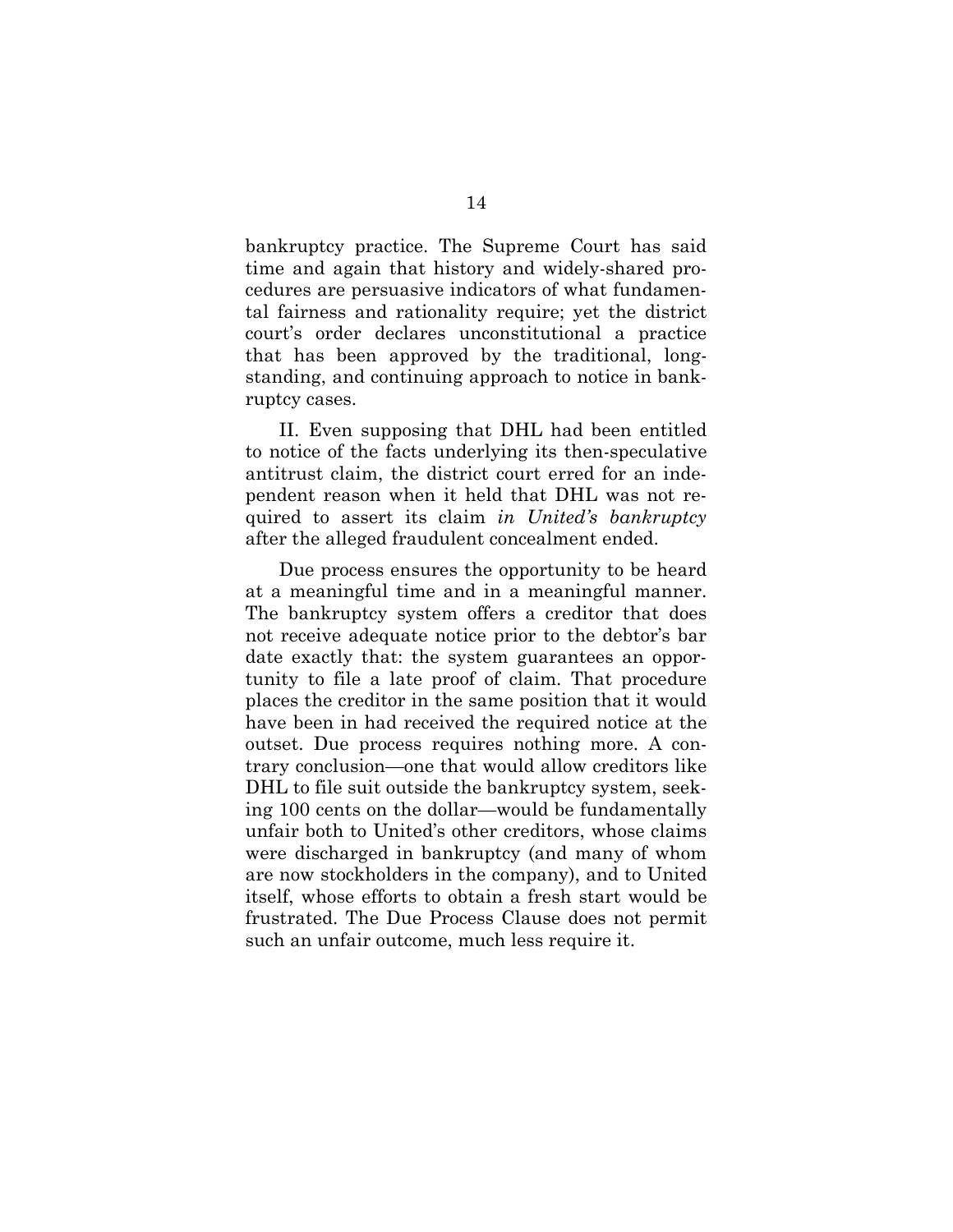#### **ARGUMENT**

## **I. DHL RECEIVED SUFFICIENT NOTICE OF UNITED'S BANKRUPTCY.**

Due process "is a flexible concept, intended to ensure fundamental fairness." *In re Agent Orange Prod. Liability Litig.*, 996 F.2d 1425, 1435 (2d Cir. 1993), *overruled in part on other grounds by Syngenta Crop Prot., Inc. v. Henson*, 537 U.S. 28 (2002). The determination what is fair, and thus "[w]hat process is due in a given instance," ordinarily implicates conflicting interests, and therefore "requires [a] balancing" analysis that weighs those respective interests against one another. *Id*. The balancing of interests recognizes that "the marginal gains from affording an additional procedural safeguard" in a given case "may be outweighed by the ... cost of providing" it. *Id*. (quoting *Walters v. Nat'l Ass'n of Radiation Survivors*, 473 U.S. 305, 320-321 (1985)).

With respect to notice, due process ordinarily "requires that a deprivation of property be preceded by notice that is 'reasonably calculated, under all the circumstances, to apprise interested parties of the pendency of the action,' and an 'opportunity for hearing appropriate to the nature of the case.'" *Brody v. Vill. of Port Chester*, 434 F.3d 121, 127 (2d Cir. 2005) (quoting *Mullane v. Cent. Hanover Bank & Trust Co.*, 339 U.S. 306, 313-314 (1950)). The central purpose of the notice requirement is to inform each interested party "that the matter is pending [so he] can choose for himself whether to appear or default, acquiesce or contest." *Mullane*, 339 U.S. at 314. And here, too, in determining what kind of notice is "reasonable [under] the particular circumstances" to ensure such an opportunity, a court must "balance" the general interest in an efficient and final resolution of the pro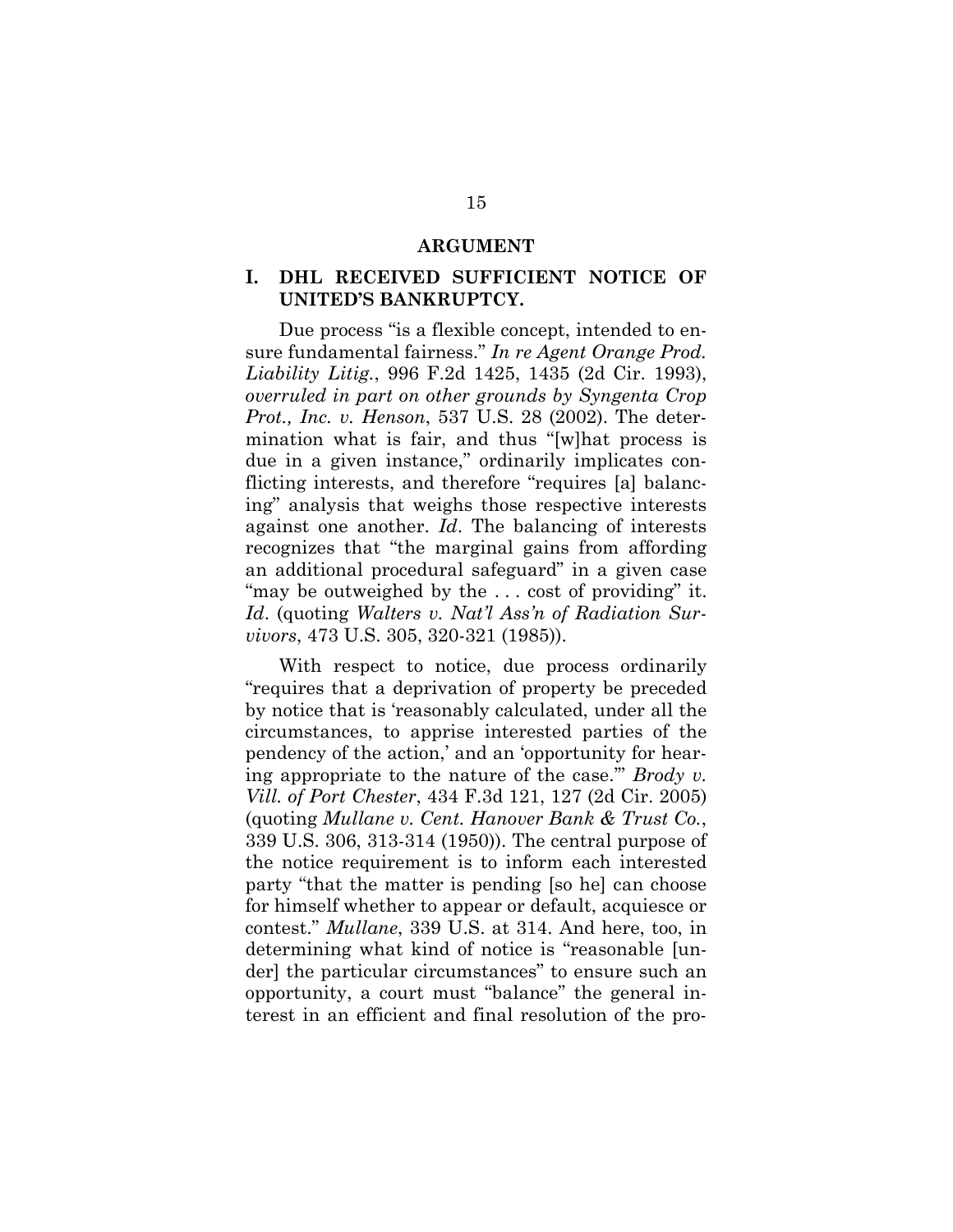ceedings against "the individual interest sought to be protected" by the notice. *Tulsa Prof'l Collection Servs., Inc. v. Pope*, 485 U.S. 478, 484 (1988). In this case, that balancing analysis yields a clear answer: The enormous costs that would be imposed on debtors, their other creditors, and the bankruptcy system as a whole by providing specific notice of theoretically possible but unasserted legal claims to potential creditors―the sort of notice demanded by DHL here—would vastly outweigh the marginal benefits such notice would provide.

## **A. The balance of interests weighs decisively against requiring Chapter 11 debtors to provide specific notice of potential legal claims.**

"[T]here is no dispute that DHL, a United customer, received actual notice of United's bankruptcy proceedings, including the key procedural events leading up to the confirmation of United's reorganization plan and the discharge of all its debts." A121- 122. That was enough to inform DHL "of the impending *hearing* so that [it could] take steps to safeguard [its] interests." *In re Penn Cent. Transp. Co.*, 771 F.2d 762, 768 (3d Cir. 1985). No more was required to afford DHL "an adequate opportunity to assert any claims [it] may have against [United]'s estate." *In re J.A. Jones, Inc*., 492 F.3d 242, 249 (4th Cir. 2007).

The district court nevertheless determined that due process required United to provide DHL notice not only "of the pendency" of United's bankruptcy and all other "required information" necessary for DHL "to make [an] appearance" (*Mullane*, 339 U.S. at 314), but also "of the *character* of [any] claims" about which United *may* have, but DHL may *not*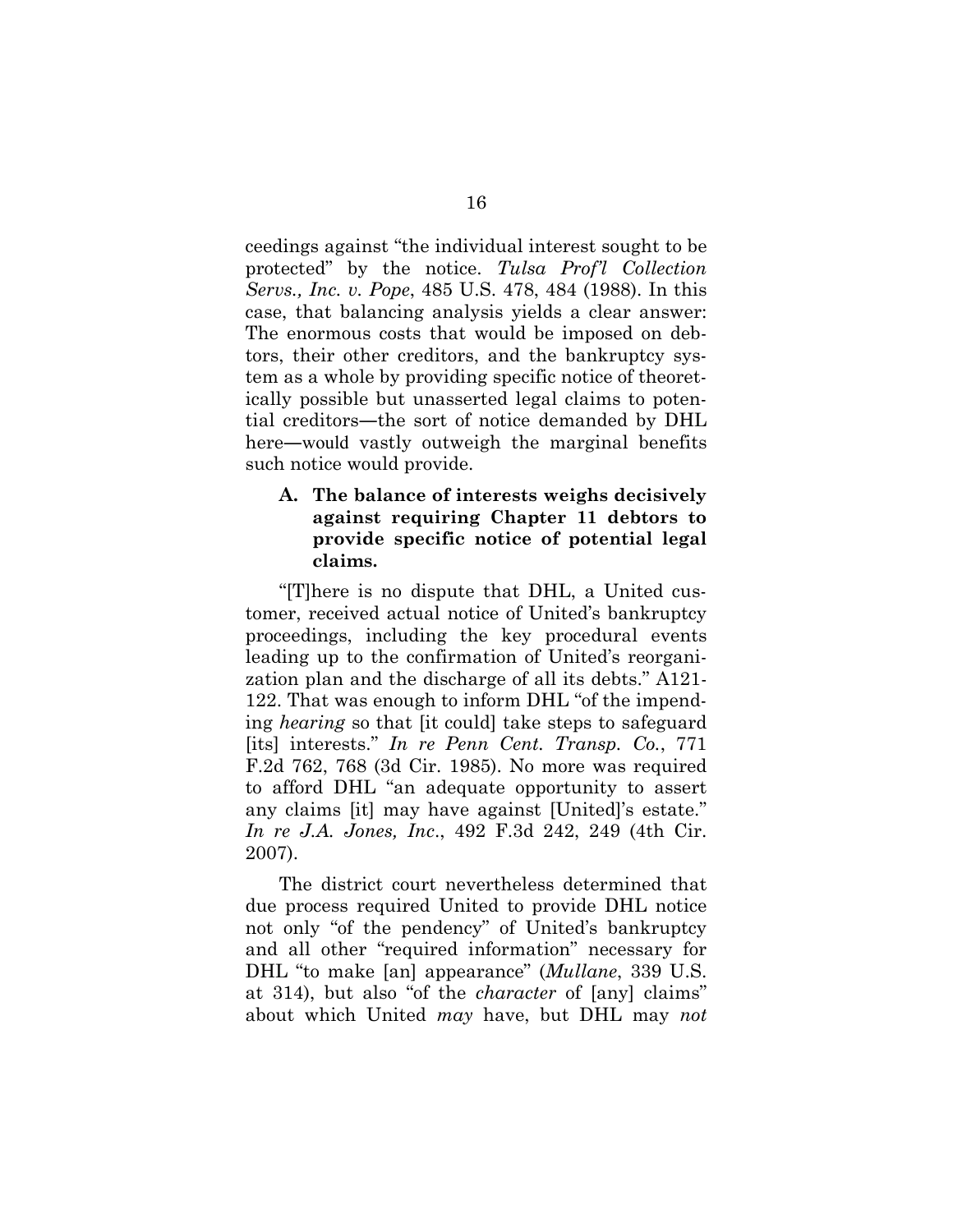have, known. A129 (emphasis added). In reaching that conclusion, the district court reasoned that, without "notice of the [specific] claims to be discharged," notice to United's creditors of the pendency of United's bankruptcy and the necessary deadlines "would amount to a meaningless gesture" with respect to any claims that were not "ascertainable to the claimant through reasonable efforts." A127. The ostensible benefit of providing that notice would not come at excessive cost, the district court added, because "a rule requiring debtors to notify unsuspecting claimants of the nature of their claims [would] not impose any burdens on the debtor that are materially greater than what is already required under the Bankruptcy Code and Rules." A128.

That is manifestly wrong. In actuality, the district court's order will impose massive new investigative burdens on debtors undergoing Chapter 11 bankruptcy, requiring them to uncover and disclose all facts that may underlie almost any potential legal claim against them, no matter how remote or speculative. What is more, because a debtor plainly cannot uncover and disclose facts that do not exist, this rule will make it impossible for debtors to discharge conjectural legal claims predicated on misapprehensions of fact. The result will be a fundamental undermining of the bankruptcy system's essential interest in efficiency and finality. Against that backdrop, it is clear that "the marginal gains from affording [the] additional procedural safeguard" imposed by the district court's order are vastly "outweighed by the . . . cost of providing" it. *Agent Orange*, 996 F.2d at 1435 (quoting *Walters*, 473 U.S. at 320-321).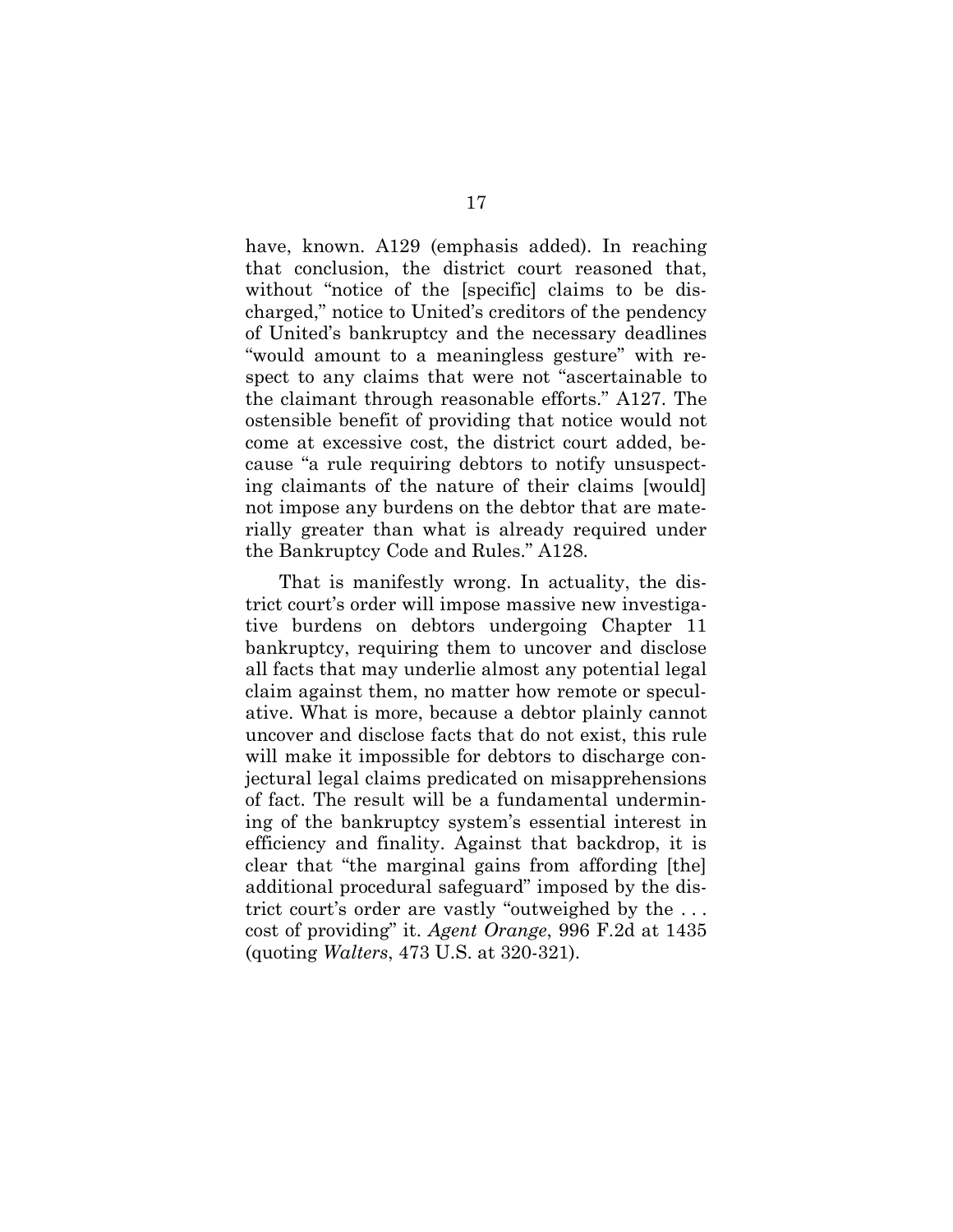## *1. The district court's due process holding will impose unreasonable new burdens on Chapter 11 debtors.*

This Court repeatedly has cautioned that the "due-process notice requirement should not be interpreted 'so inflexibly as to make it an impractical or impossible obstacle.'" *Oneida Indian Nation of N.Y. v. Madison Cnty.*, 665 F.3d 408, 435 (2d Cir. 2011) (citing *Baker v. Latham Sparrowbush Assocs.*, 72 F.3d 246, 254 (2d Cir. 1995)), *petition for cert. filed,* 81 U.S.L.W. 3277 (U.S. Nov. 12, 2012) (No. 12-604). Yet the district court's decision below applies the due process requirement in precisely that way.

*a.* The kind of inquiry now undertaken by debtors to identify known creditors (and the only kind of inquiry that, in our view, is required by due process) is quite different from that contemplated by the district court's order. As the Third and Fourth Circuits have explained, "what is required is not a vast, openended investigation." *J.A. Jones*, 492 F.3d at 250 (quoting *Chemetron Corp. v. Jones*, 72 F.3d 341, 346- 347 (3d Cir. 1995)). Instead, "the requisite search focuses [only] on the debtor's own books and records." *Id.* (quoting same). A debtor's review of those materials must be "reasonably diligent," but "[e]fforts *beyond* a careful examination of these documents are generally not required." *Id*. (emphasis added) (quoting same).

Consistent with that settled practice, large debtors like United ordinarily conduct a two-pronged investigation: *First*, they review their books and records (including financial statements, accounting records, and billing systems) for transaction-based claims; any creditor identified is listed on the debtor's schedules, but the details of the claim are not.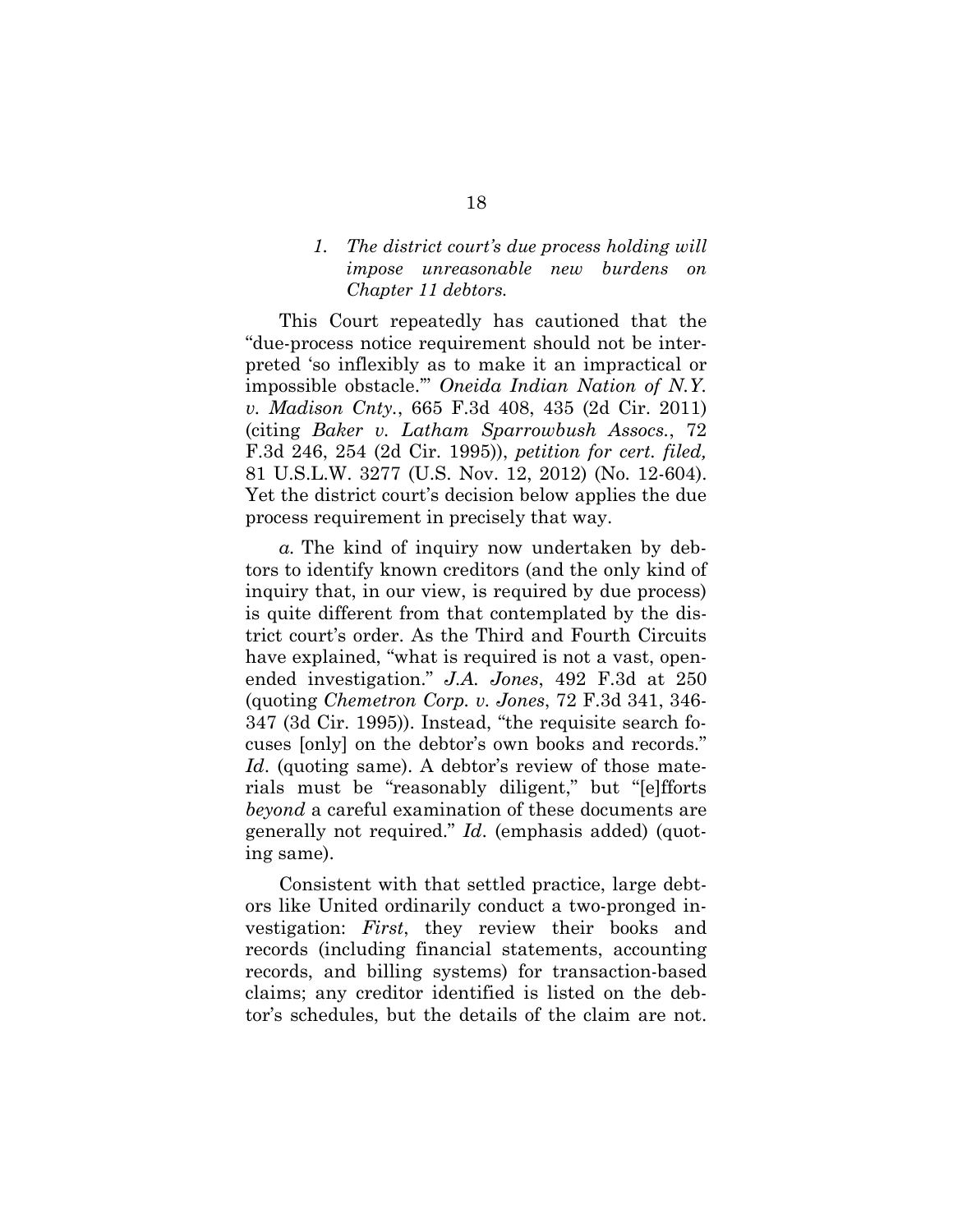*E.g.*, A139-144. *Second*, debtors review their legal files for *existing* or *actually threatened* legal claims. *Cf. In re Prod. Plating, Inc.*, 90 B.R. 277, 285 (Bankr. E.D. Mich. 1988). But debtors do not, and have never been thought obligated to, conduct "a vast, openended investigation" (*Chemetron*, 72 F.3d at 346) into all company conduct that might conceivably be asserted as the basis for a yet-to-be-filed lawsuit. The understanding and practice has been that debtors must use "reasonably diligent efforts to determine . . . known creditors," but need not "search out [all conceivable creditors] and create reasons for [them] to make a claim." *In re Envirodyne Indus., Inc.*, 214 B.R. 338, 348 (N.D. Ill. 1997). "[S]uch impracticable and extended searches [simply] are not required in the name of due process." *Mullane*, 339 U.S. at 317- 318.

*b.* The district court's order turns that reasonable and workable regime upside down, imposing massive new burdens on debtors undergoing Chapter 11 reorganization.

To be sure, the court acknowledged that debtors "should not have to engage in inefficient, exhaustive investigations in an attempt to identify and catalog every conceivable claim against them, and then invite claimants to assert them." A125. But that acknowledgement offers little solace to large corporate entities like United that must comply with the court's holding that, "where a debtor is aware of certain claims against it due to *information uniquely within its purview*, due process requires that it notify claimants of the character of those claims prior to any discharge." A129 (emphasis added). That is because "'[k]nowledge' by a corporate entity is necessarily a fiction; the corporation can only be said to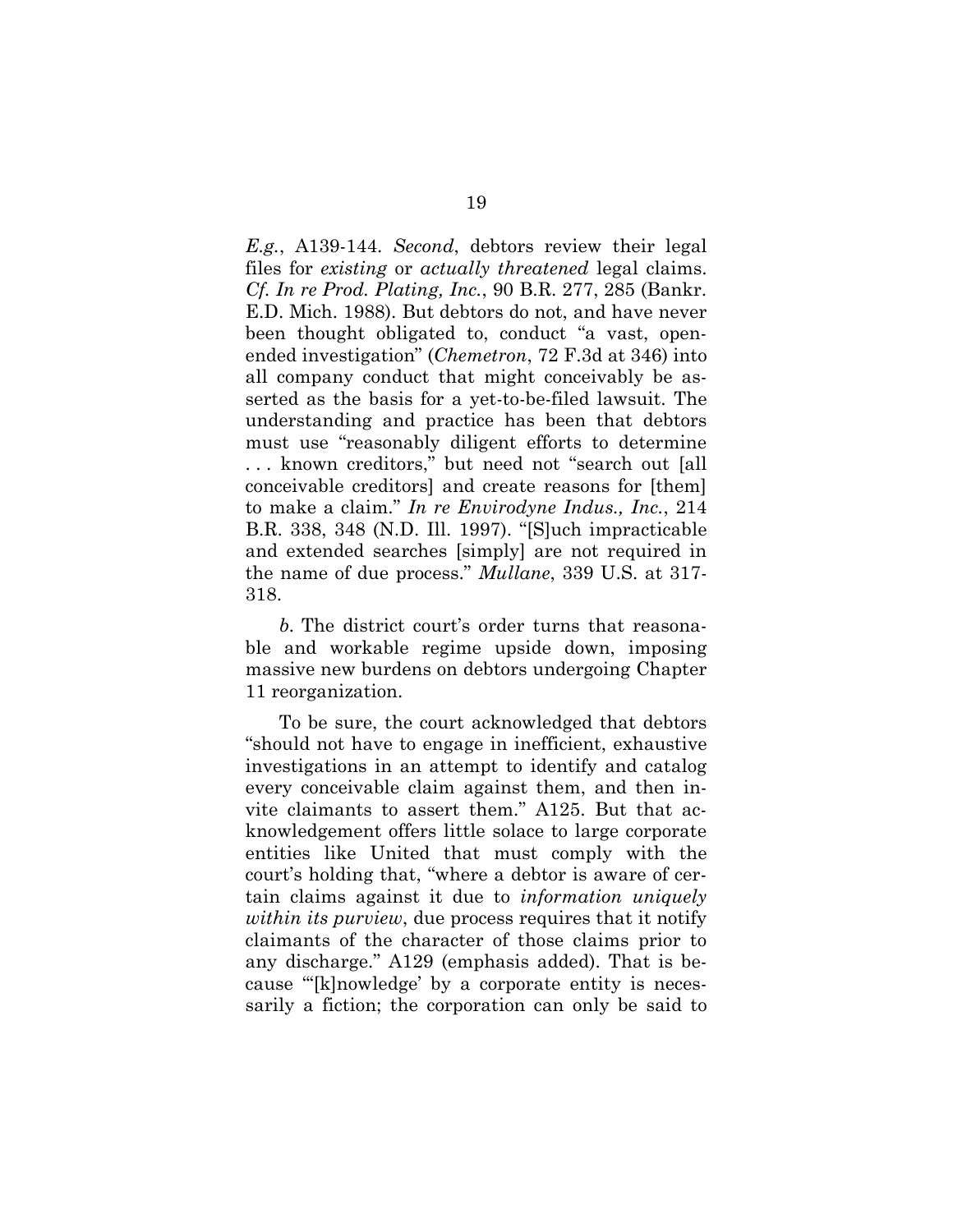'know' information by imputing to it the knowledge of [its] . . . supervisory employees." *Central Soya de Puerto Rico, Inc. v. Sec'y of Labor*, 653 F.2d 38, 39 (1st Cir. 1981). That means sprawling and protracted investigations will be necessary under the district court's order, not to uncover what the company does *not* know, but instead to determine what it is deemed *already to* know—including every supervisory employee's knowledge of any fact that might conceivably support any conjectural claim, such as wrongful termination claims, discrimination and harassment suits, securities actions, consumer protection claims, fiduciary duty claims, and so on. For a company as large as United, with more than one hundred thousand employees at the time of its bankruptcy filing, that would be an impossible burden.

Compounding the burden even further, the district court's understanding of due process will require claim-specific notice for virtually *every* potential legal claim. Because any cause of action turns on conduct undertaken by the defendant's employees or agents (and thus deemed known to the defendant); and because a debtor will almost never be able to determine, *ex ante*, when the facts underlying a potential cause of action are "uniquely" within its knowledge and not the creditor's, claim-specific notice *always* will be necessary as a hedge against postconfirmation claims of concealment. After all, any claim as to which a debtor did not give claim-specific notice would survive discharge so long as the creditor merely *alleged* that the debtor knew of the claim and the creditor did not.

And even then, it is unclear what degree of claim-specific detail would be necessary to satisfy due process. No debtor could be certain that provid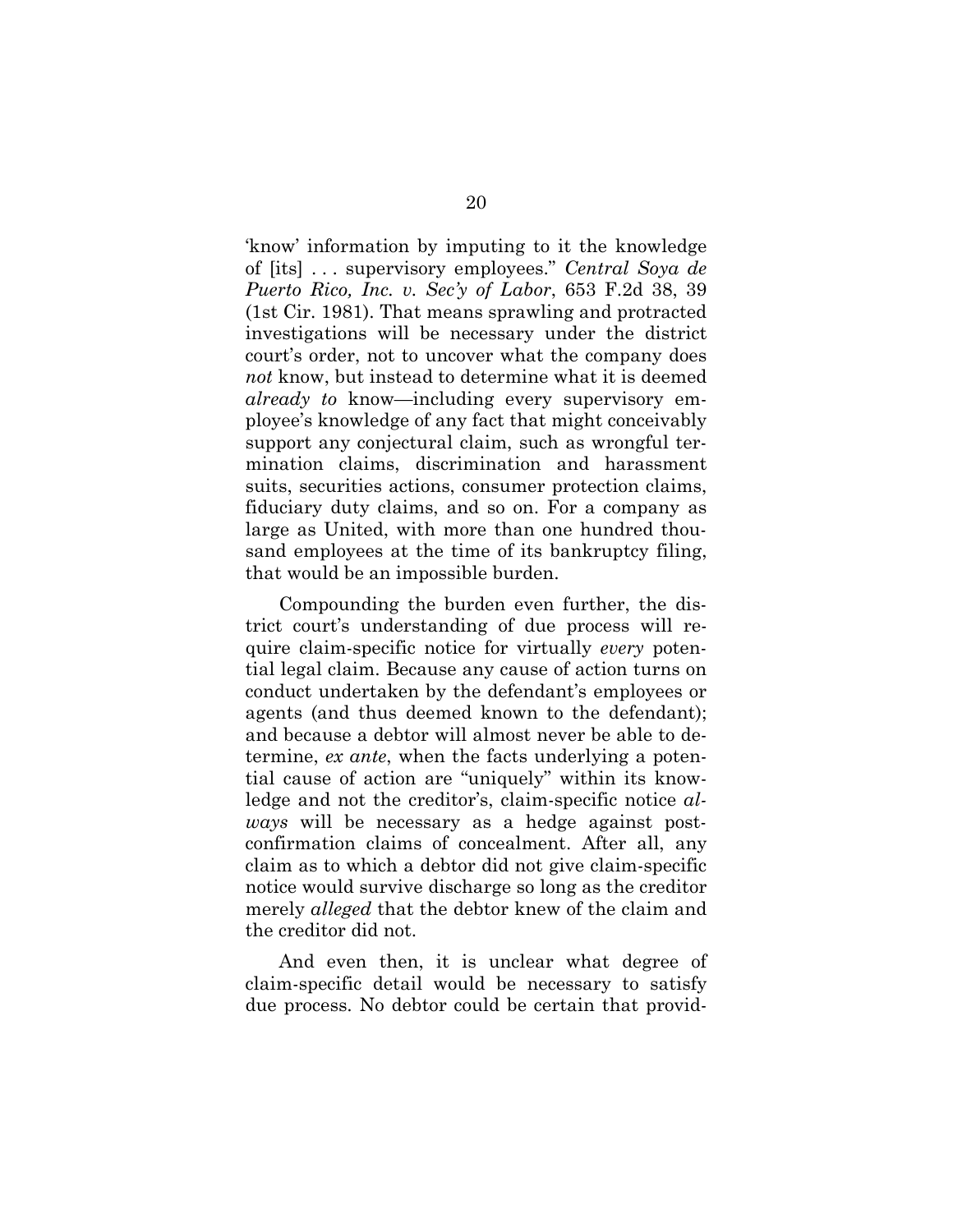ing claim-specific notice would in fact guarantee a fresh start; creative plaintiffs likely would continue to find ways to argue that the notice they *did* receive was in some way deficient.

*c.* The district court nevertheless thought that, because "a debtor is required to prepare schedules of its debts, and should include potential legal claims against it, even if disputed. . . . a rule requiring debtors to notify unsuspecting claimants of the nature of their claims does not impose any burdens on the debtor that are materially greater than what is already required under the Bankruptcy Code and Rules." A128. But that is flatly incorrect.

In fact, the universal practice in bankruptcy cases is *not* to inform creditors of the nature of their particular claims. Instead, the Bankruptcy Rules require debtors to provide only (1) notice of deadlines for filing proofs of claims (Fed. R. Bankr. P. 2002- (a)(7)); (2) a copy of the reorganization plan (Fed. R. Bankr. P. 3017(d)); (3) notice of the confirmation hearing (*id*.); and (4) a copy of the confirmation order (Fed. R. Bankr. P. 2002(f)). But "nothing in [the Bankruptcy Code] requires trustees to provide information to creditors as to the character of their claims." *Penn Cent.*, 771 F.2d at 768. *Cf. Gentry v. Siegel*, 668 F.3d 83, 86 (4th Cir. 2012) ("The bankruptcy court also approved the contents of notice to interested persons, which described *the bankruptcy procedures and announced the bar date*." (emphasis added)).

Indeed, notices sent in most bankruptcies are, as a matter of practice, nearly identical for each creditor and never inform individual creditors of specific facts underlying any of their claims. Standard bankruptcy notice forms provided by the various bankruptcy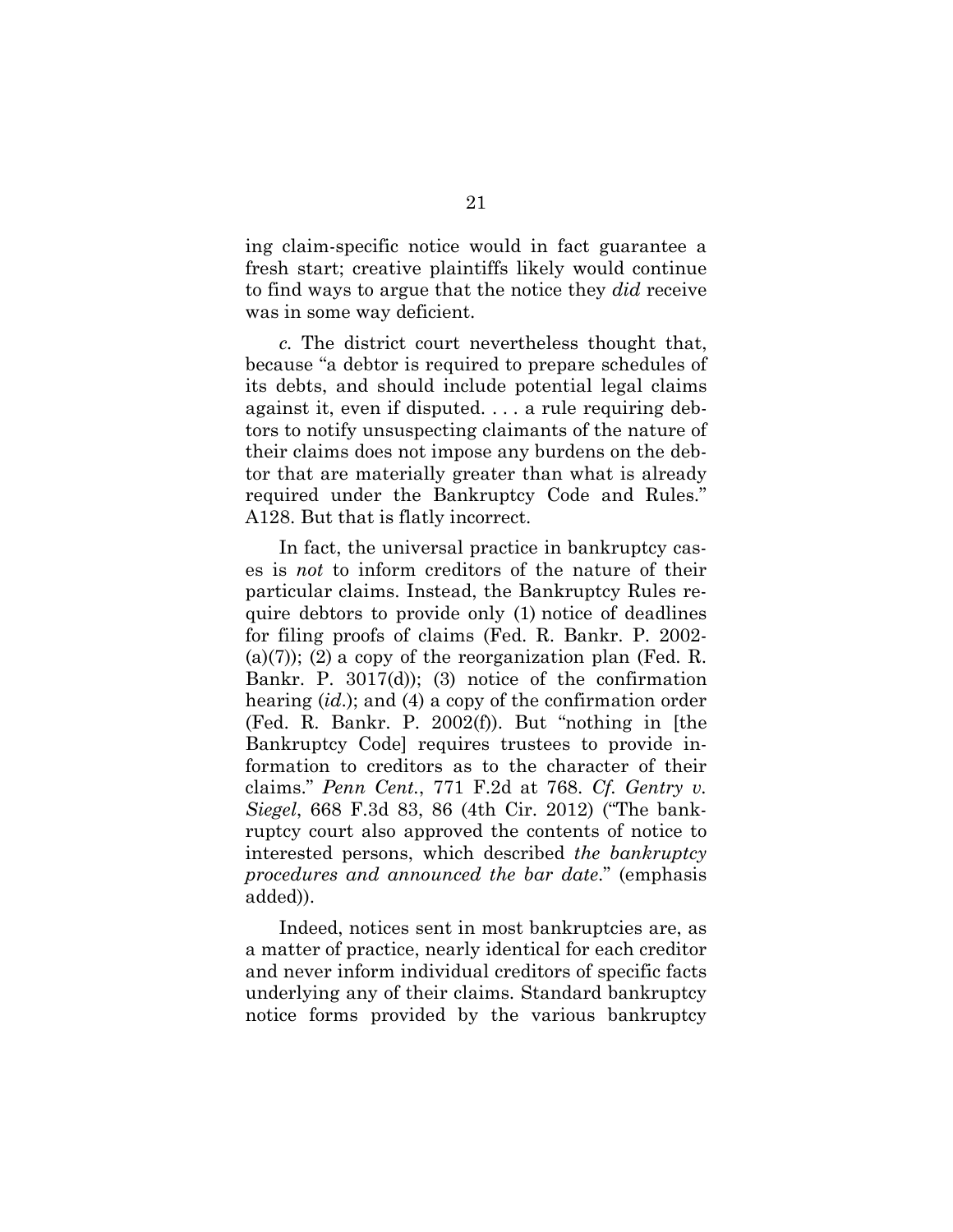courts and approved by the Judicial Conference of the United States very notably do *not* prompt debtors to provide information concerning the nature of a creditors' claim. *See* Official Form 9F bar date notice, http://tinyurl.com/UnitedDHL3. In fact, we are unaware of *any* proceeding in which a debtor provided the sort of notice required by the district court's order in this case, even where (as DHL alleges here) the claim was one that the debtor would, and the creditor would not, have been aware of at the time of the bankruptcy. Thus, other courts unsurprisingly have concluded that notice to creditors of information "analogous to that contained in Official Bankruptcy Form 9" is all that due process requires. *In re Amdura Corp.*, 170 B.R. 445, 452-453 (D. Colo. 1994). Although we made these observations before the district court, DHL has never disputed the point or purported to identify any proceeding in which such notice has been provided, much less required.

As a consequence, the notice demanded by DHL and required by the district court will impose enormous and unprecedented costs on bankruptcy debtors. That in itself strongly suggests that the district court's due process ruling is wrong. The Supreme Court has noted repeatedly that fairness is not an entirely "freeform" concept "divorced from traditional practice." *J. McIntyre Mach., Ltd. v. Nicastro*, 131 S. Ct. 2780, 2787 (2011). "[V]ery few cases have used the Due Process Clause . . . to strike down a procedure concededly approved by traditional and continuing American practice." *Pac. Mut. Life Ins. Co. v. Haslip*, 499 U.S. 1, 36 (1991) (Scalia, J., concurring). That is because "history and widely shared practice [are] concrete indicators of what fundamental fairness and rationality require." *Schad v. Ariz.*, 501 U.S. 624, 640 (1991) (plurality). Thus, when a "par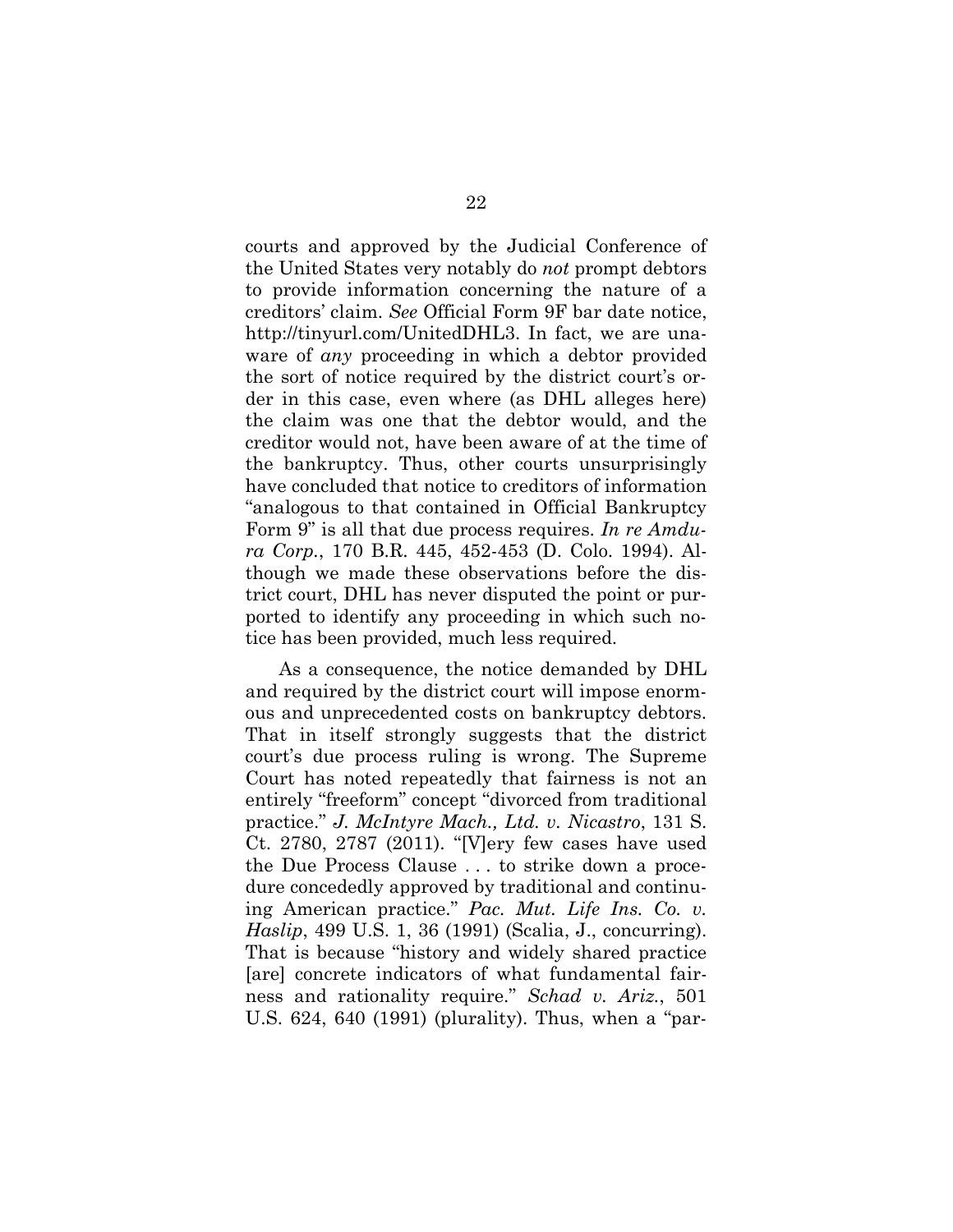ticular [procedure] has a long history, or is in widespread use, it is unlikely" to offend due process. *Id*. That bankruptcy practitioners have not provided, and courts have not required, a disclosure to specific creditors of the nature of their potential claims strongly suggests that no such disclosure is required by the Due Process Clause.

## *2. The decision below will make the discharge of many claims impossible, undermining the core purpose of the bankruptcy system.*

The district court's order not only will impose impractical burdens on debtors in Chapter 11 bankruptcy; it also will make discharge of many legal claims simply impossible, undercutting the "central purpose of the Bankruptcy Code" of guaranteeing debtors a fresh start, "unhampered" by suits asserting claims based on pre-confirmation conduct. *Grogan v. Garner*, 498 U.S. 279, 286 (1991)).

It is fundamental that "all factual allegations in [a] complaint must be assumed true for the purposes of a motion to dismiss." *Bryant v. N.Y. State Educ. Dep't*, 692 F.3d 202, 210 (2d Cir. 2012), *petition for cert. filed,* 81 U.S.L.W. 3436 (U.S. Jan. 2, 2013) (No. 12-932). The assumption of truth is essential to the court's decision whether to "unlock the doors of discovery," permitting the plaintiff to (attempt to) uncover evidence in support of its allegations. *Ashcroft v. Iqbal*, 556 U.S. 662, 678 (2009). But the assumption of truth also means that the district court's due process holding in this case will apply at the motionto-dismiss stage *regardless* whether the allegations underlying a plaintiff's pre-confirmation claim turn out to be true or false. The result is to place Chapter 11 debtors in the impossible situation that United finds itself in here: being held responsible for not dis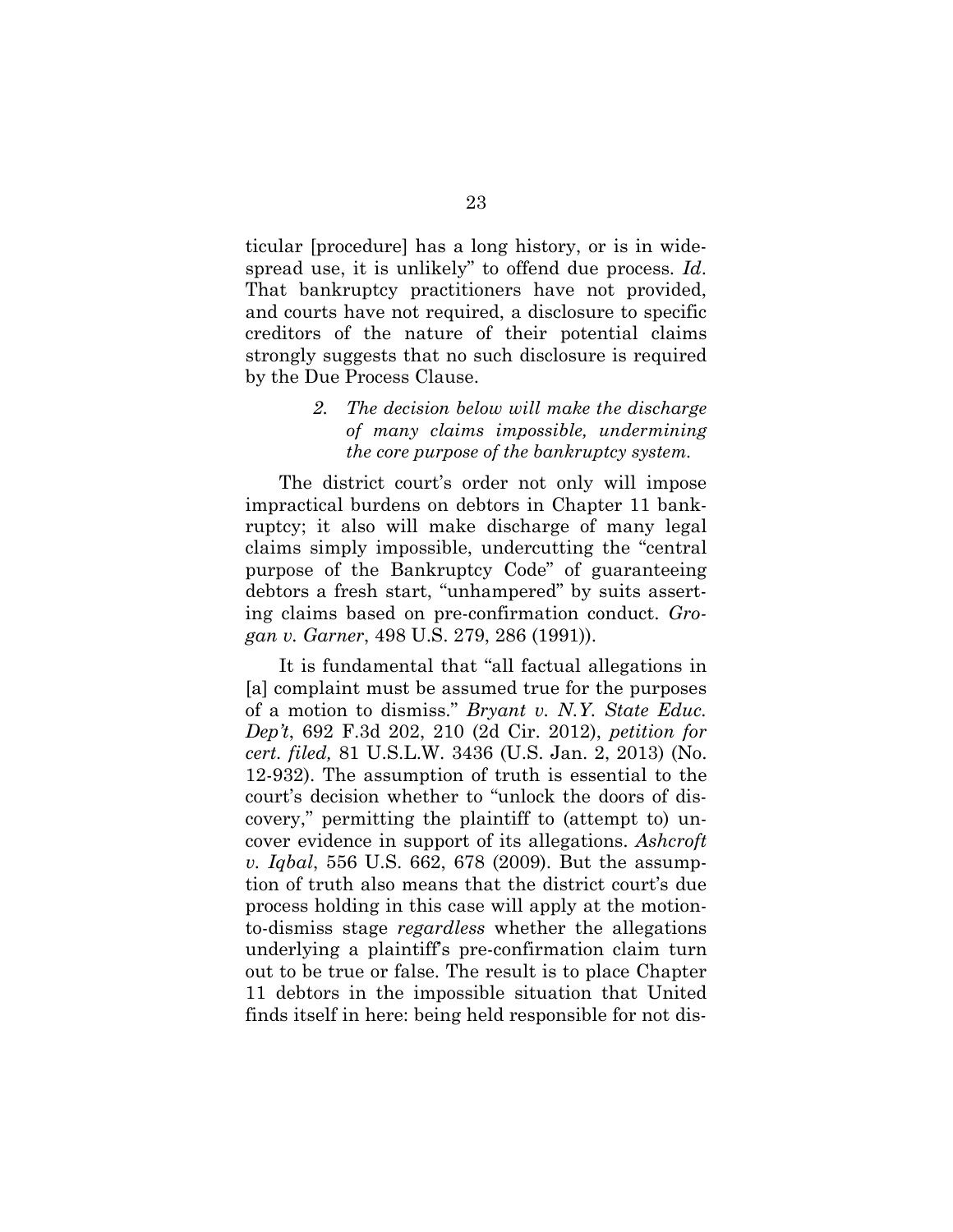closing facts that it insists *did not exist to begin with*. The claim here is not discharged under the district court's rule because United did not disclose the claim―but United did not disclose the claim because, United maintains, there *was no claim to disclose*. That result makes no sense—due process assuredly does not require debtors to predict when a potential creditor's misapprehension of the facts might lead it to file a meritless lawsuit some time later on.

It is easy to see that problem here. The district court "assumed for purposes of this motion" both the truth of the facts underlying DHL's antitrust cause of action and "that DHL could not have discovered its antitrust claim against United through the exercise of reasonable diligence until after the confirmation of United's reorganization plan." A130. In these circumstances, the court explained, only "[i]f United is able to demonstrate *after discovery*" that DHL's allegations are, in fact, "wrong," would "a different conclusion regarding the discharge of DHL's claims" be warranted. *Id*. (emphasis added).

But that gets matters backwards. As we have explained, the discharge of a debt "operates as an injunction against the *commencement*" of any lawsuit to "recover" a debt based on the pre-confirmation "liability of the debtor." 11 U.S.C.  $\S 524(a)(2)$  (emphasis added). Just like immunity from suit, the Code's injunction against the commencement of postconfirmation actions would be defeated if, to avail themselves of the injunction, debtors were required first to disprove the plaintiff's allegations. It is the "potentially disabling *threats* of liability," and the "undue interference" that those threats cause, that immunity from suit is meant to forestall. *Elder v. Holloway*, 510 U.S. 510, 514 (1994) (emphasis added)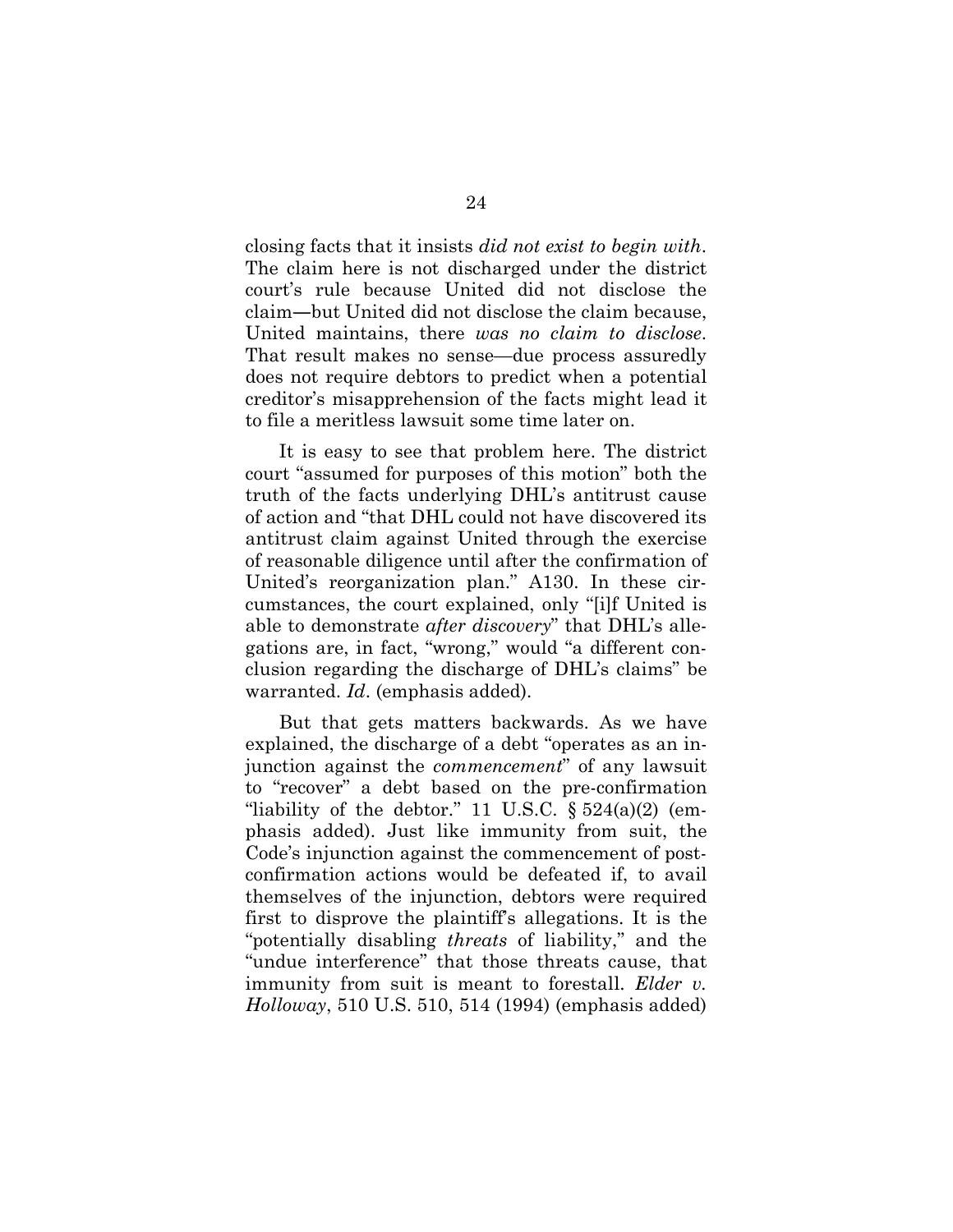(discussing qualified immunity). That same purpose applies to the Code's statutory injunction: A debtor will not have an "opportunity to make a financial fresh start" (*Green v. Welsh*, 956 F.2d 30, 33 (2nd Cir. 1992)) if it continues to face lawsuits complaining about pre-confirmation conduct and alleging fraudulent concealment.

Those concerns have special force in cases like this one. United categorically denies participation in any cargo surcharge cartel. Indeed, both the U.S. and European competition agencies have determined that United is not guilty of price fixing. Yet as the Supreme Court has recognized, it is common for plaintiffs in sprawling price-fixing cases to use the threat of expensive discovery as a club against "multibillion dollar corporation[s] with legions of management level employees." *Bell Atl. Corp. v. Twombly*, 550 U.S. 544, 560 n.6 (2007). The prospect of engaging in such discovery, at "potentially enormous expense," "push[es] cost-conscious defendants to settle even anemic cases." *Id.* at 559. Thus, under the district court's approach, debtors like United will emerge from bankruptcy facing abusive claims (claims that, because they are not grounded in real misbehavior, could not have been anticipated, disclosed, and discharged) that they will face tremendous pressure to settle for vastly more than the plaintiffs would have recovered as creditors under the debtor's plan of reorganization. An outcome like that would sabotage the bankruptcy system and be fundamentally unfair to those creditors who participate fully in the bankruptcy proceedings, relinquishing their claims for pennies on the dollar.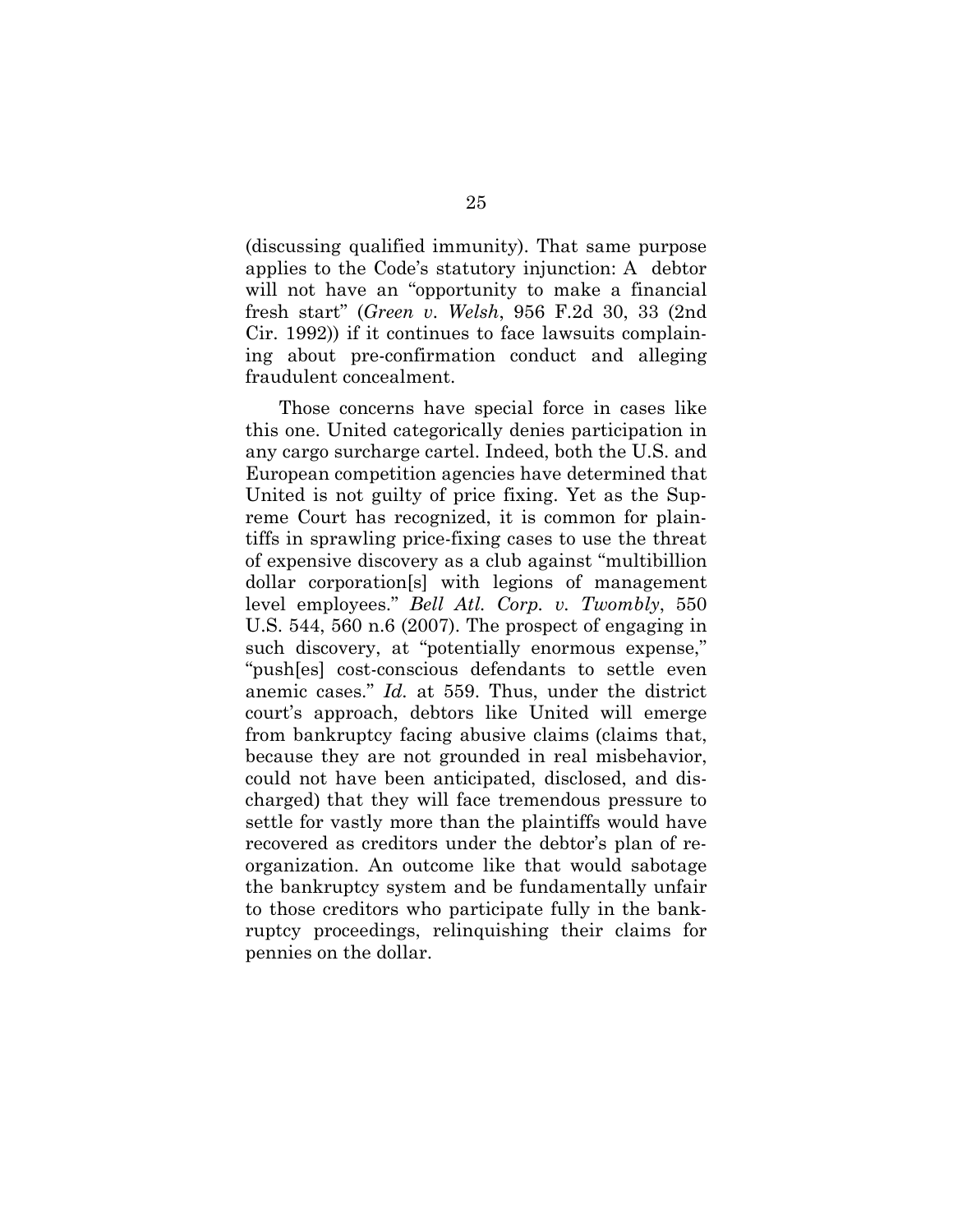#### *3. The countervailing interest of potential creditors like DHL is minimal.*

Against these fundamental interests in efficiency, finality, fairness to other creditors, and granting debtors a fresh start, the Court must weigh the interest of potential creditors in receiving actual notice of the nature of conjectural legal claims. Because that interest is insignificant in comparison, it is clear that "the marginal gains from affording [the] additional procedural safeguard" imposed by the district court's order is "outweighed by the . . . cost of providing" it. *Agent Orange*, 996 F.2d at 1435 (quoting *Walters*, 473 U.S. at 320-321)).

The purpose and effect of the bankruptcy system is *not* to make creditors whole; a debtor enters bankruptcy precisely because that objective cannot be achieved. So far as creditors are concerned, the purpose of bankruptcy is therefore to ensure fair and "equal distribution of the debtor's property among his creditors." *Louisville Joint Stock Land Bank v. Radford*, 295 U.S. 555, 587 (1935); *see also Envirodyne Indus.*, 214 B.R. at 349 (a "goal of bankruptcy is to provide fairness among creditors"). Once the debtor's property has been distributed, the "bankruptcy power" of the Constitution grants Congress the authority to eliminate the balance of the "debtor's personal obligation[s]." *Radford*, 295 U.S. at 589.

That means the interest weighing in the balance against efficiency, finality, and fairness to United and United's other creditors is *not* DHL's interest in obtaining three-fold damages on its antitrust claim. Even if DHL had received the detailed notice it says it was entitled to, had filed a proof of claim based on United's alleged participation in the fuel surcharge price-fixing conspiracy, and had prevailed on that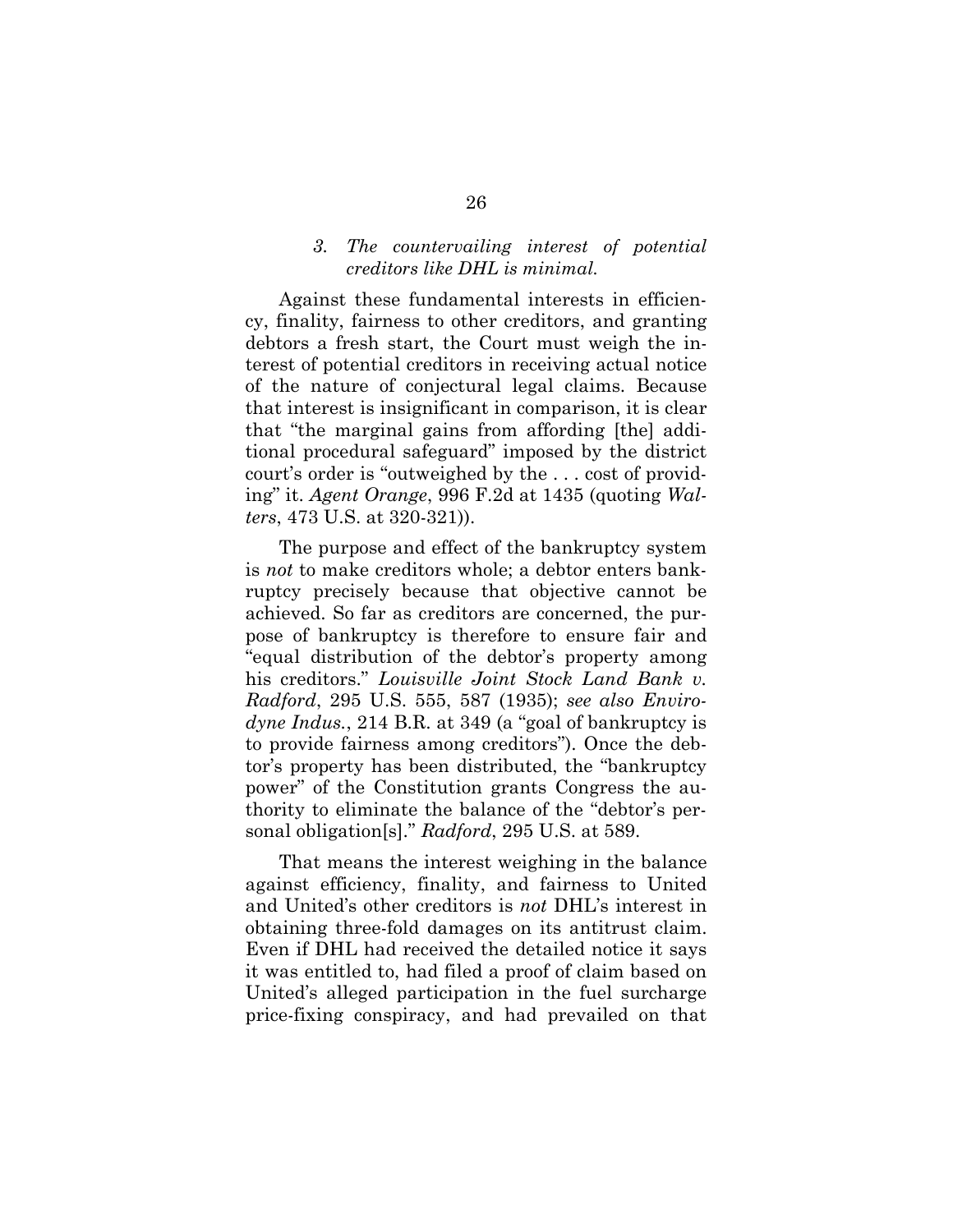claim, it would have received a miniscule fraction of the face value of the claim, *if anything at all*. The interest at stake here accordingly is DHL's interest in being apprised of facts that *might* have prompted it to file a claim in United's bankruptcy based upon a disputed, unliquidated legal claim that *might* have been approved by the bankruptcy court.

That interest is manifestly insufficient to justify the enormous costs that the district court's order imposes on debtors and the bankruptcy system. To be sure, there is no denying "the harsh realities of barring claims held by persons who may not reasonably have been aware of their claims on or before the bar date." *In re Chateaugay Corp.*, 2009 WL 367490, at \*6 (Bankr. S.D.N.Y. 2009). But even under the best of circumstances, bankruptcy is "harsh on creditors." *In re Young*, 82 F.3d 1407, 1422-1423 (8th Cir. 1996), *vacated sub nom. on unrelated grounds*, *Christians v. Crystal Evangelical Free Church*, 521 U.S. 1114 (1997). The bare "fact that some [creditors] may lose their rights [in a debtor's bankruptcy] does not mean that an initial notification program is unreasonable." *Vancouver Women's Health Collective Soc'y v. A.H. Robins Co.*, 820 F.2d 1359, 1364 (4th Cir. 1987). It often means, instead, that the cost of providing the notice required to avoid that result—here, including the profound unfairness to United's *other* creditors who took stock in the reorganized entity in exchange for their prepetition claims—outweighs the unfairness of not providing such notice in the first place.

#### *4. Other courts have rejected the conclusion reached by the district court in this case.*

In light of the clear balance of interests, it is unsurprising that virtually every court, including the only federal court of appeals, to have addressed the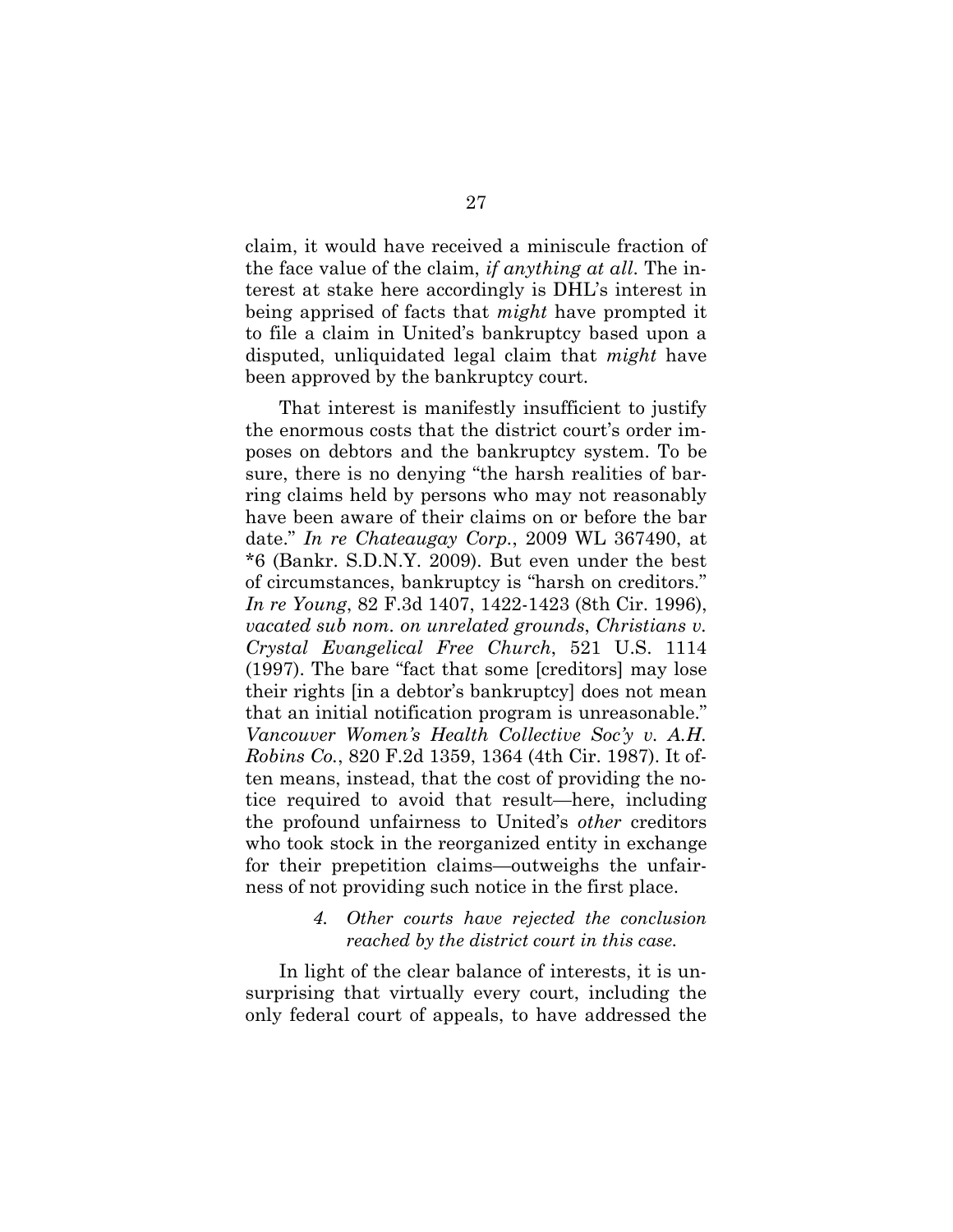specific question presented here has held that due process does *not* require debtors to provide notice of the nature of a potential creditor's claim, even when a particular claim was unknown to the debtor.

*a.* That was the Third Circuit's holding in *Penn Central*. There, as here, certain plaintiffs brought suit against Penn Central alleging that it had engaged in a price-fixing conspiracy, in "violation[] of [the] antitrust laws." 771 F.2d at 765. Penn Central, however, had filed a petition for reorganization under section 77 of the Bankruptcy Code; it obtained a "final decree in the reorganization process" in 1978, after the alleged price-fixing conspiracy had ended but before suit was filed. *Id*. at 736-764. As part of the bankruptcy process, Penn Central's trustee had "completed an exhaustive search of [Penn Central's] accounting records" and sent "mail notice" of "the standard proof of claim forms and schedules, and subsequent orders regarding the proof of claim program" to all potential creditors. *Id*. at 768. Precisely as in this case, the plaintiffs there "received mail notice of the proof of claim program and the bar date" "because of their other claims" against the debtor. *Id*. at 768-769.

The plaintiffs in *Penn Central* (just like DHL in this case) nevertheless argued that their antitrust claim had not been discharged by the confirmation order. As they saw it, the traditional bankruptcy notice procedures, although "adequate for [their] ordinary commercial claims," were "completely *in*adequate for their antitrust claims because" those "claims were unknown and undisclosed to them during the reorganization proceeding due to [Penn Central]'s fraudulent concealment of the conspiracy." *Penn Cent.*, 771 F.2d at 767-768 (emphasis added).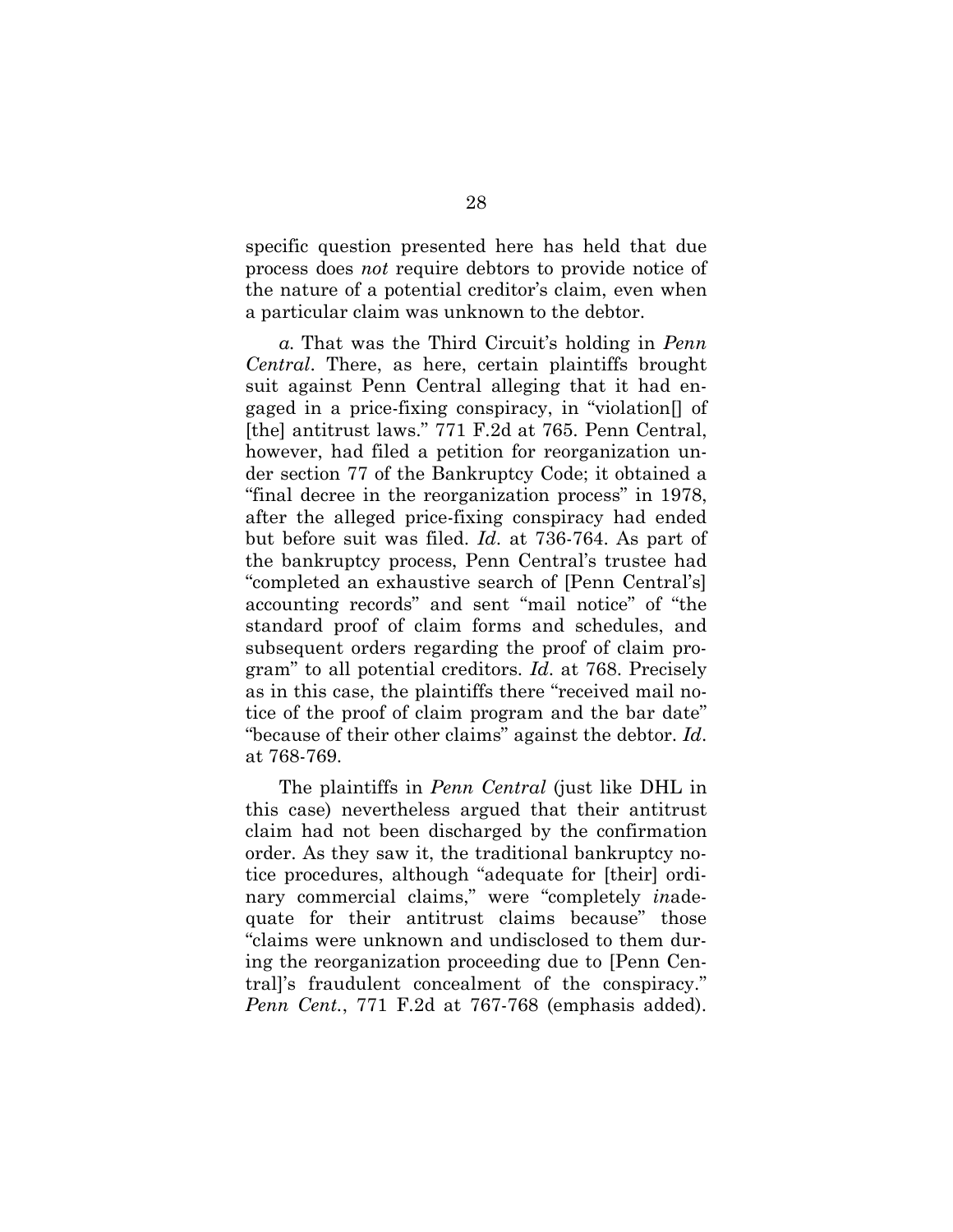Thus, they claimed, due process principles obligated Penn Central to provide notice not only of the pendency of the proceedings and the relevant deadlines, but also "that they had bankruptcy claims based specifically upon an antitrust conspiracy." *Id*. at 768.

The Third Circuit squarely rejected that argument. "[T]he purpose of the notice requirement," the court explained, "is to advise individuals who will be affected by the outcome of any proceeding of the impending *hearing* so that they can take steps to safeguard their interests." *Penn Cent.*, 771 F.2d at 768. It is not to disclose "the nature of those interests," even where the interests are alleged to have been "unknown and undisclosed" by reason of the debtor's "fraudulent concealment." *Id.* at 767-768. Nothing in the Bankruptcy Code or the case law "requires [debtors or their] trustees to provide information to creditors as to the character of their claims," and to hold that the Constitution imposes such a requirement would undermine "the policy of finality" that is essential to the proper functioning of the bankruptcy system. *Id*. at 768-769. That decision is squarely at odds with the district court's order below.

The district court thought *Penn Central* distinguishable because Penn Central's trustees "were unaware of potential antitrust claims against the debtor" in that case. A128. But that distinction is irrelevant. Penn Central (just like United here) was alleged to have fraudulently concealed an anticompetitive conspiracy. That, of course, presumed that Penn Central had knowledge of the alleged conspiracy; it therefore would have had a duty to notify its creditors of the nature of their potential antitrust claims under the district court's holding in this case. Although the *trustees* were found to be ignorant in that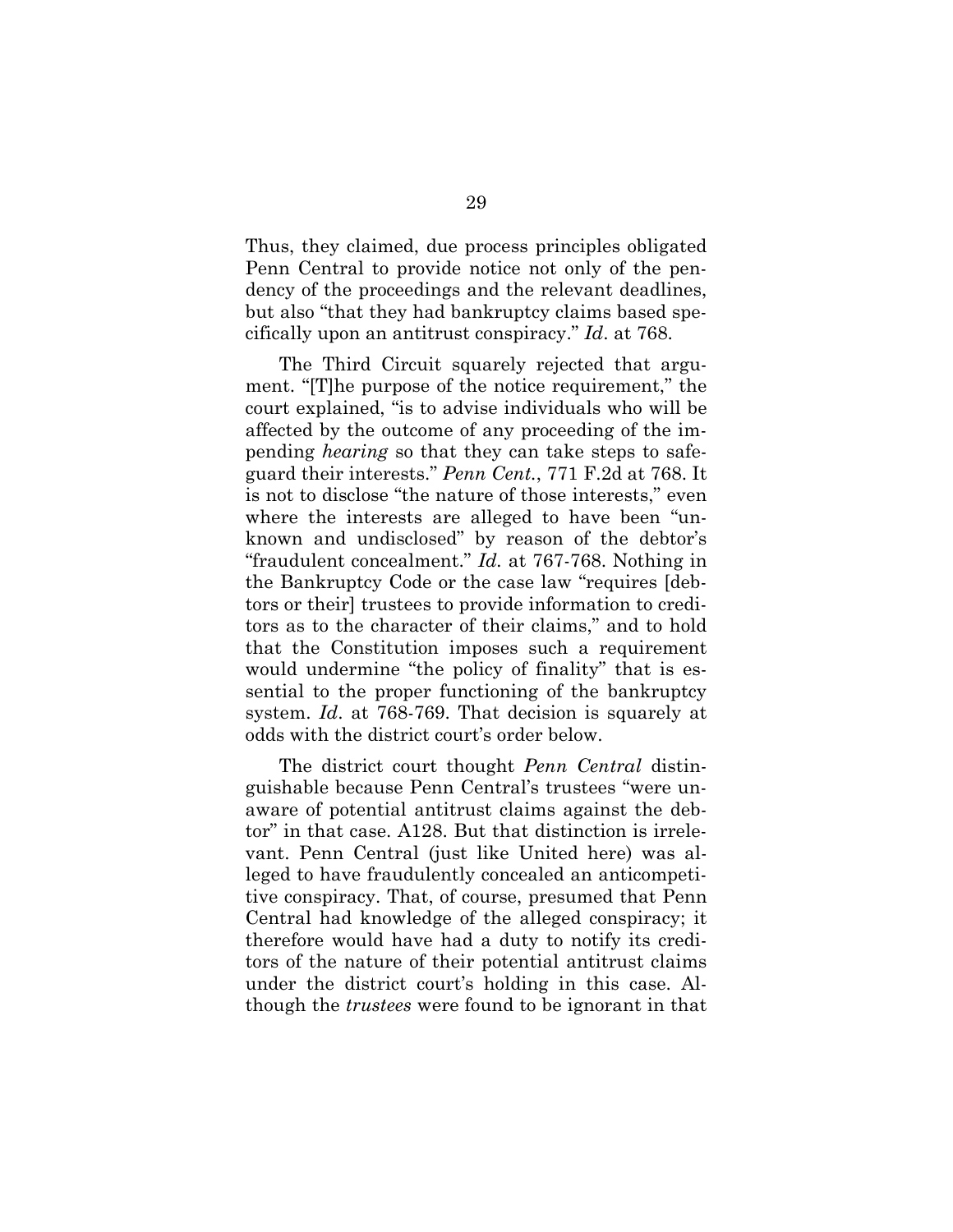case (771 F.2d at 768), that observation was relevant primarily to an issue that the plaintiffs lost in the district court and abandoned on appeal (*id*. at 767 n.7); it was not essential to the Third Circuit's due process holding.

*b.* The Eastern District of Virginia has followed *Penn Central*'s lead. That court recently considered the sufficiency of notice with respect to a purported class of former Circuit City employees who were "unlikely to be aware that they had claims against" Circuit City in its bankruptcy proceedings. *In re Circuit City Stores, Inc.*, 2010 WL 2208014, at \*8 (Bankr. E.D. Va. 2010), *aff'd in relevant part,* 668 F.3d 83 (4th Cir. 2012). Because the "purported class members" all were recent former employees, Circuit City had "served actual notice of the Bar Date" on all of them. *Id*. But the named plaintiffs, arguing on behalf of the unidentified members of the purported class, contended that the notice was "inadequate" as to the absent class members, who likely had no knowledge of their claims. *Id*.

The district court rejected that argument: "Neither due process nor the Bankruptcy Rules require [a debtor] to specifically inform parties of the existence or nature of their potential claims." *Circuit City,* 2010 WL 2208014, at \*8. Instead, "to satisfy due process, the Debtors need only inform potential claimants of the 'time allowed for filing claims,' *not what claims those claimants might be able to assert*." *Id*. (emphasis added). That is so regardless whether the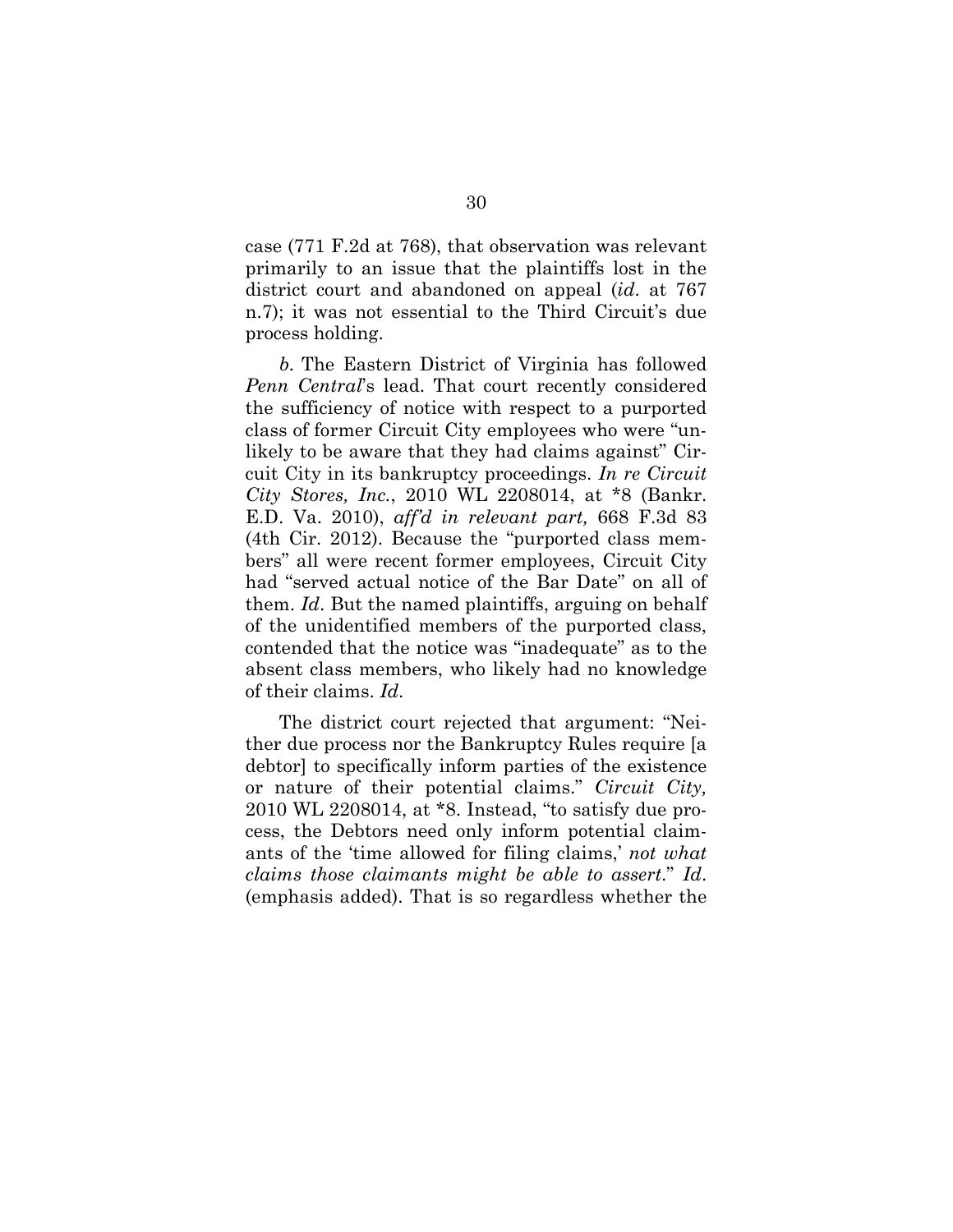creditor is "unlikely to be aware [of its] claim[] against the Debtors." *Id*. 4

*c.* The district court's decision below is flatly inconsistent with *Penn Central* and *Circuit City*. In the district court's view, "[t]he due process rights of an unknowing victim of a debtor's secret unlawful conduct are not protected by the victim's receipt of notice of the debtor's bankruptcy proceedings" alone. A123. According to the court, "a debtor [cannot] obtain the final discharge of all claims against it without giving any indication of what those claims might be." *Id*. On this view, "where a debtor is aware of cer-

<sup>4</sup> Two other courts have come to similar conclusions on somewhat different facts. In *In re Amdura Corp.*, 170 B.R. 445 (D. Colo. 1994), the court agreed with the Third Circuit that due process never requires debtors to inform creditors of "the nature of [their] interests" in a bankruptcy proceeding. *Id*. at 452-453. And in *In re Production Plating, Inc.*, 90 B.R. 277 (Bankr. E.D. Mich. 1988), the court found "unpersuasive" an argument that "due process require[s] [d]ebtor[s]" not only "to provide written notice of the confirmation hearing" but also "to notify [creditors] of the very nature of their claims." *Id*. at 285.

By contrast, we are aware of just one case, apart from this one, in which a court held that a claim was not discharged because the debtor failed to notify the creditor of the nature of the claim. *See Acevedo v. Van Dorn Plastic Mach. Co.*, 68 B.R. 495 (Bankr. E.D.N.Y. 1986). That court's brief discussion of the notice question gave no consideration to the very serious concerns we discuss in text. To our knowledge, no court other than the one below has followed *Acevedo*'s due process holding.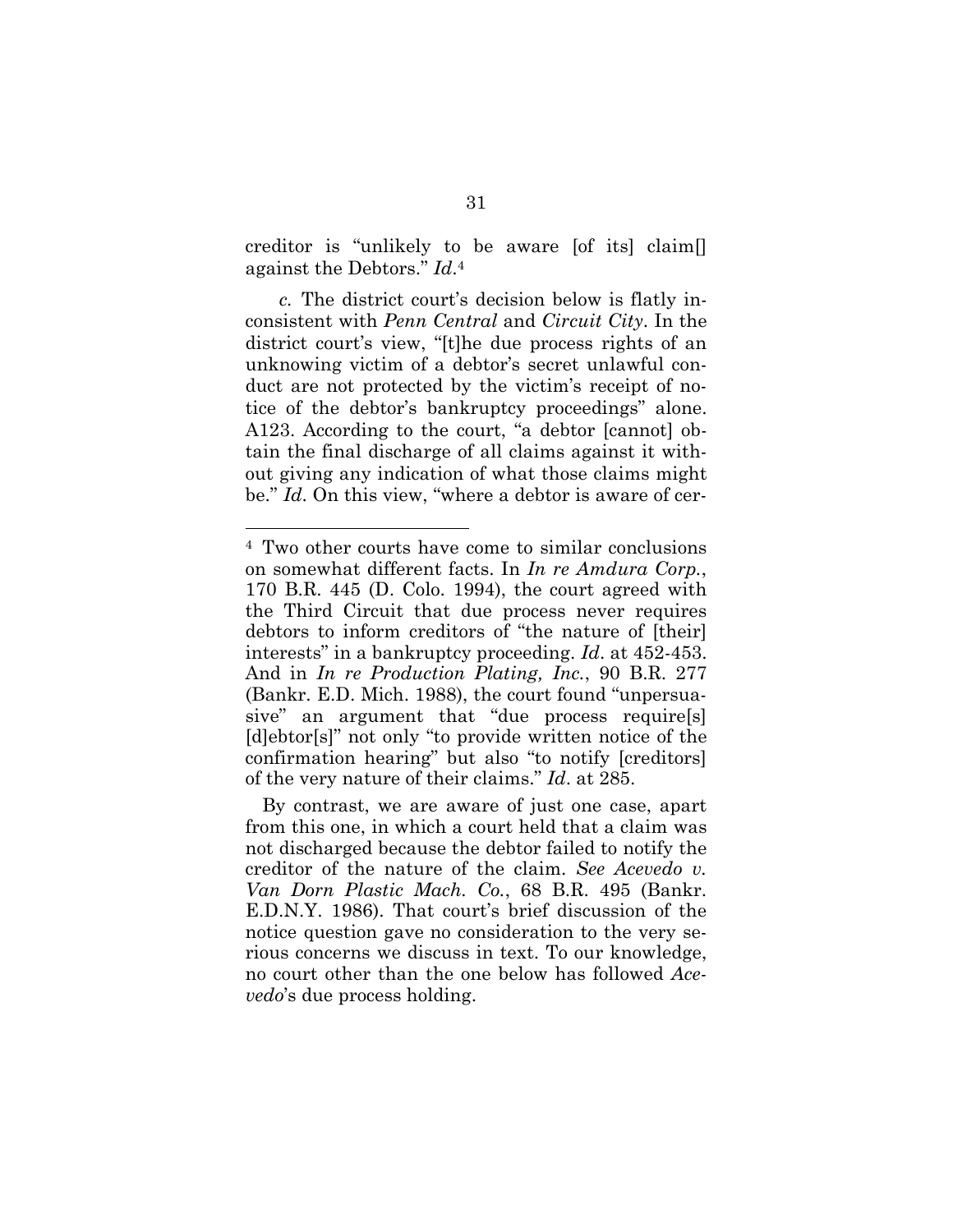tain claims against it due to information uniquely within its purview, due process requires that it notify claimants of the character of those claims." A129. That is precisely the conclusion that *Penn Central* and *Circuit City* rejected. The district court did not, and could not, explain why those cases were wrongly decided.

## **B. With respect to its speculative antitrust claim, DHL was an unknown creditor entitled to mere publication notice.**

Courts also have applied these principles in a closely related context to hold, uniformly, that actual notice of a bankruptcy proceeding (and, of course, of all claims that might be asserted in that proceeding) need not be provided to potential creditors whose claims are conjectural and speculative. The holding below cannot be reconciled with this constitutional understanding.

1. It is fundamental that "[t]he type of notice that is reasonable or adequate for purposes of . . . due process [in bankruptcy cases] . . . depends on whether a particular creditor is known or unknown to the debtor." *J.A. Jones*, 492 F.3d at 249; *see also Chemetron*, 72 F.3d at 346 ("For notice purposes, bankruptcy law divides claimants into two types, 'known' and 'unknown.'"). "[T]o achieve a constitutionally permissible discharge of a *known* creditor's claim against a debtor, actual notice of the bankruptcy filing and applicable bar date is required"; but "where a creditor is *unknown* to the debtor, constructive notice—typically in the form of publication—is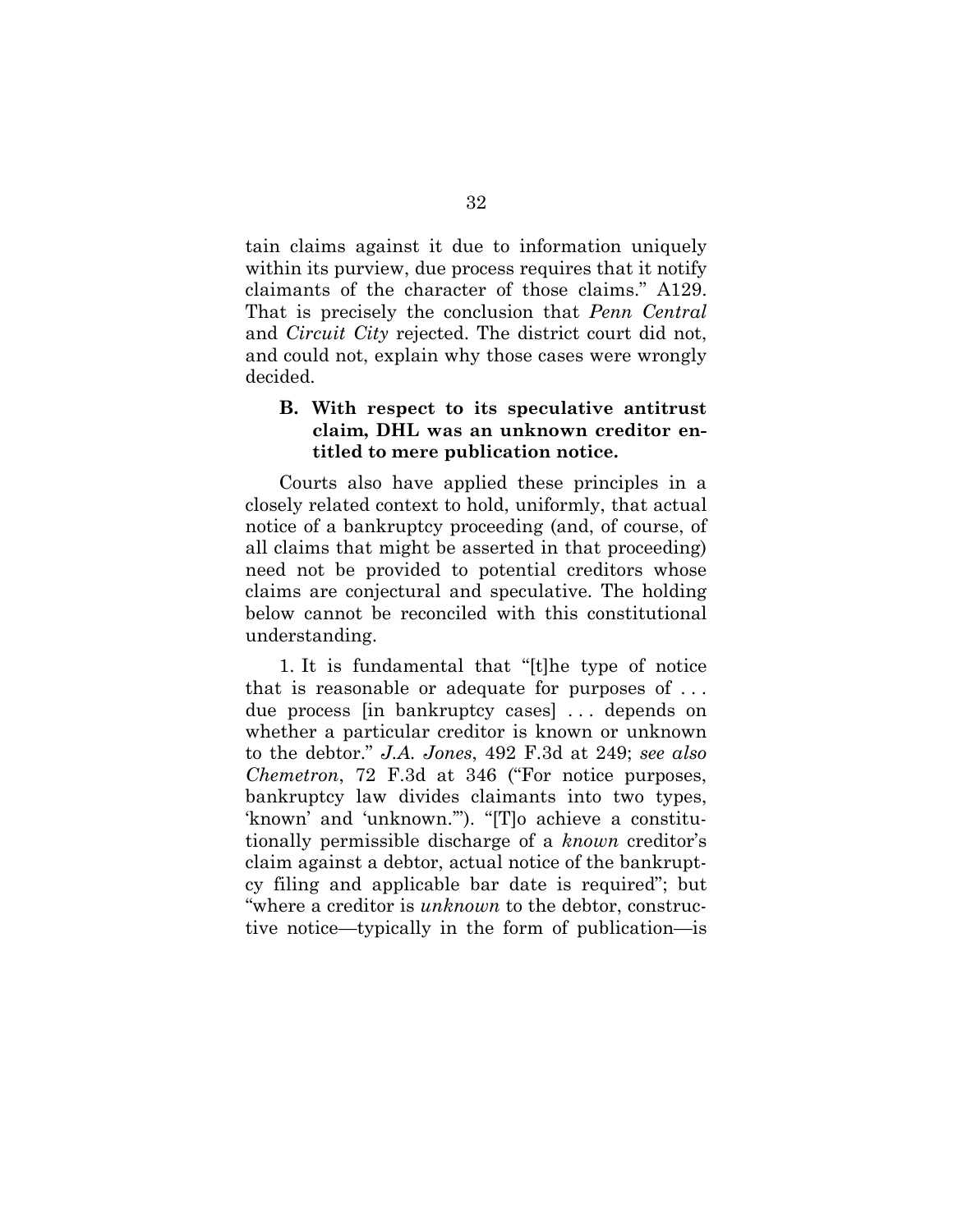generally sufficient to pass constitutional muster." *J.A. Jones*, 492 F.3d at 249-250 (emphasis added).<sup>5</sup>

Crucially for present purposes, not "everyone who may conceivably have a claim" is deemed a known creditor "entitled to actual notice." *Tulsa Prof'l Collection Servs.*, 485 U.S. at 490. On the contrary, those creditors "whose claims are merely conceivable, conjectural or speculative" (*In re Arch Wireless, Inc.*, 534 F.3d 76, 81 (1st Cir. 2008)) are universally regarded as *unknown* for due process purposes, and therefore "not entitled to actual notice of the debtor's bankruptcy filing" (*J.A. Jones*, 492 F.3d at 250). As the Supreme Court put it in *Mullane*, creditors "whose interests are either conjectural or future" are not entitled to any "more certain notice" than by "publication." 339 U.S. at 317. *See also In re Crystal Oil Co.*, 158 F.3d 291, 297 (5th Cir. 1998) ("there can be no basis for concluding that a debtor is required to send notices to any [entity] that possibly may have a claim against it").

In light of these settled principles, a creditor with a legal claim will be deemed *known* and entitled to actual notice of the proceeding and bar date only when it has "filled a complaint" or "show[n] some intent to pursue legal remedies." *Prod. Plating, Inc.*, 90 B.R. at 285. And even then, the creditor's intent to seek these remedies must be "reasonably ascertainable" to the debtor. *Crystal Oil*, 158 F.3d at 297-298

<sup>5</sup> The "form and manner" of notice by publication is determined by the bankruptcy court (Fed. R. Bank. 9008) and ordinarily includes the debtor's name, the court in which the proceedings are taking place, the date the debtor's petition was filed, and the bar date.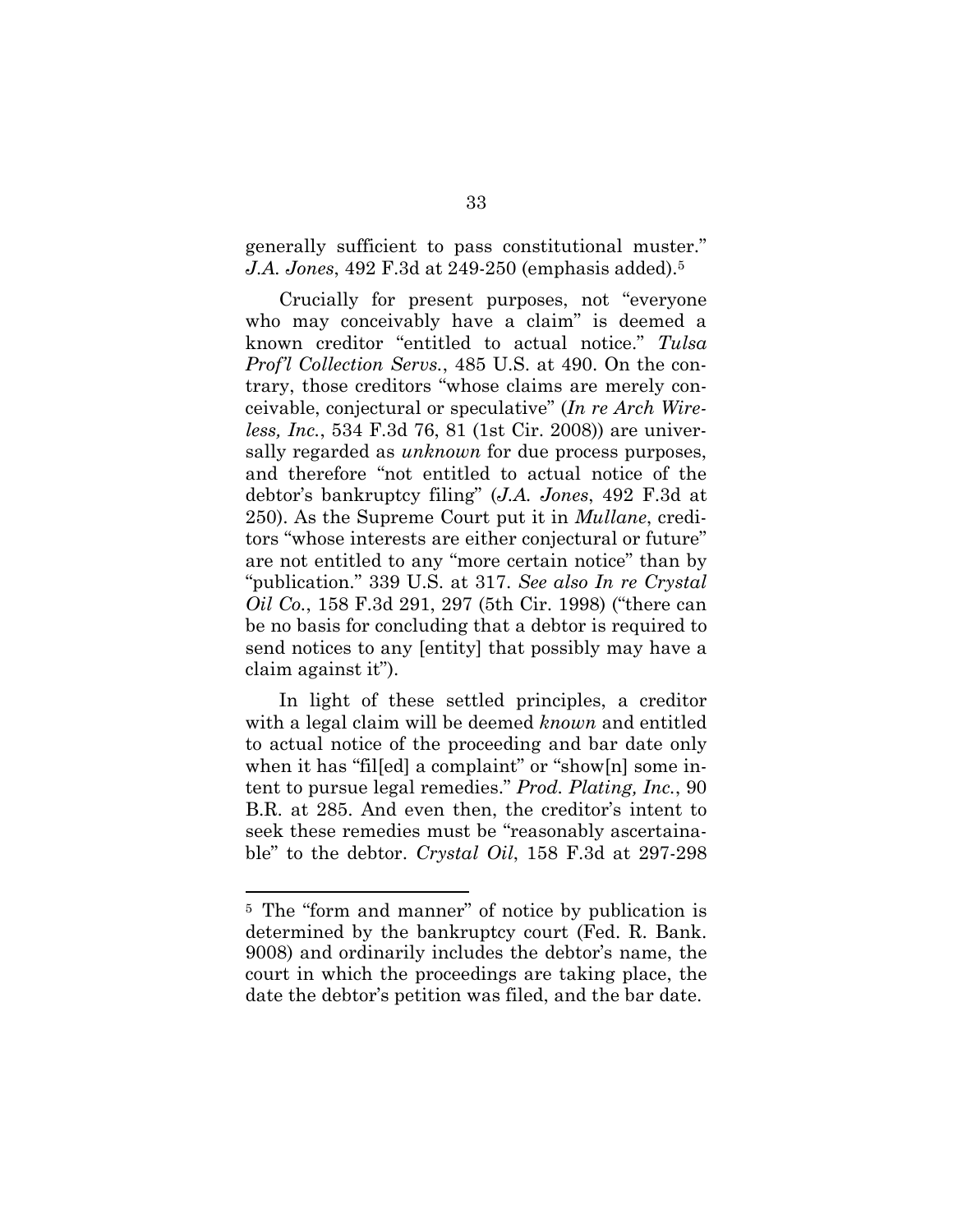(creditor who had simply "contacted" the debtor and "asked about" the relevant property was deemed "unknown").

The distinction between known and unknown creditors reflects the long-accepted rule that due process does not require debtors "to search out each *conceivable* or *possible* creditor and urge that person or entity to make a claim against it" (*Envirodyne Industries*, 214 B.R. at 348 (emphasis added)) or "to exercise legal judgment as to theories interested parties *may* bring" at some point in the future (*Prod. Plating*, 90 B.R. at 285 (emphasis added)). Because "such impracticable and extended searches are not required in the name of due process" (*Mullane*, 339 U.S. at 317-318), there is no constitutional requirement "to notify [creditors] of the very nature of the[] claims" that the theories turned up by such searches may, conceivably, support (*Prod. Plating*, 90 B.R. at 285).

2. The district court's decision cannot be squared with that framework. At the time of United's bankruptcy, whatever legal claim DHL may have had against United based on United's alleged participation in the price-fixing conspiracy was, at most, a *conceivable* one. But DHL had not yet "fil[ed] a complaint" or otherwise manifested an "intent to pursue legal remedies." *Prod. Plating*, 90 B.R. at 285. Even taking all of the complaint's allegations as true—that is, assuming (contrary to fact) that United had engaged in a price-fixing conspiracy and had fraudulently concealed its participation—any thought that DHL *might* file an antitrust suit against it at some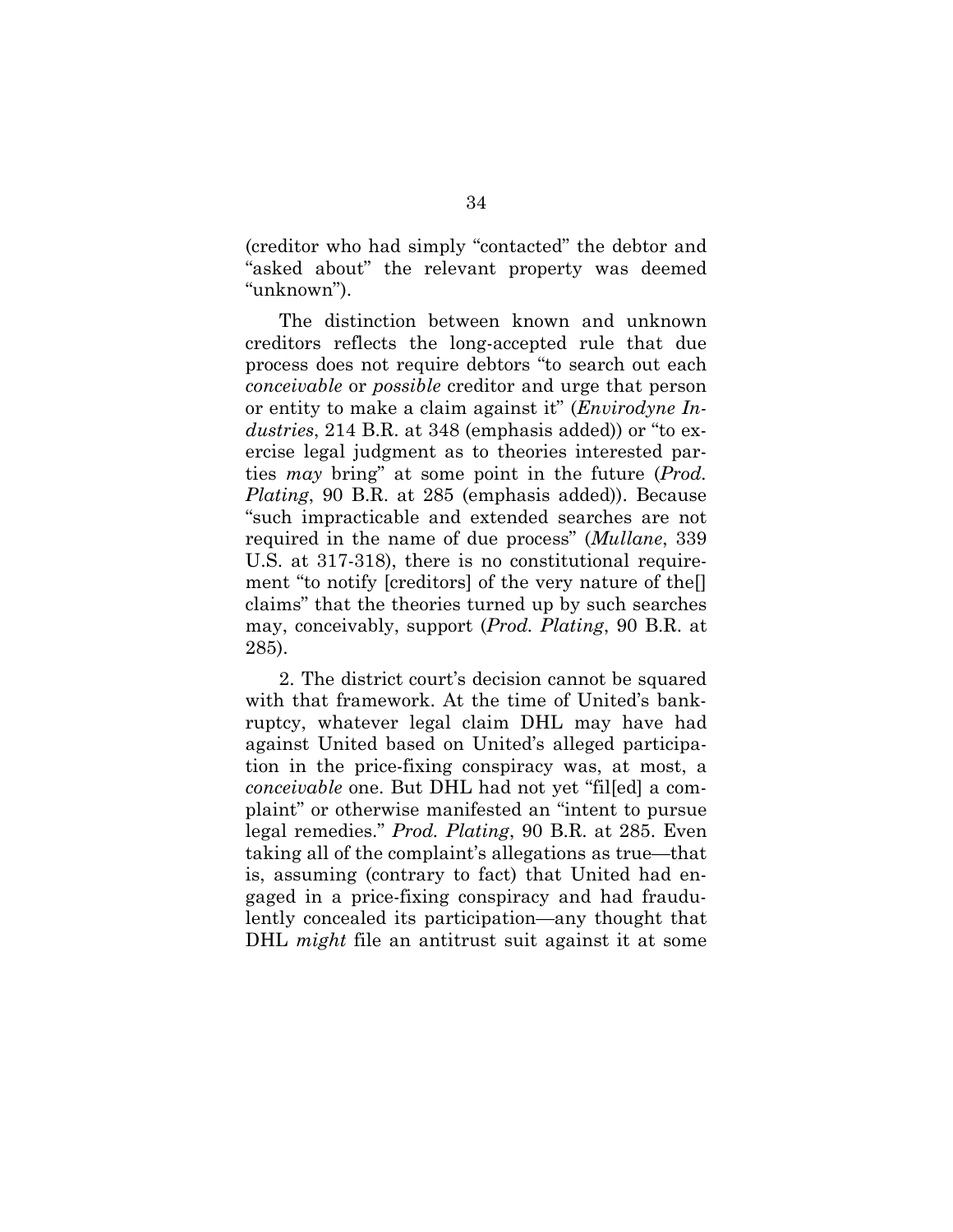point in the future was, at the time, "conjectural [and] speculative." *Arch Wireless*, 534 F.3d at 81.<sup>6</sup>

In these circumstances, DHL was an unknown creditor with respect to its antitrust claim. If DHL had no other claims against United entitling it to actual, mailed notice, due process therefore would not have required United to provide DHL with mailed notice *at all*; mere publication notice would have been enough. *J.A. Jones*, 492 F.3d at 250.

The district court's decision that DHL's speculative antitrust claim nevertheless required *more* than the traditional notice of the bankruptcy and bar date is inexplicable. The court held, in effect, that because DHL had *other* claims against United entitling it to actual notice, due process required United to provide *additional* notice concerning the "nature" and "character" (A126) of its conjectural antitrust claim—a claim that otherwise would have entitled DHL to mere publication notice of the pendency of the bank-

<sup>6</sup> As a practical matter, United had no reason to suspect that DHL would file the present complaint. For the reasons developed fully in our motion to dismiss, DHL's allegations against United are entirely implausible. *See* Dist. Dkt. 20-1. The complaint's implausibility is confirmed by the fact that—although more than twenty airfreight carriers pled guilty and paid criminal fines in connection with the investigation of the air cargo conspiracy—neither the U.S., European, nor any other antitrust agencies ever found United liable for any wrongdoing, and United ultimately was dropped as a defendant from tens of civil class actions that were consolidated in an earlier-filed MDL. *See id*. at 4-5.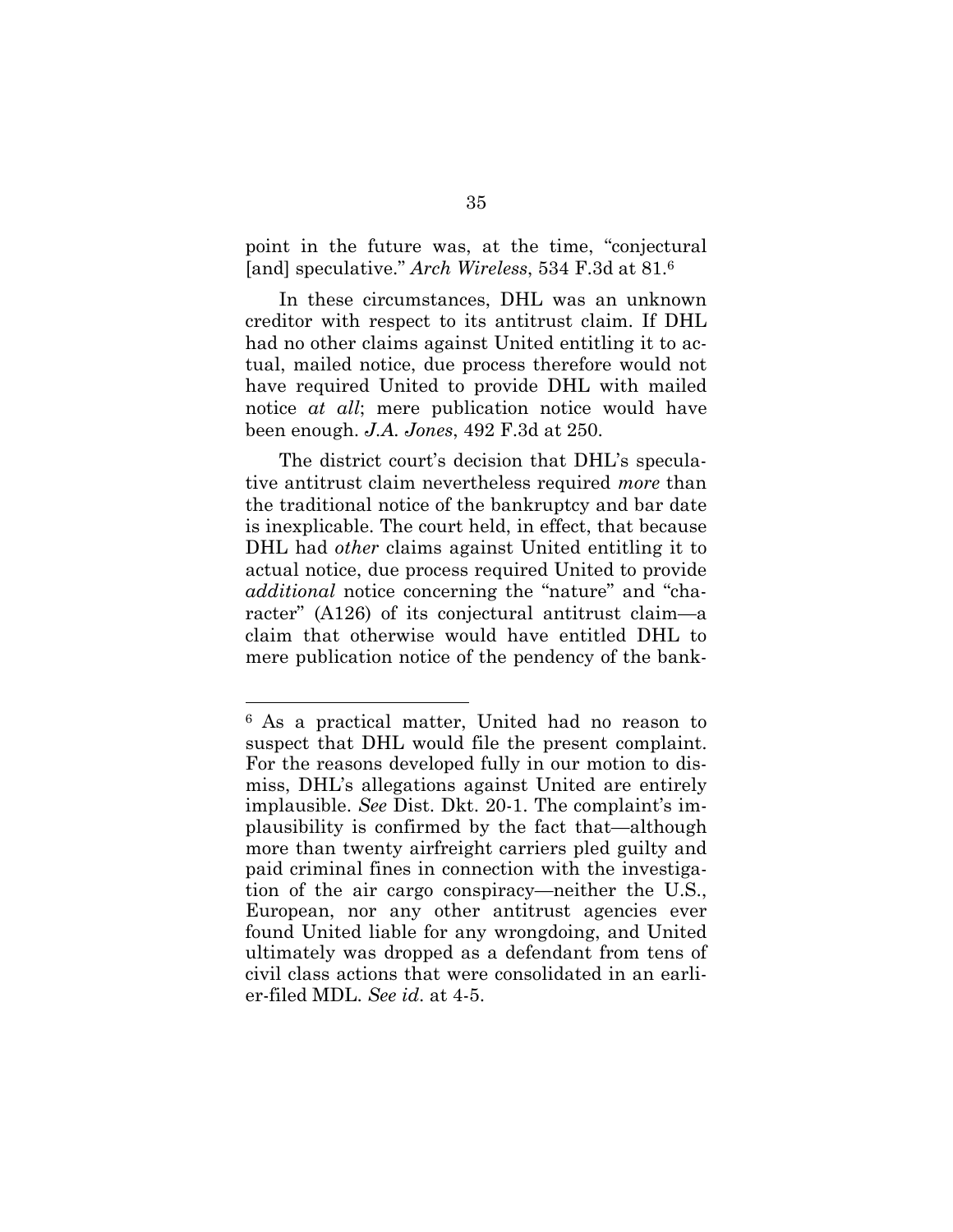ruptcy proceeding. That is wrong: Where "due process does not require actual notice, actual notice satisfies due process." *Oneida*, 665 F.3d at 429.

## **II. DHL'S RIGHT TO FILE A LATE PROOF OF CLAIM IN UNITED'S BANKRUPTCY PRO-VIDED DHL WITH AN ADEQUATE OPPOR-TUNITY TO BE HEARD.**

The decision below should be reversed for the reasons set out above. But there is, in addition, a separate and independent ground for reversal: DHL *had*, and failed to use, an opportunity to assert its claim in United's bankruptcy.

"The fundamental requirement of due process is the opportunity to be heard 'at a meaningful time and in a meaningful manner.'" *Mathews v. Eldridge*, 424 U.S. 319, 333 (1976) (quoting *Armstrong v. Manzo*, 380 U.S. 545, 552 (1965)). As we have explained, the point of notice is to allow parties whose interests are at stake to "choose for [themselves] whether to appear or default, acquiesce or contest." *Mullane*, 339 U.S. at 314. But that is the extent of the choice that the Due Process Clause guarantees; when a particular procedure provides a party an opportunity to present its objections "at a meaningful time and in a meaningful manner," the party is not free to eschew that opportunity and choose, instead, to file a separate civil suit.

As relevant here, the bankruptcy system guarantees a creditor that does not receive adequate notice *before* a debtor's bar date an opportunity to file a proof of claim *after* the bar date. That procedure places the creditor in the same position as though it had received the required notice at the outset. Due process requires nothing more. Indeed, a contrary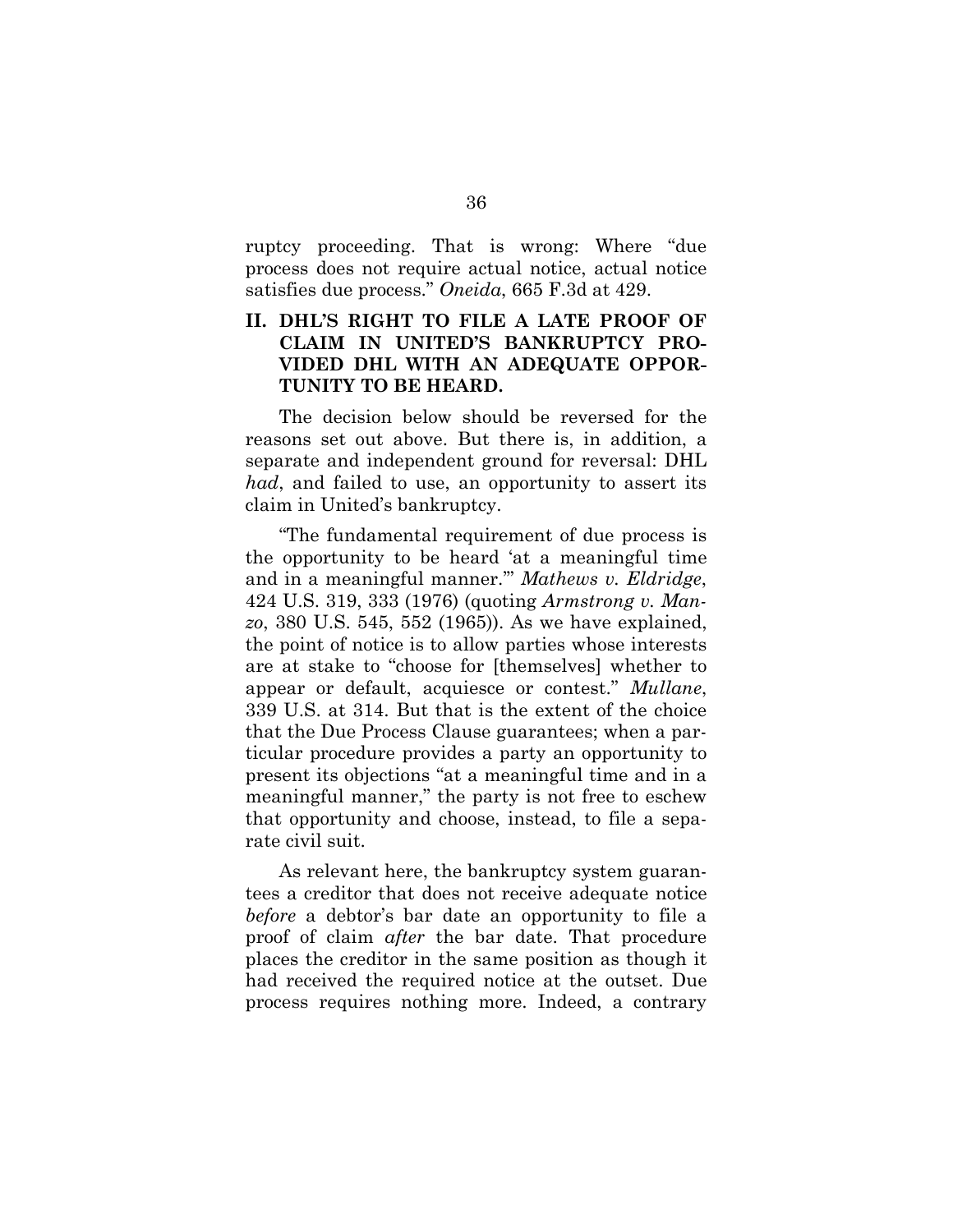conclusion—allowing creditors like DHL to file suit outside the bankruptcy system, seeking 100 cents on the dollar—would grant such a dilatory creditor a windfall that is unfair both to United's other creditors, whose claims were discharged in bankruptcy, and to United itself, whose efforts to obtain a fresh start would be frustrated.

#### **A. DHL had an adequate opportunity to assert its claim in United's bankruptcy.**

1. There is no question that DHL had a complete and adequate opportunity to assert its antitrust claim in United's bankruptcy. Under Bankruptcy Rules  $3003(c)(3)$  and  $9006(b)(1)$ , late proofs of claim—that is, proofs of claim filed after the bar date, and even after the confirmation of a plan of reorganization—are permitted in "situations where the failure to timely file is due to circumstances beyond the control of the filer." *Pioneer Inv. Servs. Co. v. Brunswick Assocs.*, 507 U.S. 380, 391 (1993). So far as we are aware, every court to address the question has held that, when a creditor does not receive adequate notice in time to file a claim prior to confirmation, the bankruptcy court *must* permit the creditor to file a late proof of claim, at least so long as the creditor acts diligently upon learning of the bankruptcy case and its claim.

The Third Circuit reached that conclusion in *In re Harbor Tank Storage Co.*, 385 F.2d 111 (3d Cir. 1967). There, just as DHL alleges here, the creditor had not received "the various notices required" by the Bankruptcy Code. *Id*. at 114. Consistent with the Supreme Court's settled due process precedents, the Third Circuit thus rejected the debtor's contention that the creditor's claim had been discharged. *Id*. But the court did not say that the creditor was therefore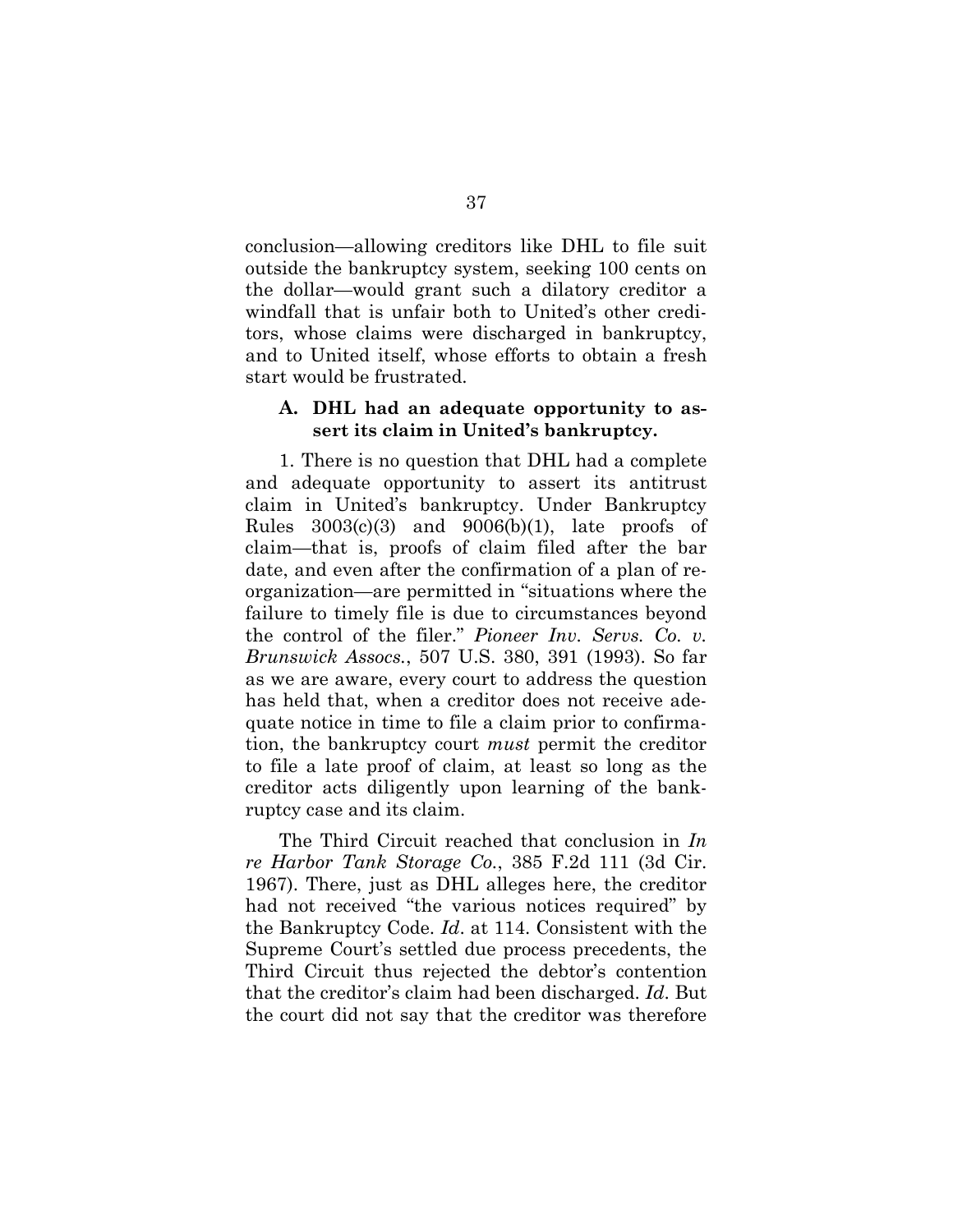entitled to pursue its claim against the reorganized debtor in a separate civil suit, seeking 100 cents on the dollar. On the contrary, "under the circumstances, [the creditor] had an absolute right to file and prove its claim" *in the bankruptcy proceedings*, "despite the fact that the bar date had passed and the plan was confirmed." *Id*. 7

The First Circuit reached the same conclusion in *In re Intaco Puerto Rico, Inc.*, 494 F.2d 94, 99 (1st Cir. 1974). There, again, "no formal notice of any kind concerning the pendency of [the bankruptcy] proceedings, the developments therein, or the time and manner in which to file claims, was ever given to the Creditor." *Id*. at 96. The First Circuit held that the creditor's claim therefore had not been discharged. *Id*. at 98. But, like the Third Circuit, that court explained that "the effect of the failure to give notice to a known creditor" is simply to "preclude[] a finding that the Creditor is barred by confirmation of the reorganization plan from presenting his claim to the bankruptcy court" after the confirmation date. *Id.* at 99.

The bankruptcy courts uniformly have followed the First and Third Circuit's leads. The Bankruptcy

<sup>7</sup> The Third Circuit later qualified that holding, explaining that once a creditor who did not receive notice learns of a bankruptcy case and its interest in it, it must "act[] promptly and diligently" and "cannot wait indefinitely before filing a [late] proof of claim." *In re Remington Rand Corp*., 836 F.2d 825, 833 (3d Cir. 1988). It is doubtful that DHL has complied with that requirement here. But that would be a question for the bankruptcy court in the first instance.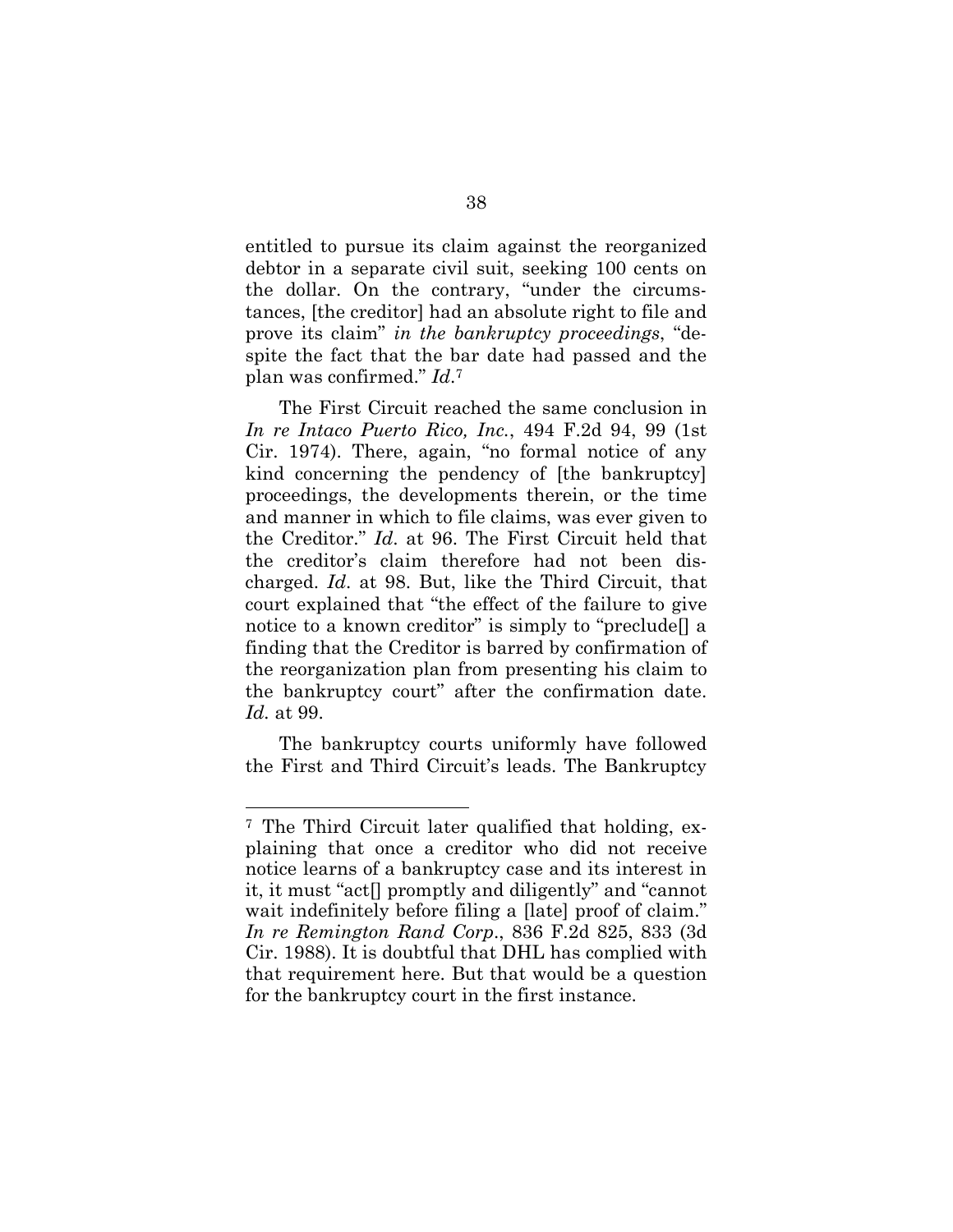Court for the Southern District of New York, for example, has explained that, "[w]hen a creditor does not receive the requisite notice of the bar date and its claim is not [discharged], the appropriate remedy should be to put the creditor in the same position it would have been had notice been properly served by allowing the creditor to file a late claim against the estate." *In re Emons Indus., Inc.*, 220 B.R. 182, 192 (Bankr. S.D.N.Y. 1998). Thus, as that court recently reiterated, "[i]f a party who has a 'claim' asserts lack of adequate notice of the applicable Bar Date, its recourse should ordinarily be to request permission to file a late proof of claim." *In re Lear Corp.*, 2012 WL 443951, at \*9 (Bankr. S.D.N.Y. 2012).<sup>8</sup>

Those cases make clear that when a creditor entitled to actual notice does not receive it, the bankruptcy system guarantees that creditor an opportunity to file a late proof of claim, even after the bar date and the effective date of the debtor's confirmation. So long as the creditor "act<sup>[s]</sup> promptly and diligently" (*In re Remington Rand Corp*., 836 F.2d 825, 833 (3d Cir. 1988)), the question whether to allow a late claim under such circumstances is *not* "dependent on the district court's discretion" (*Harbor Tank Storage*, 385 F.2d at 114). To the contrary, such relief is available as of "absolute right" (*id*.), because constitutionally inadequate notice "precludes a finding

<sup>8</sup> Many other bankruptcy courts have accepted late proofs of claim under similar circumstances. *See, e.g.*, *In re Washington*, 483 B.R. 871 (Bankr. E.D. Wis. 2012); *In re O'Shaughnessy*, 252 B.R. 722 (Bankr. N.D. Ill. 2000); *In re Pettibone Corp.*, 151 B.R. 166 (Bankr. N.D. Ill. 1993); *In re May's Family Ctrs., Inc.*, 54 B.R. 256 (Bankr. N.D. Ill. 1985).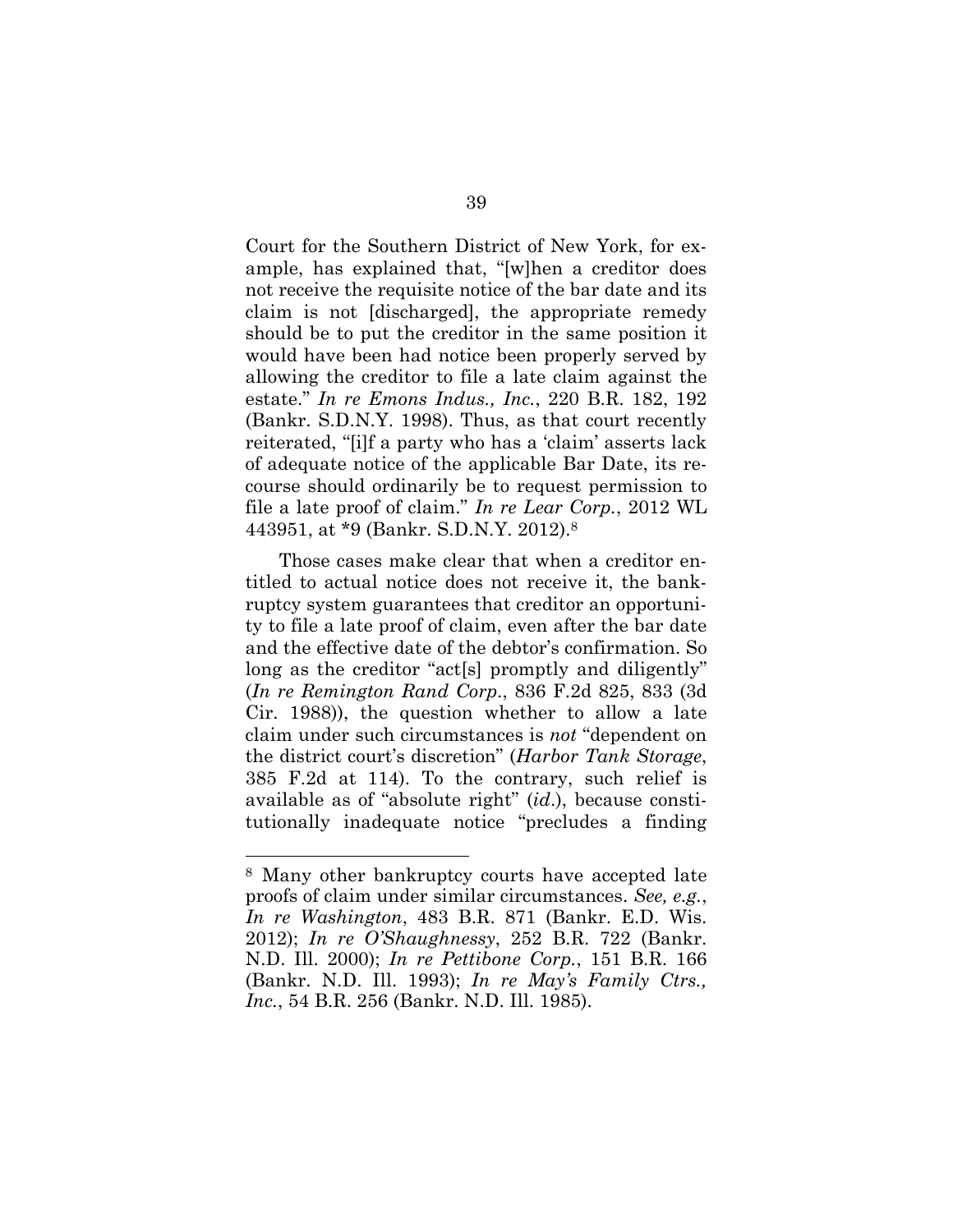that the Creditor is barred by confirmation of the reorganization plan from presenting [a late] claim to the bankruptcy court" (*Intaco*, 494 F.2d at 99).

In these circumstances, there is no question that DHL had an "opportunity to be heard at a meaningful time and in a meaningful manner" (*Mathews*, 424 U.S. at 333) in the United bankruptcy proceeding: it could have filed its claim at the time that it (assertedly) learned of the claim's existence. That was all that the Due Process Clause required.<sup>9</sup>

2. The district court recognized that "DHL could have sought relief in the bankruptcy proceeding," including by filing of a late proof of claim. *See* A130- 131 & n.14. But it held that DHL was not required to avail itself of that opportunity to be heard. Because "the lack of [notice] here deprived DHL of the opportunity to litigate its antitrust claim in the bankruptcy proceedings," the court reasoned, there was "no need for DHL to seek relief from the bankruptcy court because the bankruptcy court's order" of confirmation did not discharge DHL's claim and thus "does not pose an obstacle" to the prosecution of a separate civil suit. A131.

That conclusion, however, put the cart before the horse. Our point—missed entirely by the district court—is that any lack of notice could *not* have "de-

<sup>9</sup> United's bankruptcy already has been reopened twice since the company emerged from chapter 11 on February 1, 2006. *See* Order Granting Motion To Reopen Chapter 11 Case, No. 02-B-48191 (Bankr. N.D. Ill Aug. 17, 2011) (Dkt. 17449); Order Granting Motion To Reopen Chapter 11 Case, No. 02-B-48191 (Bankr. N.D. Ill Aug. 21, 2012) (Dkt. 17476).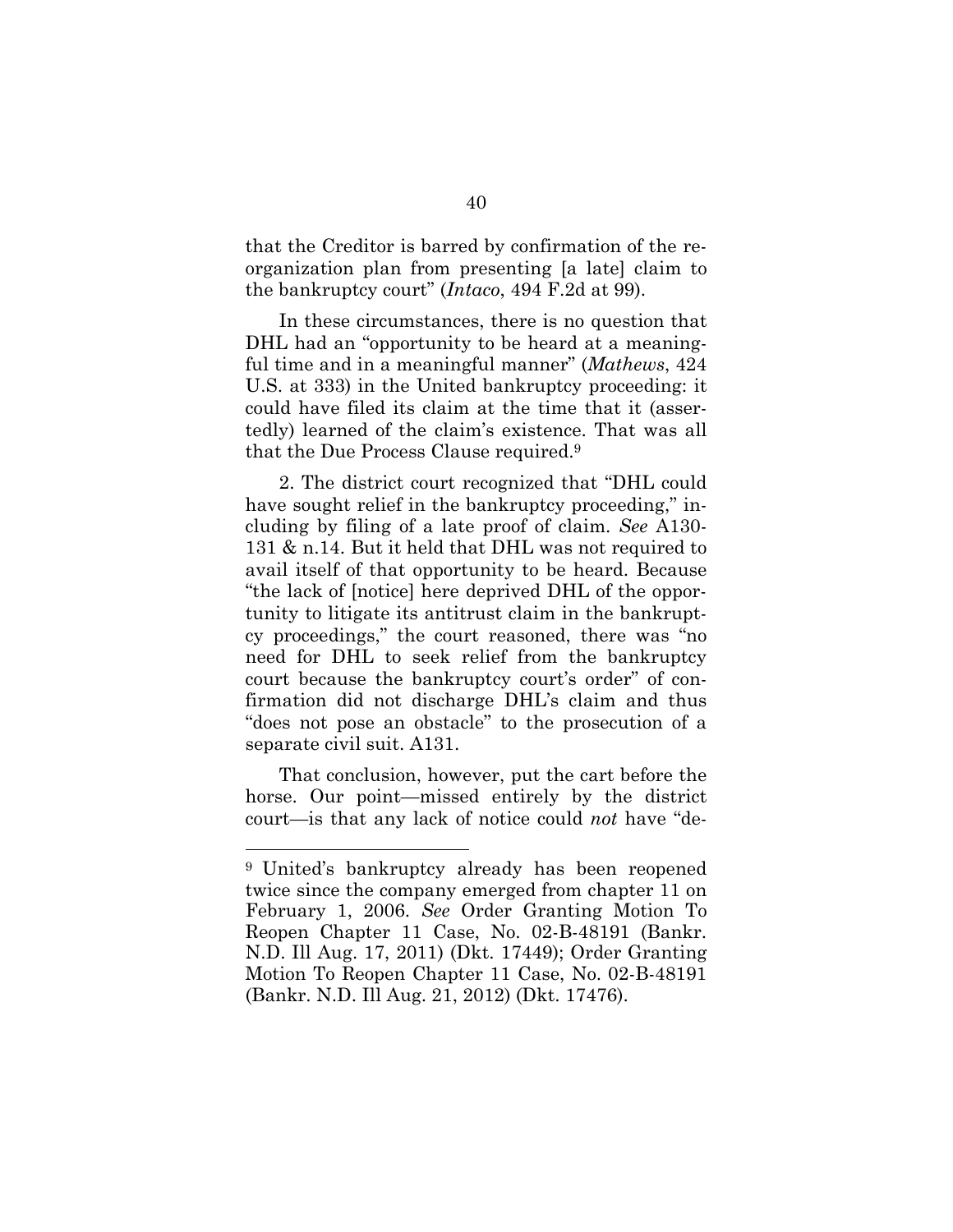prived DHL of the opportunity to litigate its antitrust claim in the bankruptcy proceedings" (A131) because a creditor that does not receive complete and adequate notice is entitled, as of right, to file a late proof of claim. Nothing in the Due Process Clause entitled DHL to disregard its available bankruptcy remedies and prosecute this suit outside the bankruptcy process, just as a creditor who learns of its claim prior to the bar date may not ignore the bankruptcy process and choose to instead bring a civil action in court. That is especially so because, as the district court itself put it, "[b]ankruptcy courts in particular are in a better position to resolve belatedly asserted claims with an eye to protecting the interests of other creditors and ensuring the continued effectiveness of the reorganization plan." *Id*.

Congress, in approving the Bankruptcy Rules, anticipated situations in which creditors like DHL might have to file late proofs of claim. For their part, the courts have made clear that leave to file a late proof of claim *must* be granted when a creditor does not receive adequate notice in time to file a timely claim and acts diligently upon learning of the case and its interest in it. The inclusion of the late-claim remedy in the Bankruptcy Code reflects a selfevident intent that it be used in cases like this one. That, of itself, should be an end to the matter: "The role of the judiciary is limited to determining whether the [available] procedures meet the essential standard of fairness under the Due Process Clause and does not extend to imposing procedures that merely displace congressional choices of policy." *Landon v. Plasencia*, 459 U.S. 21, 34-35 (1982).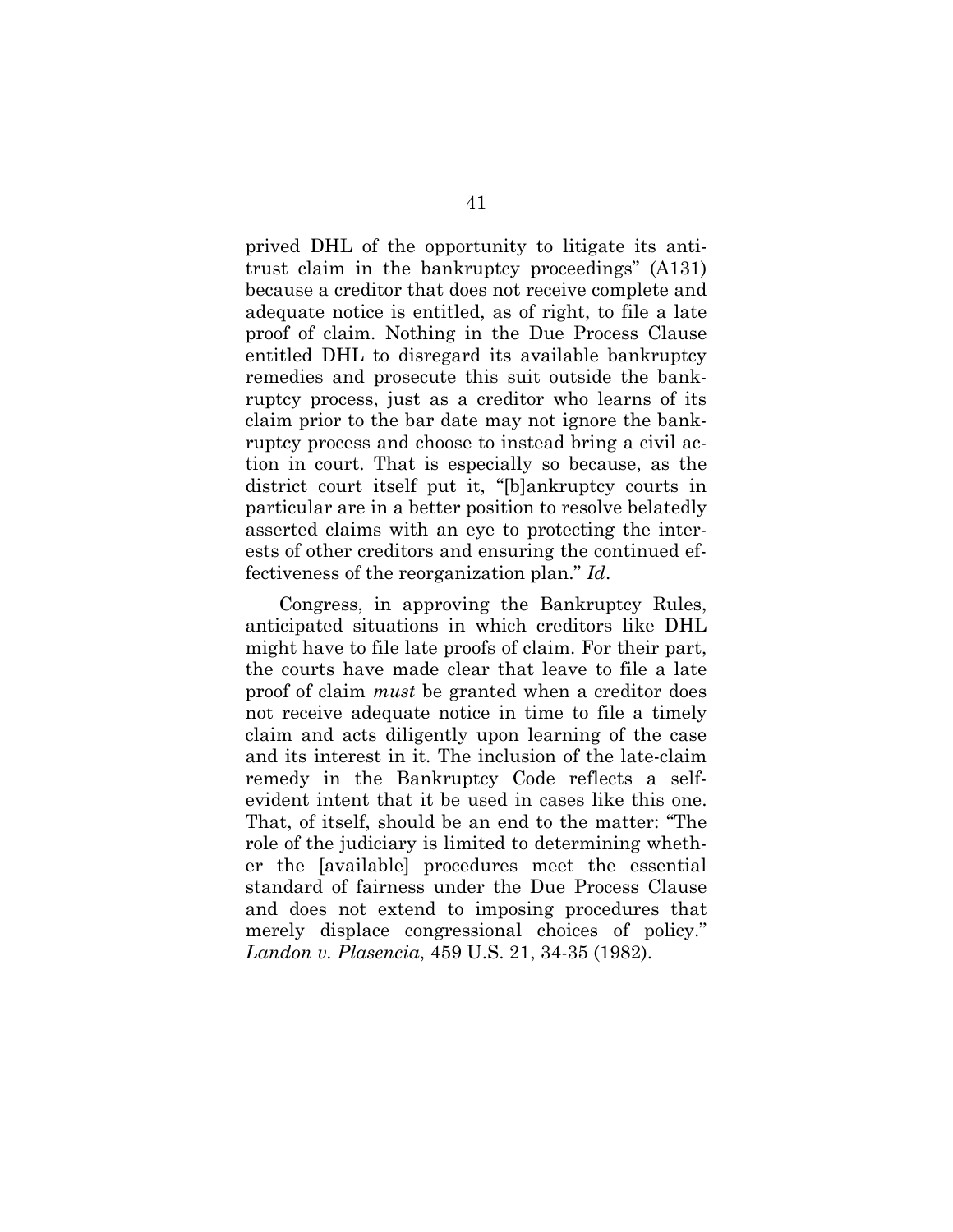## **B. Allowing DHL to pursue its antitrust claim outside the bankruptcy process would be fundamentally unfair.**

A contrary holding not only would ignore the procedures available to DHL in United's bankruptcy; it also would be fundamentally unfair to United's other creditors and to United itself. Even assuming United had been obligated to inform DHL of the nature of its potential claim, DHL simply is not entitled to pursue its claim outside the bankruptcy system, seeking 100 cents on the dollar.

1. As we explained earlier, a central purpose of the bankruptcy system is to achieve an equitable "distribution of assets among similarly situated creditors" (*Musso v. Ostashko*, 468 F.3d 99, 104 (2d Cir. 2006)) and thereby "to provide fairness among creditors" (*Envirodyne Indus.*, 214 B.R. at 349). Accordingly, the courts "ha[ve] an obligation" to take account of the interests not only of "*potential* claimants" in bankruptcy, like DHL, "but also [of] *existing* claimants and the petitioner's stockholders." *Vancouver Women's Health Collective*, 820 F.2d at 1364 (emphasis added).

The balancing of those interests indicates that, entirely apart from the adequacy of the notice that DHL received, DHL may not pursue its antitrust claim outside United's bankruptcy. On the one side of the scale, a late notice of claim would have "put [DHL] in the same position it would have been had notice been properly served" in the first place. *Emons Indus.*, 220 B.R. at 192. Because that is all DHL could have asked for if it *had* received (what it believes would have been) sufficient notice, "there can be no question of the basic good sense of treating" DHL's antitrust claim "as [a] general unsecured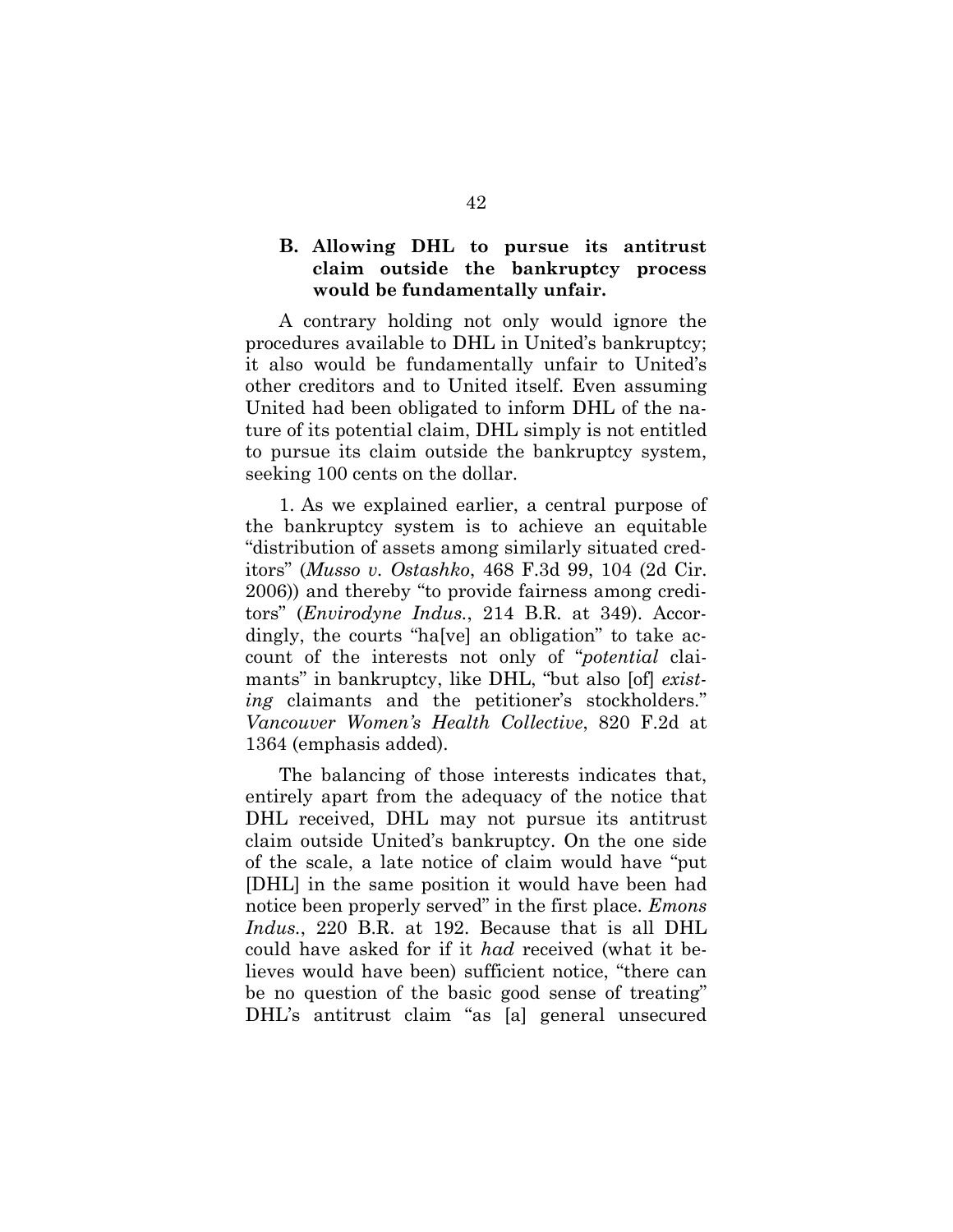claim[]" in United's bankruptcy. *In re Miracle Mart, Inc.*, 396 F.2d 62, 63 (2d Cir. 1968).

On the other side of the scale, "[t]here are no equities in favor of [a] creditor receiving more than it would have received if it had filed a timely claim." *Emons Indus.*, 220 B.R. at 192. On the contrary, "[t]o accept [DHL]'s position" that it should be allowed to pursue full recovery on its antitrust claim now that United has reorganized and is again solvent, would be "a windfall for [DHL] and unfair to the other creditors." *Miracle Mart*, 396 F.2d at 63. As the Bankruptcy Court for the Southern District of New York has explained, it would run counter to the dueprocess principles of equity and fairness—to say nothing of the express purposes of the Bankruptcy Code—for a creditor "to avoid the effects of the Debtor's insolvency and recover 100 cents on the dollar," simply because it did not receive adequate notice prior to the bar date. *Emons Indus.*, 220 B.R. at 193. Of course, creditors filing post-confirmation suits against reorganized debtors may "not [be] satisfied with this equality of treatment," but fundamental fairness does not "favor [allowing a creditor to] recover[] *more* than [other creditors] who were required to file claims by the bar date." *Id*.

That is exactly what DHL is attempting here. Its interests stand opposed to those other United creditors whose claims *were* addressed in United's plan of reorganization and discharged in bankruptcy. Those creditors received stock in the reorganized debtor (valued at confirmation at just pennies on the dollar) for their allowed claims, and nothing for their unknown or disallowed claims. *See* A88-91. By declining to exercise its right to file a late proof of claim, and instead by filing a separate suit outside the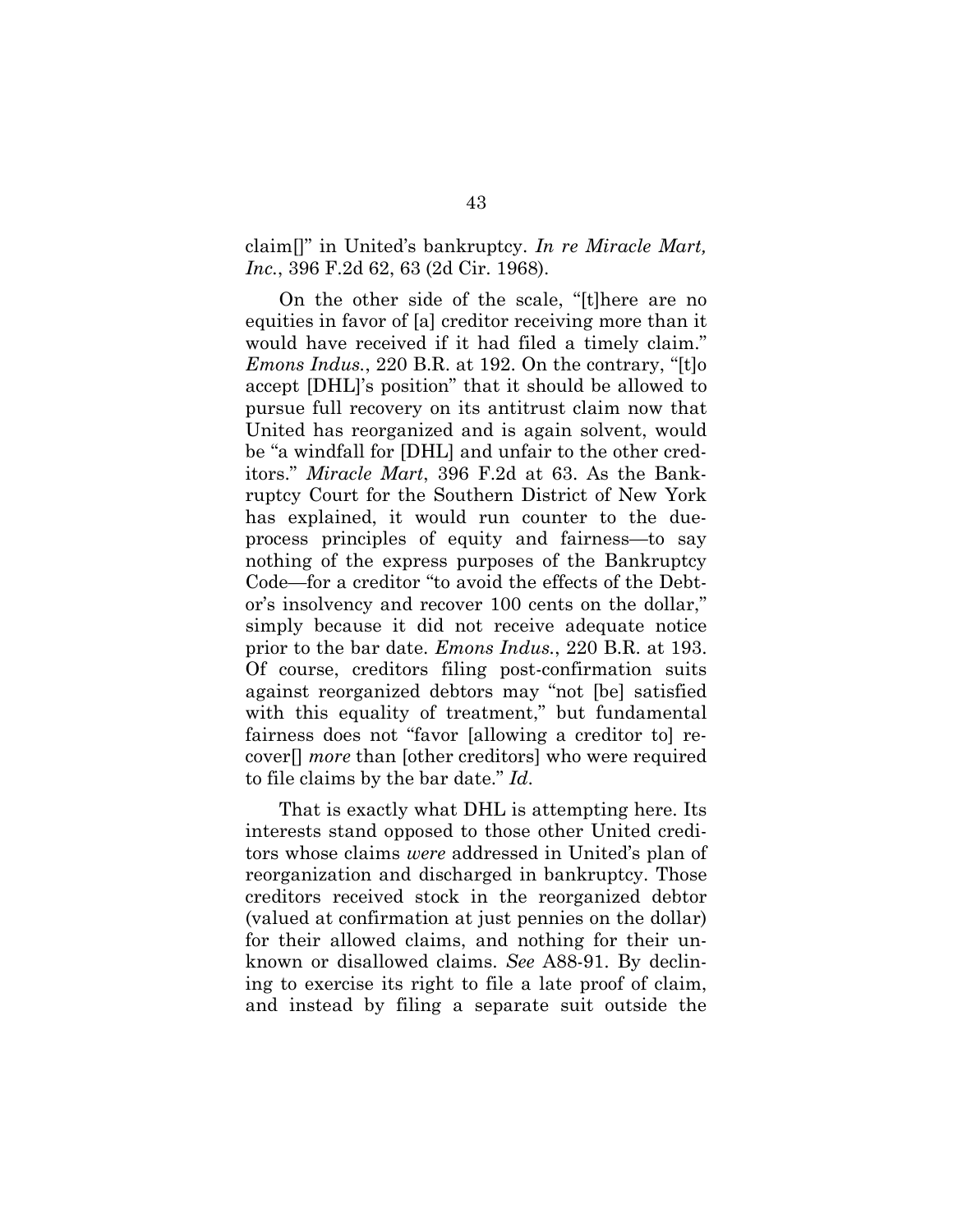bankruptcy process, DHL now seeks the *full* value of its claim, effectively attempting to move its lowpriority, unsecured, unliquidated, disputed legal claim to the front of the line, ahead of all of United's other pre-confirmation debts. Compounding that unfairness, United's other discharged creditors did not receive cash and instead became owners of the reorganized company, meaning that any who continue to hold their shares not only are being indirectly disadvantaged by DHL's gamesmanship but actually will bear the cost of DHL's claim directly. That is, in a word, *unfair*.

2. United's own interests also point strongly away from permitting DHL to pursue its claim outside United's bankruptcy. As we explained, a "central purpose of the [Bankruptcy] Code" is to allow "insolvent debtors [to] reorder their affairs, make peace with their creditors, and enjoy a new opportunity" for success "unhampered by the pressure and discouragement of preexisting debt." *Grogan*, 498 U.S. at 286. The statutory injunction against suits predicated on pre-confirmation conduct is essential to the achievement of that goal. As the Sixth Circuit has noted, it not only "would be unjust and unfair to those who had accepted and acted upon a reorganization plan" for the courts to permit "the assertion of old claims against discharged and reorganized debtors," but the prospect of such claims likely would lead both debtors and creditors "not [to] participate in reorganizations" at all. *Duryee v. Erie R.R.*, 175 F.2d 58, 63 (6th Cir. 1949). That is especially so because to "subject [a] rehabilitated company to an immense claim" like DHL's would risk "return[ing] it into bankruptcy and undo[ing] the Chapter XI proceeding" altogether. *Miracle Mart*, 396 F.2d at 63. That outcome—which would push insolvent debtors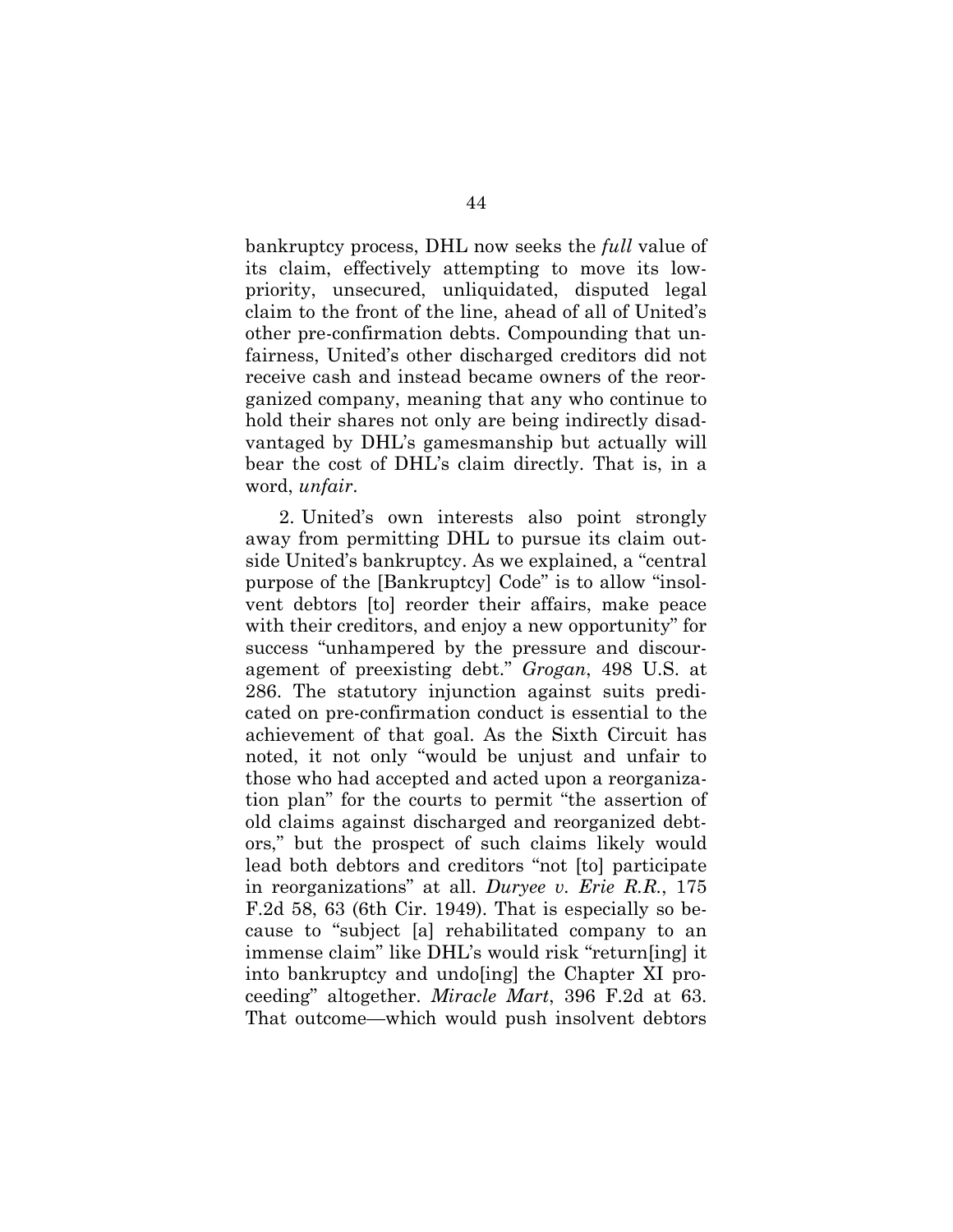toward liquidation rather than reorganization—is not one that due process would tolerate, much less require.

The Court accordingly should reverse the district court's order, even if it agrees that DHL was entitled to notice of the facts underlying its then-unasserted antitrust cause of action. The bankruptcy system provided DHL with a clear and adequate opportunity to present its antitrust claim in United's bankruptcy once United's supposed fraudulent concealment ended and DHL became aware of the claim. Due process did not entitle DHL to disregard that procedure in favor of seeking full recovery on its claim in a post-confirmation civil suit.

#### **CONCLUSION**

The Court should hold that United was not constitutionally obligated to provide DHL with notice of the alleged facts underlying its antitrust claim. If the Court concludes otherwise, it should hold that DHL has a constitutionally adequate opportunity to assert its claim in United's bankruptcy under Bankruptcy Rules  $3003(c)(3)$  and  $9006(b)(1)$ . Either way, the Court should hold that DHL's antitrust claim in this suit is limited to conduct taking place after February 1, 2006. On that basis, the Court should vacate the district court's order denying United's motion to dismiss and remand with instructions for the district court to consider whether the remaining allegations are sufficient to state a claim.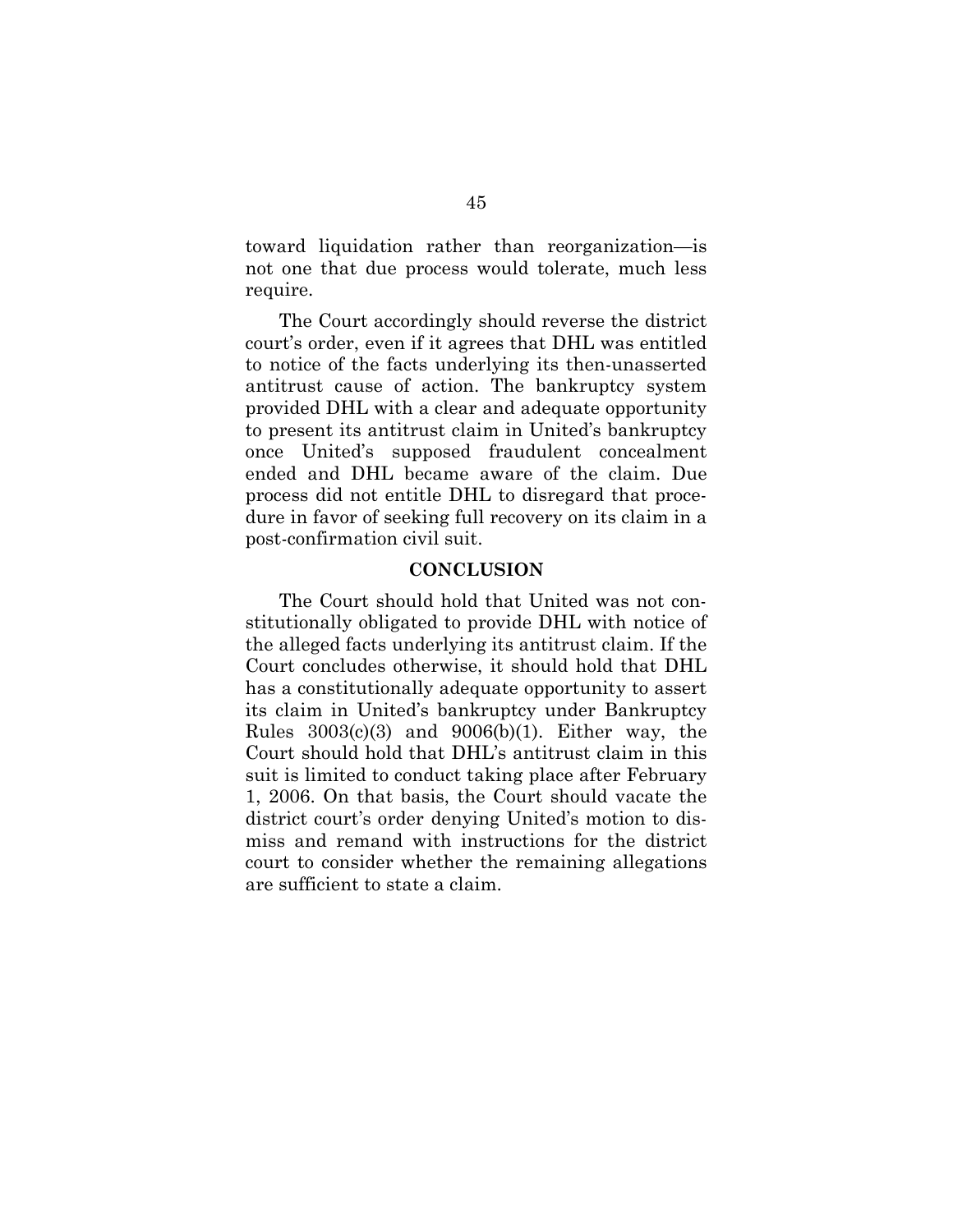Respectfully submitted.

/s/ *Charles A. Rothfeld*

RICHARD J. FAVRETTO CHARLES A. ROTHFELD JOHN ROBERTI Michael B. Kimberly *Mayer Brown LLP 1999 K Street, NW Washington, DC 20006 (202) 263-3000*

*Counsel for Appellants*

March 13, 2013